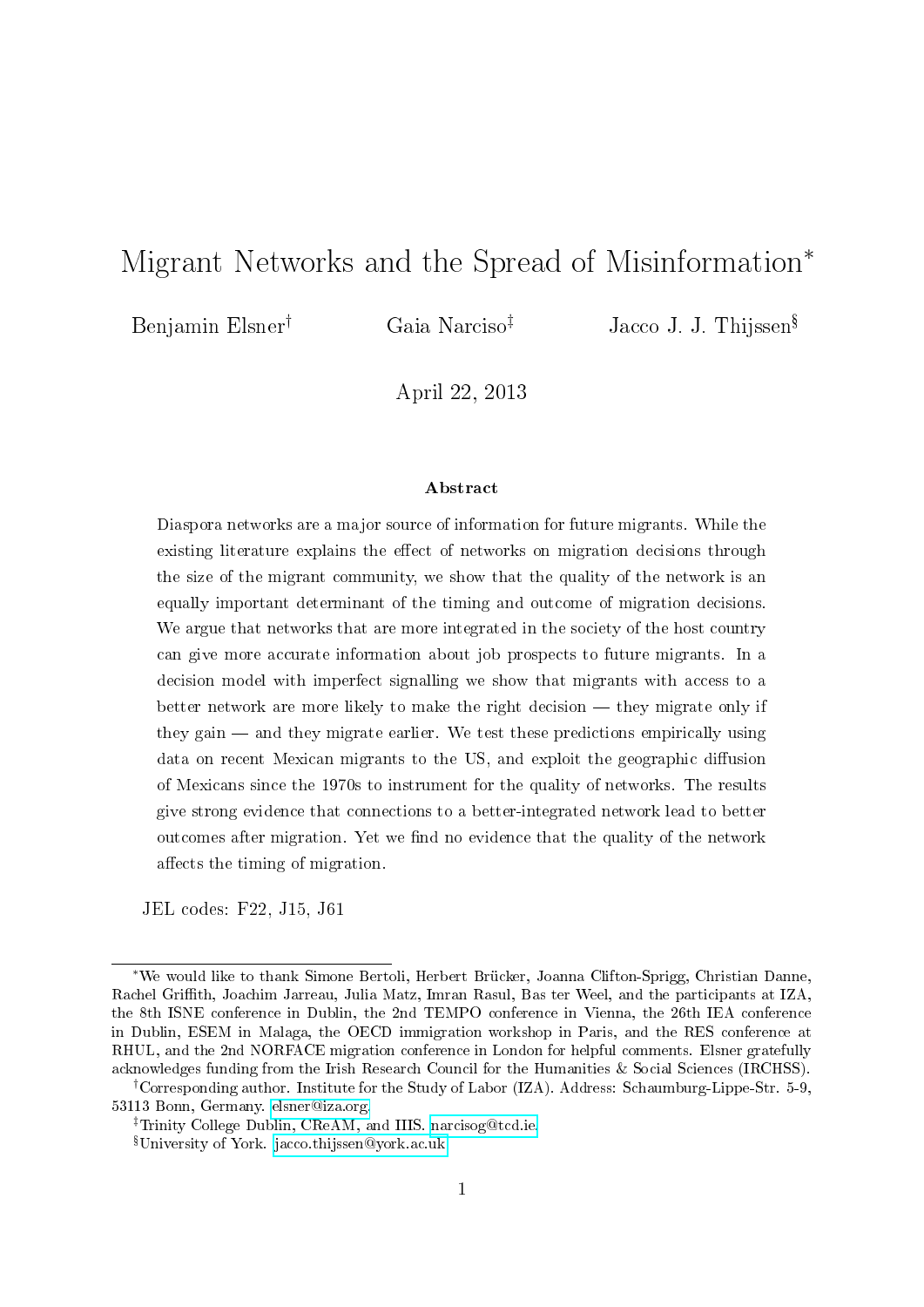## 1 Introduction

It is well-established in the economics and sociology literature on social networks that communities differ in their ability to aggregate information and reach convergence in beliefs, depending on the social structure of the network [\(Granovetter, 1973,](#page-36-0) [2005;](#page-36-1) [McPher](#page-37-0)son [et al., 2001;](#page-37-0) [DiMaggio & Garip, 2012\)](#page-35-0). In this paper we study how the ability of a community to aggregate information affects the success of the recipients of this information outside the community. We use as an example diaspora networks and the information they provide to potential migrants, and study how the social structure of these communities affects the success and the timing of the migration decision through the quality of information the communities are able to provide.

Prior to moving abroad, migrants face significant uncertainty about their job prospects abroad, which is why they often seek advice from diaspora networks. Not all these networks have the same knowledge about the labour market in the destination country; some networks are able to provide more accurate information than others. Following the literature on information diffusion in social networks, we argue that migrant communities that are well-integrated in the society of the host country have a greater knowledge of the labour market than ethnic enclaves, whose members typically have few interactions with the host society. Migrants with access to a well-integrated network receive more accurate information and are more likely to make the right decision; they migrate if they can expect to get a job that makes them better off, and they stay if they can expect a job that makes them worse off.

To fix ideas, we first explore the link between the information flows and the success of migrants in a 2-period decision model. Initially the migrant has some knowledge about his job prospects abroad, but not enough to convince him that migration will make him better off. He then receives information from the network and updates his beliefs of getting a good job. The more integrated the network, the lower the degree of misinformation, and the more likely the migrant is to make the right decision.

In a next step we develop this idea further, and study the effect of network quality on the timing of migration in a dynamic framework. In our model the migrant receives a signal from the network in every period, and faces the trade-off between migrating now under greater uncertainty, and postponing the migration decision and obtaining more information from the network. With every signal he updates his beliefs, and learns over time about his true odds of getting a good job abroad. The timing of migration is the solution of an optimal stopping problem; he emigrates once he has enough evidence that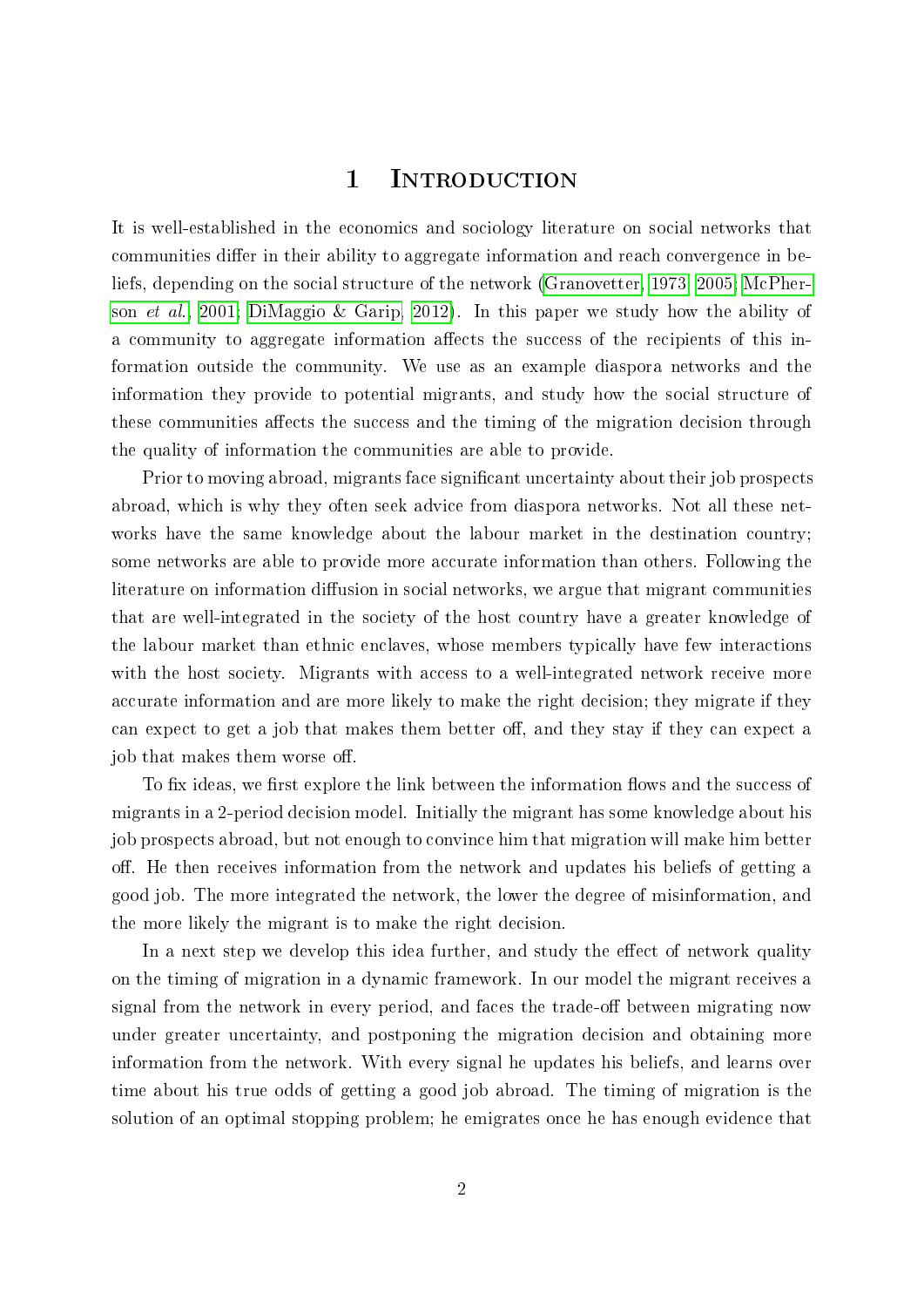migration is beneficial. This threshold is reached earlier by migrants with access to a more integrated network, as every signal contains more accurate information.

We test the theoretical predictions using data on recent Mexican immigrants in the US. Mexicans have had a long tradition of emigrating to the US, but their settlement patterns have changed over time. Until the 1980s most Mexicans were concentrated in a few US states, while new arrivals since the 1990s have moved to a large number of places, which means that we can exploit a significant variation in the size and skill composition of Mexican communities across the US.

Key to the empirical analysis is measuring the quality of the network and the success of immigrants. For the quality of the network we use an assimilation index [\(Vigdor,](#page-38-0) [2008\)](#page-38-0), which measures the degree of similarity between Mexicans and Americans in an area with respect to a wide range of characteristics. The choice of this proxy follows the observation in the literature on social networks that people with similar characteristics have more interaction. More interaction in turn leads to a more efficient aggregation of information, and more accurate information on job prospects that can be passed on to future migrants. To measure the success of migrants, we take the difference between wages of Mexicans in the US and in Mexico. As we cannot observe Mexicans in both countries at the same time, we predict counterfactual wages in Mexico based on observable characteristics. The larger the difference is between wages in Mexico and the US, the less successful is a migrant. We address potential concerns about the calculation of counterfactual wages using selection models, as well as different samples.

Identification of the effect of the network quality on the success and timing of recent migrants faces two challenges: reverse causality and omitted variables. Migrants with higher ability may choose to settle in places with more integrated networks, leading to a spurious positive correlation between the quality of the network and the success of a migrant. In addition, an omitted variable may drive both the quality of the network and the success of migrants. Larger networks, for example, may attract lower-ability immigrants and pay them a lower wage if they work within the community. If at the same time larger networks are less similar to Americans, network size would produce a spurious positive correlation between the quality of the network and the success of migrants.

To address these endogeneity issues we exploit the changes in the diffusion of Mexican communities throughout the United States. While until 1970 most Mexicans were concentrated in few metropolitan areas — most of them in Los Angeles, Chicago, and Houston/Dallas, immigrant communities settled in many other places throughout the US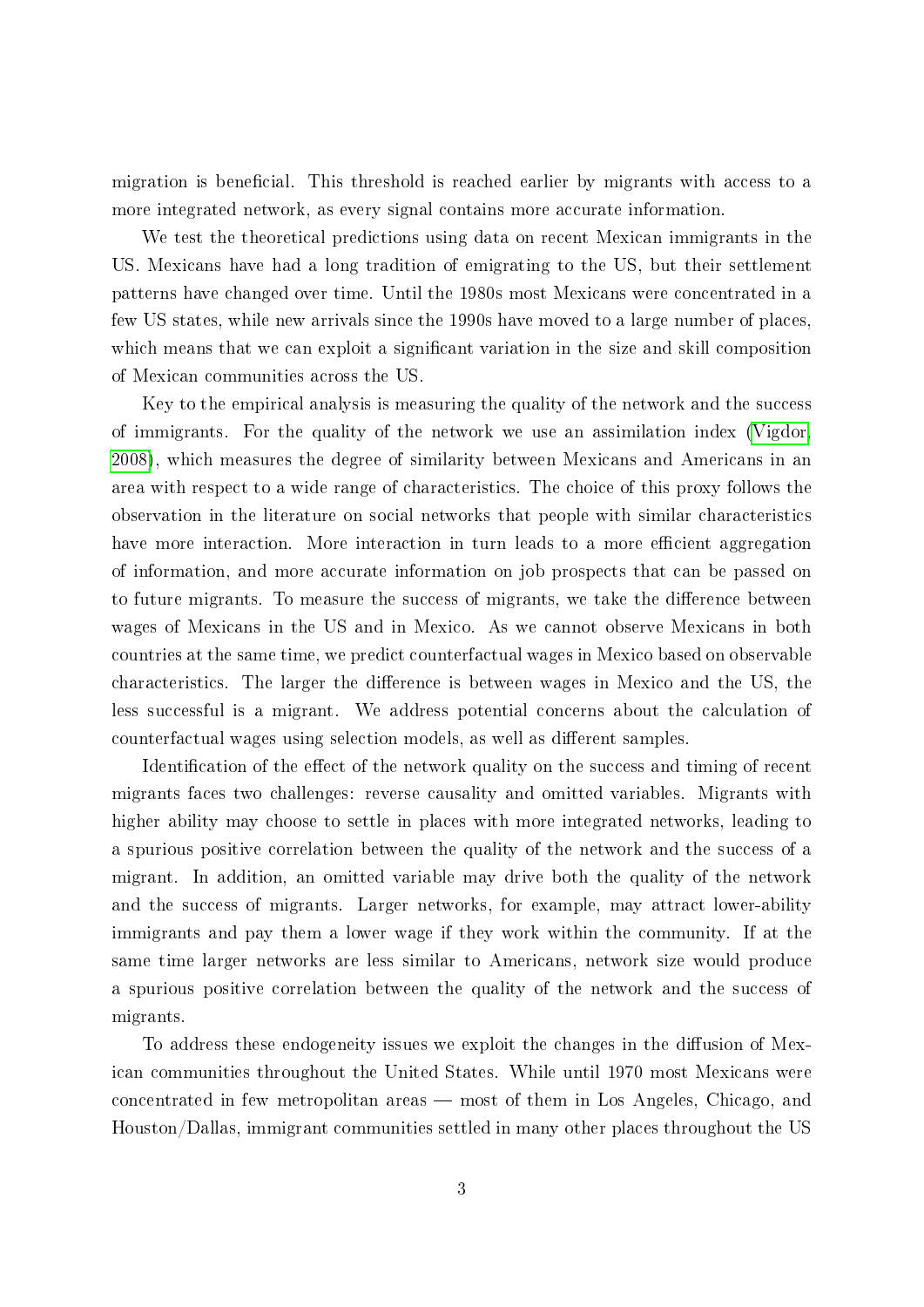until the 1990s. With the diffusion of migrants, the concentration of Mexicans in small areas changed signicantly. We instrument the assimilation of Mexicans in their local communities with the change in the concentration of Mexicans in the past, exploiting the fact that network characteristics were more persistent over time than the success of migrants within an area.

Our results confirm the first theoretical prediction. Migrants who moved to better integrated networks are more likely to be better-off compared to staying in Mexico. Yet the data do not confirm our second hypothesis that better networks lead to earlier migration. We discuss several possibilities why we cannot find an effect different from zero.

This paper contributes to five strands of the literature. First, it adds to the literature on aggregation and propagation of information in social networks. The theoretical literature has established that in social networks that are loosely connected information spreads faster [\(Jackson & Rogers, 2007\)](#page-36-2), and false beliefs are less likely to stick [\(Acemoglu](#page-33-0) [et al., 2010;](#page-33-0) [Golub & Jackson, 2010,](#page-36-3) [2012\)](#page-36-4), because each member of a loosely connected group receives more information from members with many contacts outside the group. [Alatas](#page-33-1) *et al.* [\(2012\)](#page-33-1) confirm these predictions empirically at the micro-level for villages in Indonesia, showing that better-integrated networks are better at assessing the poverty status of all villagers. At the macro-level, [Eagle](#page-35-1) et al. [\(2010\)](#page-35-1) show that British communities with more connections to other communities have a higher GDP. [Fogli & Veldkamp](#page-35-2) [\(2012\)](#page-35-2) exploit the historical occurrence of infectious diseases to demonstrate a causal link between better-integrated networks and economic development. While all these papers show how the social structure of networks affects information flows, and ultimately outcomes, within a community, this paper illustrates how the ability of a community to aggregate information has an impact on members outside the community.

Second, it adds a new perspective to the literature on network effects in international migration. In large parts, the literature defines a network as the number of previous migrants in a given destination and studies how existing networks affect the decisions and outcomes of future migrants. One strand of this literature documents that migration is path-dependent; new migrants move to places where they find an established community from their home countries [\(Pedersen](#page-37-1) et al., [2008;](#page-37-1) [Beine](#page-34-0) et al., [2010\)](#page-34-0). Other papers argue that larger networks are associated with a negative selection of migrants. Larger networks decrease the moving costs, so that migration becomes profitable even for lessskilled workers [\(Carrington](#page-34-1) et al., [1996;](#page-34-1) [Winters](#page-38-1) et al., [2001;](#page-38-1) [Munshi, 2003;](#page-37-2) [McKenzie](#page-37-3) [& Rapoport, 2010;](#page-37-3) [Beine](#page-34-2) *et al.*, [2011\)](#page-34-2). As shown by [Umblijs](#page-38-2) [\(2012\)](#page-38-2), larger networks attract more risk averse migrants, while risk-loving migrants tend to move to smaller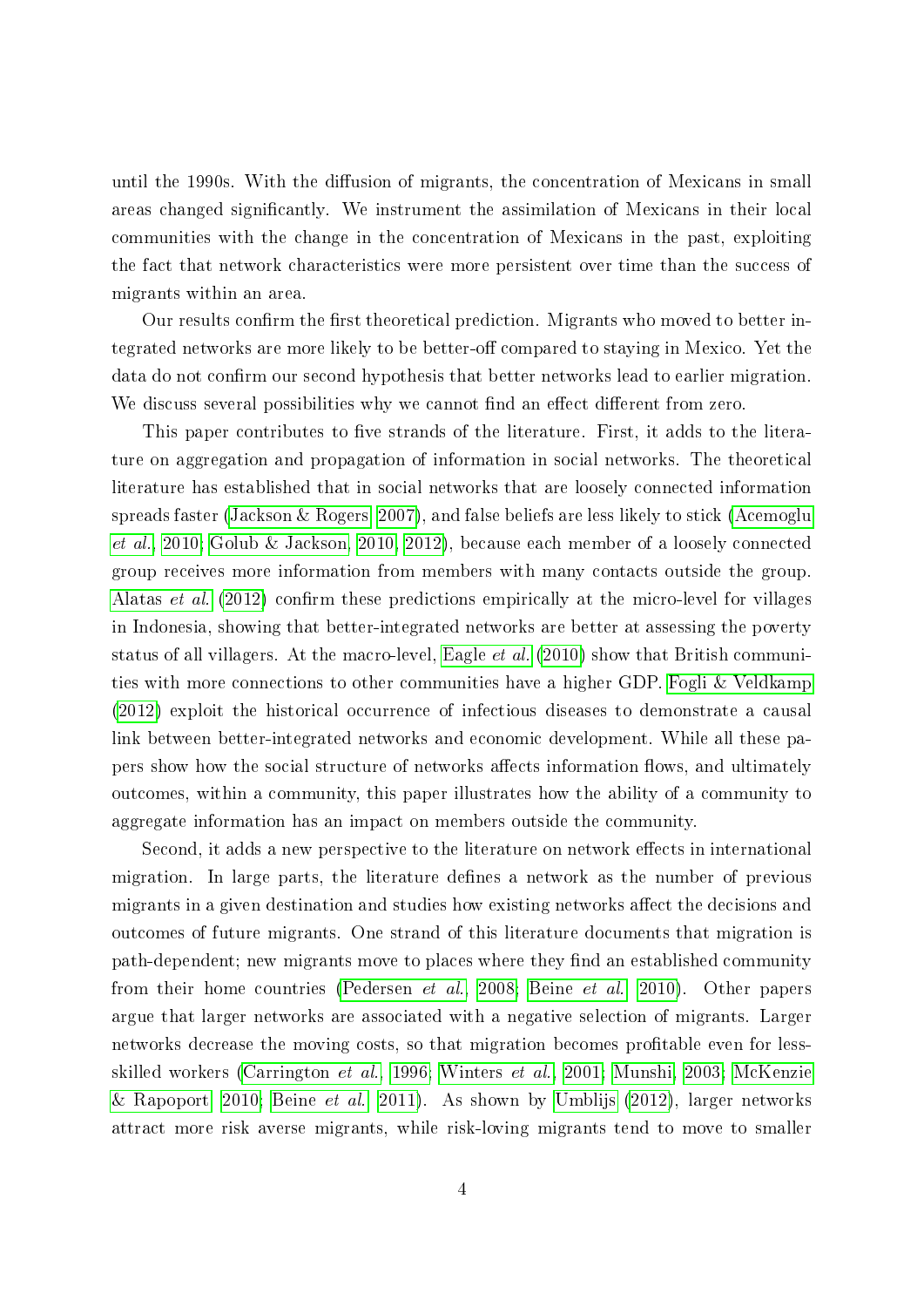networks. This paper, by contrast, focuses on the *quality* of migrant networks as a driver of migration flows. The empirical results show that, in addition to the size of the network, its quality has an impact on the success of migrants.

Third, it adds to the growing literature on the role of information in migration decisions. As shown by [Bertoli](#page-34-3) [\(2010\)](#page-34-3), the selection of migrants can change signicantly once there is uncertainty about wages abroad. This hypothesis is confirmed by [McKenzie](#page-37-4) [et al.](#page-37-4) [\(2013\)](#page-37-4), who demonstrate that migrants have false beliefs about their employment and earnings prospects abroad. Based on a survey of Tongan migrants in New Zealand they show that prior to migration workers under-estimate both the chances of getting a job and the earnings possibilities. One explanation they offer is that migrant networks deliberately report lower earnings to their families at home to mitigate the pressure to send remittances. In a recent study, [Batista & Narciso](#page-33-2)  $(2013)$  confirm the importance of the quality and frequency of information flows for the flow of remittances. They use a randomised control trial to increase the communication flows between immigrants and their networks abroad by providing calling credit to the treatment group. The authors provide evidence that increasing communication flows may promote higher remittances and more productive uses of remittances. Another important source of information is media. [Farré & Fasani](#page-35-3)  $(2011)$  show for Indonesia that access to cable TV significantly reduces internal migration, because workers have more information about their potential destinations. Our paper, by contrast, shows that information not only shapes expectations and influences the decision to migrate, but also has an impact on the success of migrants.

Fourth, the paper also contributes to the literature on the impact of ethnic enclaves on the labour market outcomes of immigrants. [Borjas](#page-34-4) [\(1995\)](#page-34-4) shows that enclaves create human capital externalities that persist over generations. Children in ethnic enclaves grow up in the same closed-up environment, which leads to a persistence in skill differentials compared to people outside the enclave. Yet enclaves can also have a positive impact on the labour market outcomes of immigrants. [Edin](#page-35-4) *et al.*  $(2003)$  find a large positive effect of ethnic concentration on the earnings of low-skilled immigrants in Sweden. As [Andersson](#page-33-3) [et al.](#page-33-3) [\(2009\)](#page-33-3) show, the concentration of immigrants also increases the likelihood of getting a job for new immigrants. While these papers document the impact of networks on the outcomes of immigrants that have already emigrated, our paper shows that networks can even have an impact on migration decisions before emigration. Not only do migrant networks provide help in finding a job once a migrant has arrived, they also provide information to potential migrants in their home country.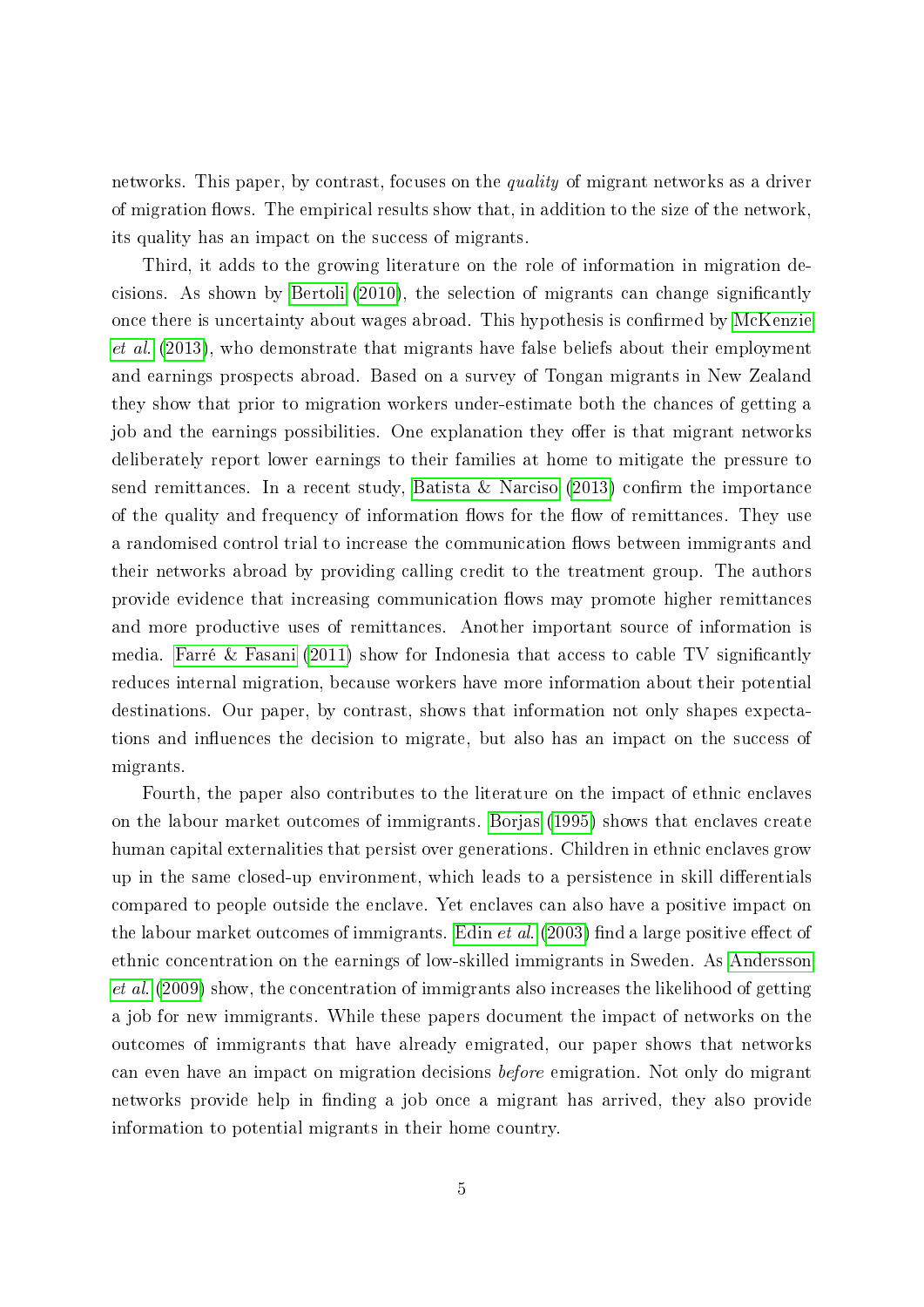Finally, the paper relates to the literature on the optimal timing of migration. This strand of the literature began with [Burda](#page-34-5) [\(1995\)](#page-34-5), who shows in a real options model that increased uncertainty about job prospects can lead to considerable delays in the migration decision. [Moretto & Vergalli](#page-37-5) [\(2008\)](#page-37-5) and [Vergalli](#page-38-3) [\(2008\)](#page-38-3) show in a similar framework that the timing of migration can be driven by networks that facilitate the integration abroad. Our dynamic decision framework builds on a similar methodology, but we explicitly model the relation between networks, information flows and the migration decision, which allows us to compare the success and the optimal time to migrate for networks with different degrees of integration.

The remainder of the paper is structured as follows. In Section [2](#page-5-0) we motivate and extend our argument that more integrated networks provide more accurate information. We then illustrate the basic intuition in a simple decision model in Section [3.1.](#page-7-0) In Section [3.2](#page-10-0) we generalise the findings from the simple model in a multi-period setting and present numerical examples. In Section [4](#page-14-0) we test the theoretical predictions using data on Mexican migrants in the US. Section [5](#page-31-0) concludes.

# <span id="page-5-0"></span>2 Migrant Networks as Providers of **INFORMATION**

Our basic argument is simple: migrant communities that are more integrated in the society of their host country are able to give better information to future migrants. Members of a more integrated community have a better knowledge of the labor market and can give future migrants more accurate information about job prospects. This argument is consistent with the strength-of-weak-ties hypothesis [\(Granovetter, 1973,](#page-36-0) [2005\)](#page-36-1), which states that in many situations acquaintances  $-$  weak ties  $-$  are able to provide more important information than close family and friends - strong ties, because acquaintances have less overlap in their social contacts and receive information from outside one's own network. In contrast, close friends and family are more likely to have the same contacts and information sources, so that information easily becomes redundant.

Two examples for migrant networks with different degrees of integration are illustrated in Figure [1.](#page-6-0) The figure on the left describes an ethnic enclave. Its members, represented by the circles, have close connections within the network  $-$  strong ties, but very few connections to the outside world, represented by the crosses. An enclave is a typical example for a network with a high degree of closedness. This is a pervasive pattern in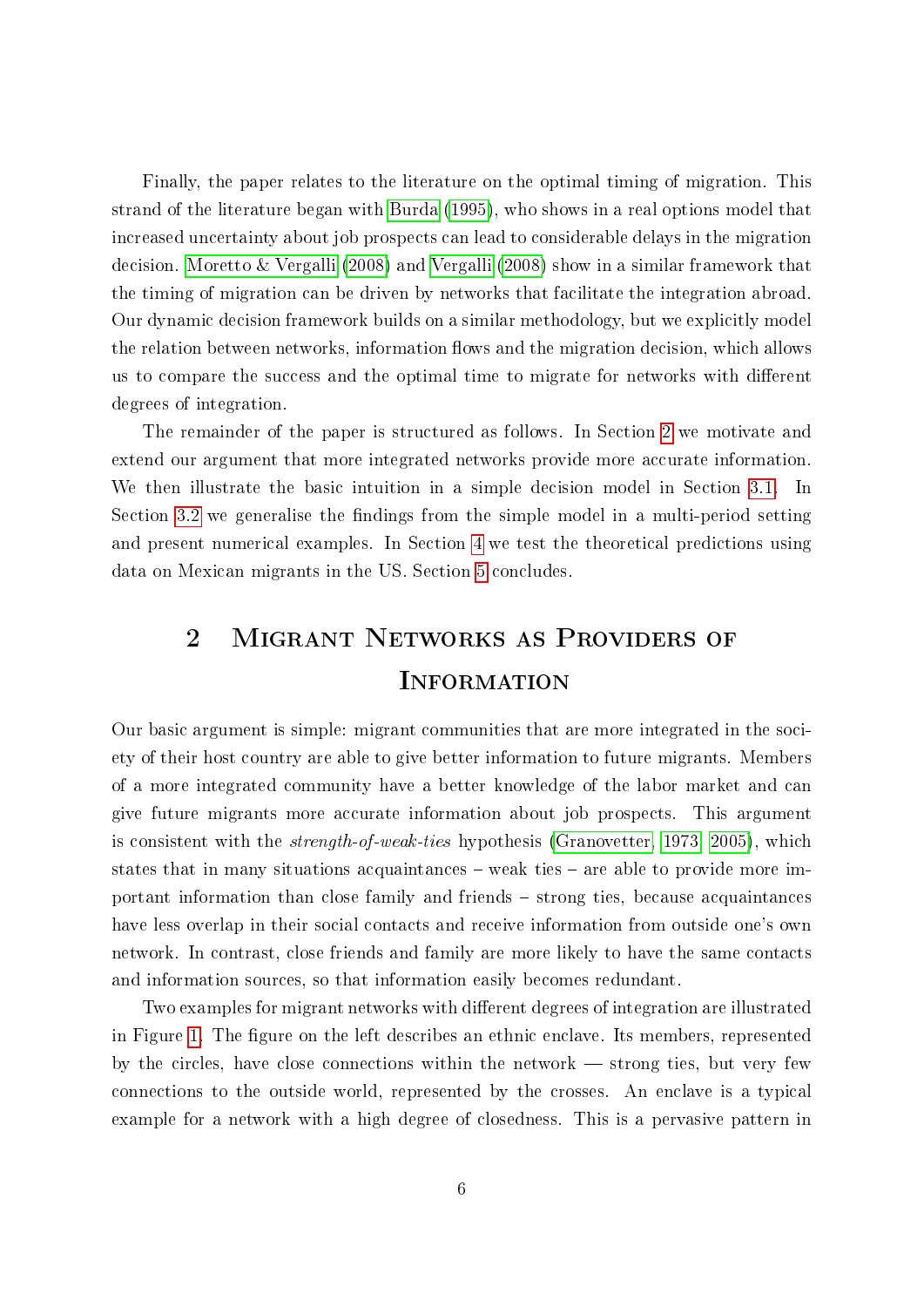<span id="page-6-0"></span>

FIGURE  $1 -$  ETHNIC ENCLAVE (LEFT) AND LOOSELY CONNECTED NETWORK (RIGHT)

social networks, to which the literature often refers as *inbreeding homophily*  $-$  the fact that individuals with similar characteristics form close ties among each other [\(McPherson](#page-37-0) [et al., 2001;](#page-37-0) [Currarini](#page-35-5) et al., [2009\)](#page-35-5). Examples for such closed-up migrant networks are Mexican neighbourhoods in Los Angeles or Chinatowns in most North American cities.

The graph on the right represents a well-integrated network, whose members have weak connections among each other but strong connections to the outside world. Examples for such groups are the Germans in London or the Dutch in New York.

There are two reasons why a potential migrant receives better information from a wellintegrated network than from an enclave. First, the well-integrated network has more connections to the outside world. Its members receive more information and therefore have better knowledge about job perspectives in the receiving country. In contrast to this, members of an enclave typically have little knowledge of the language of the host country [\(Lazear, 1999;](#page-36-5) [Bauer](#page-33-4) et al., [2005;](#page-33-4) [Beckhusen](#page-33-5) et al., [2012\)](#page-33-5). An enclave may offer job opportunities within the migrant community, but it has very limited information on the labor market outside the enclave.

Second, members of the well-integrated network only have weak ties among each other, so that misinformation  $-$  false beliefs about the world outside the network  $$ is unlikely to persist. The members of an enclave, on the other hand, deal mostly with other members of the enclave. As shown by [Acemoglu](#page-33-0) et al. [\(2010\)](#page-33-0) and [Bikchandani](#page-34-6) et al. [\(1992\)](#page-34-6), misinformation is more likely to persist in such closely connected communities,

Note: These two panels depict models of migrant networks. The circles represent the migrant network; the crosses represent information sources outside the network, i.e. native people or the media. The network on the left is an ethnic enclave, with strong connections within the network but weak connections to the outside world. The network on the right is a loosely connected migrant network, with strong connections to the outside world and weak connections within the network.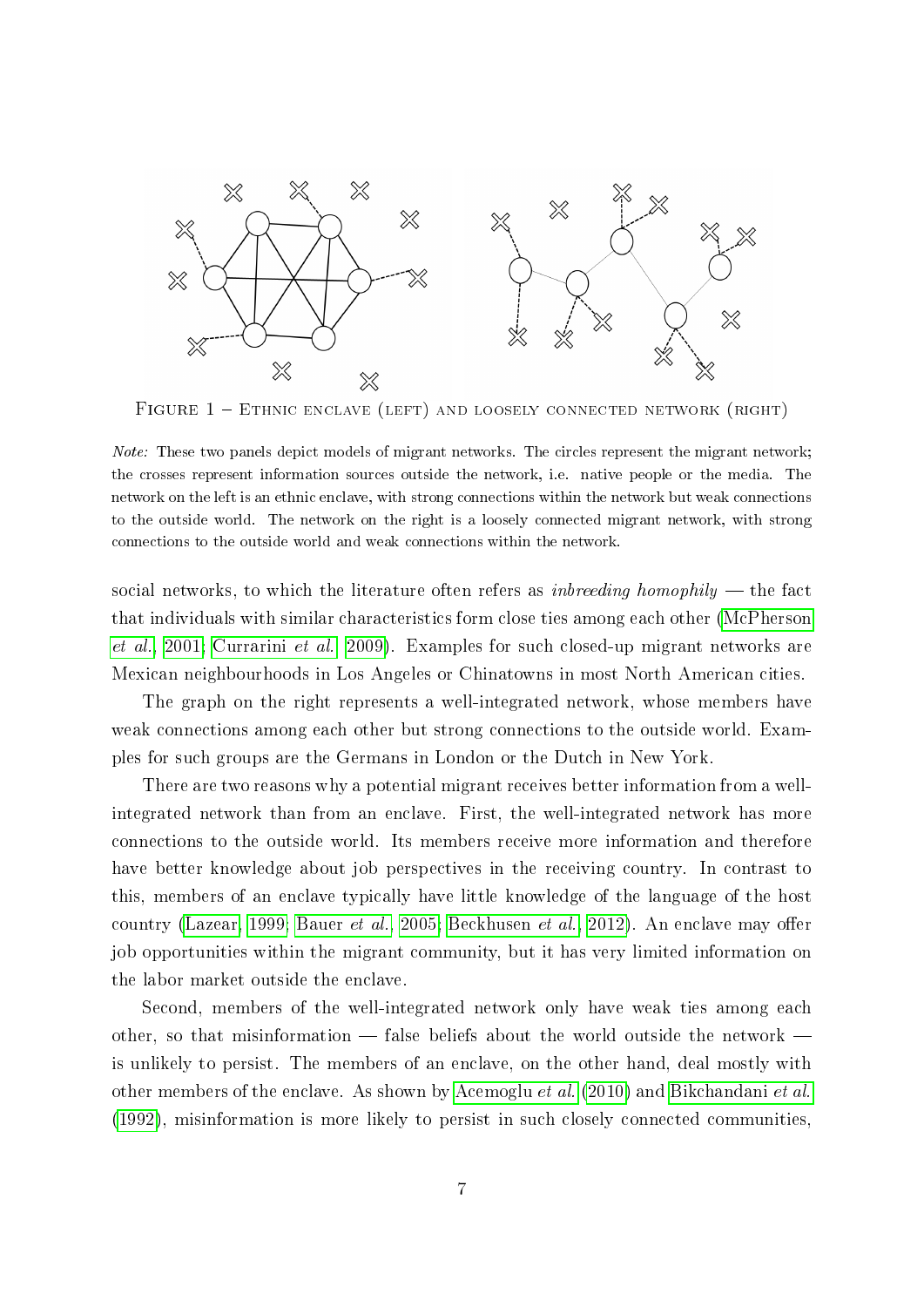as their members receive most of their information from each other.

To be certain, the two network formations in Figure [1](#page-6-0) are polar cases that illustrate the differences between migrant networks, while in reality most networks will lie somewhere in between. In the theoretical analysis, we therefore introduce a parameter  $\lambda \in [0, 1]$ , which describes the ability of the network to aggregate accurate information.

## 3 Migrant Networks and Information: Theory

Having established that migrant networks differ in their ability to provide accurate information to future migrants, we now explain how the quality of information affects the outcome and timing of the migration decision. We first develop a two-period decision model and show that a migrant with access to a better network makes fewer mistakes in his migration decision. In Section [3.2](#page-10-0) we extend the model to an infinite-horizon setting to study how networks affect the timing of migration.

### 3.1 Intuition from a Simple Model

<span id="page-7-0"></span>We focus on the decision of a single worker, which allows us to isolate the effect of a large network on one migrant from feedback effects that may arise if a whole group of people emigrates.<sup>[1](#page-7-1)</sup> We also assume that networks already exist and that their quality is constant over time.

Consider a potential migrant whose job at home that gives a lifetime income of  $w = 0$ . If he moves abroad he can either get a good job that pays him a discounted lifetime income of  $w^G > 0$  or a bad job that pays  $w^B < 0$ . Before he emigrates it is uncertain which job he will actually get. If he migrates, he has to pay a sunk moving cost  $M$ . We assume that  $w^G > M$ ; otherwise migration would never be beneficial. For simplicity, we assume that he is risk-neutral. He migrates if his expected income from migration minus the moving costs is greater than his income at home,

<span id="page-7-2"></span>
$$
\mathbb{E}(U(k)) = p(k)w^{G} + (1 - p(k))w^{B} - M \ge 0,
$$
\n(1)

where  $p(k)$  is the belief probability — the belief that he gets a good job abroad — which depends on his level of information  $k$ . Initially, his best guess is a commonly known probability  $p_0$ . For example,  $p_0$  could be the fraction of previous migrants that got a

<span id="page-7-1"></span><sup>&</sup>lt;sup>1</sup> See [Epstein](#page-35-6) [\(2010\)](#page-35-6) for a model of informational cascades within a group of migrants.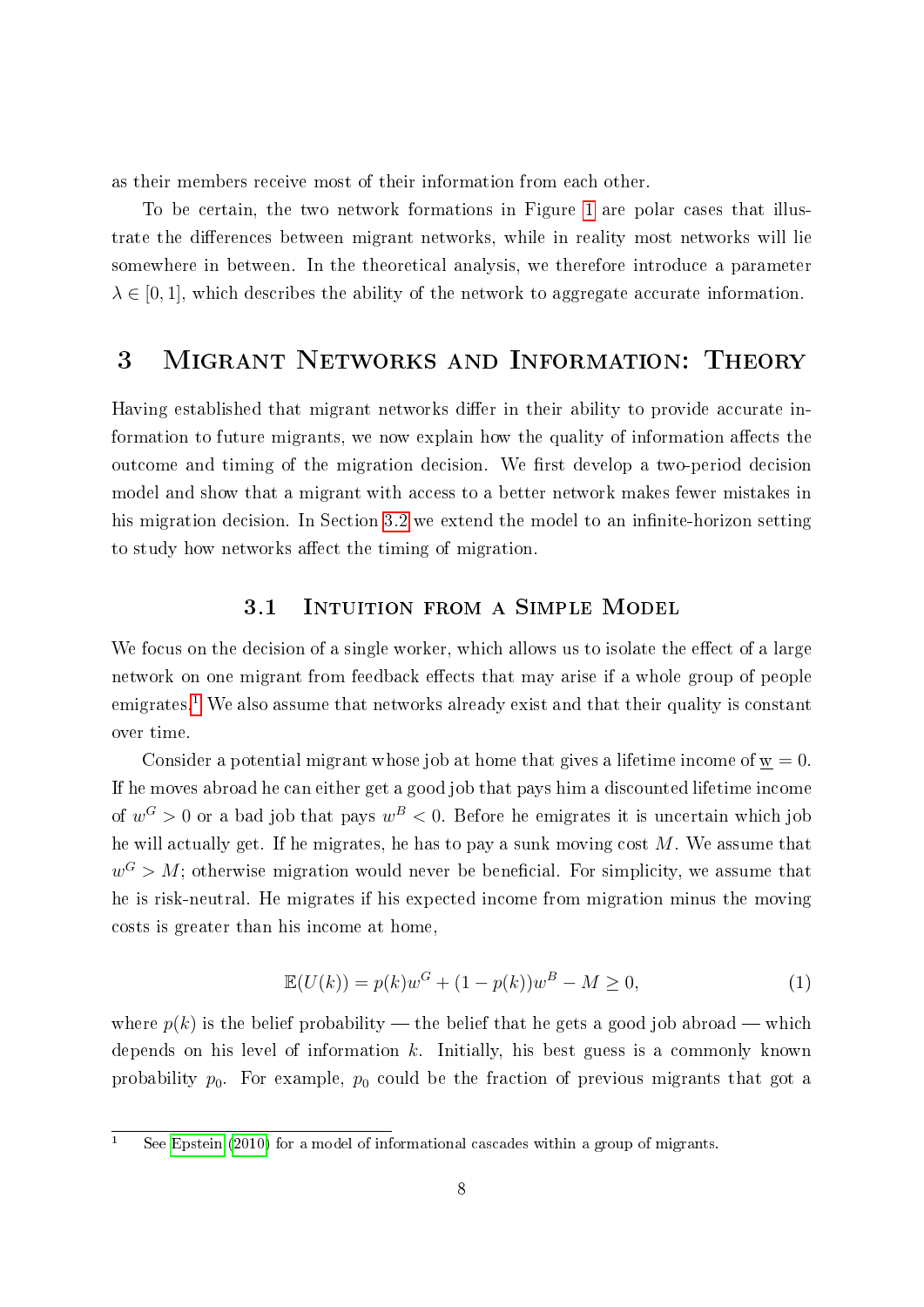good job. If he receives information from the network he will learn more about his actual odds of getting a good job, so that his best guess changes from  $p_0$  to some other  $p(k)$ .

Figure [2](#page-9-0) illustrates the worker's decision problem. In the first period  $t=1$  he can decide whether to emigrate or stay. If he stays, he earns his wage at home, and he obtains additional information from the network in the second period. The signals from the network can be of two types,

- g: he will get a good job after migration
- b: he will get a bad job after migration.

A positive signal g brings him to information set  $2A$ , at which he knows that he has received a positive signal, but he does not know whether he is at the upper node  $-$  and he actually gets a good job  $\sim$  or at the lower node. A negative signal b brings him to the information set 2B. Based on the signal he updates his beliefs from  $p_0$  to  $p(k)$ , with

$$
k = \begin{cases} 1 & \text{if he receives a positive signal } g \\ -1 & \text{if he receives a negative signal } b \end{cases}
$$

A positive signal increases his belief probability, while a negative signal decreases it, so that  $p(1) > p_0 > p(-1)$ . The signal is truthful with probability  $\lambda$ , which is a function of the network quality. The more integrated the network, the higher is  $\lambda$  and the more accurate is the information. We assume that networks provide information to the best of their knowledge, which means that we abstract from networks spreading misinformation deliberately. Networks provide noisy information about job opportunities because they do not know any better.

If the migrant gets a good job abroad, then the signal is positive with probability  $\lambda$ and negative with probability  $1 - \lambda$ . The opposite holds if he gets a bad job. Following our argument from Section [2,](#page-5-0) a network with more knowledge about the labour market sends a more truthful signal and spreads less misinformation. As it is unrealistic that a network has perfect knowledge and completely eliminates the migrant's uncertainty, we assume that  $\lambda < 1$ . At the same time,  $\lambda$  has to be greater than  $\frac{1}{2}$  for the signal to convey a minimum level of truthfulness.[2](#page-8-0)

We assume that only  $p(1)$  $p(1)$  fulfills Equation (1), so that the worker only migrates if he has received a positive signal. In the second period only two actions lead to correct decisions. In the upper node of information set 2A he has received a positive signal, in

<span id="page-8-0"></span><sup>&</sup>lt;sup>2</sup> Otherwise, the signal would either be completely noisy  $(\lambda = \frac{1}{2})$  or it would indicate the opposite of the true state of the world  $(\lambda < \frac{1}{2})$ .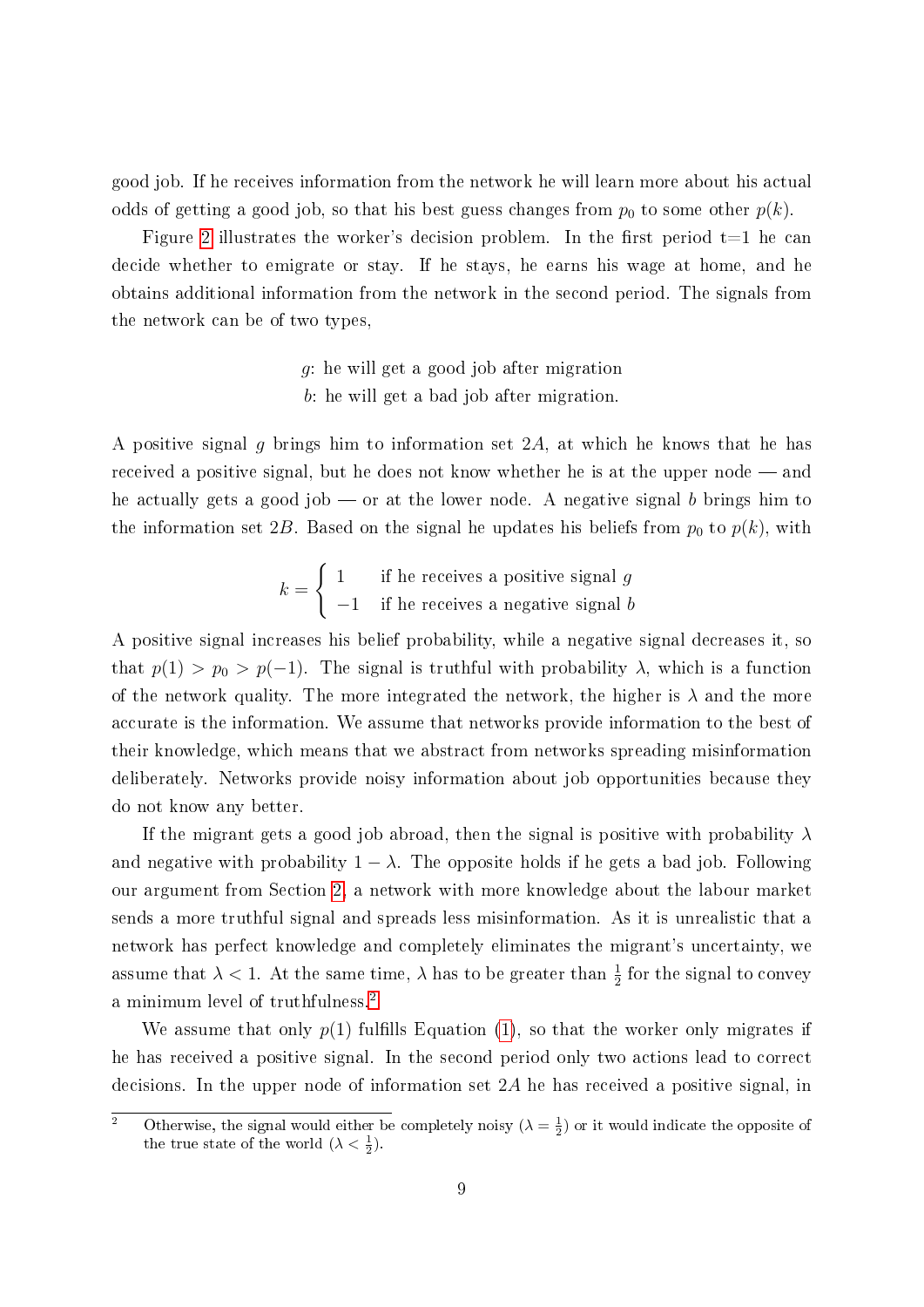<span id="page-9-0"></span>

FIGURE 2 - DECISION TREE FOR A POTENTIAL MIGRANT: FIRST STAGE (LEFT), SECOND  $STAGE(RIGHT)$ 

which case he migrates and gets a good job; in the lower node of information set 2B, he has received a negative signal, so he stays while he would get a bad job if he emigrated. The remaining two actions lead to a wrong decision  $-$  a decision that makes him worseoff than he would otherwise be. In the lower node of  $2A$  he migrates despite getting a bad job abroad, while in the upper node of  $2B$  he stays although he could gain from migration. Table [1](#page-9-1) summarises the probability distribution for the terminal nodes on the decision tree.

<span id="page-9-1"></span>

|  | Job Signal                            | <b>Action</b> Probability                          | Decision                       |
|--|---------------------------------------|----------------------------------------------------|--------------------------------|
|  | 1) Good Positive Migrate $p_0\lambda$ |                                                    | correct                        |
|  |                                       | 2) Good Negative Stay $p_0(1-\lambda)$             | wrong                          |
|  |                                       | 3) Bad Positive Migrate $(1-p_0)(1-\lambda)$ wrong |                                |
|  | 4) Bad Negative Stay                  | $(1-p_0)\lambda$                                   | $\qquad \qquad \text{correct}$ |

TABLE  $1$  – Probability distribution of terminal nodes

Clearly, the probability of making the wrong decision (rows 2 and 3 in Table [1\)](#page-9-1) decreases with the signal quality  $\lambda$ . The higher  $\lambda$ , the lower is the spread of misinformation.

Proposition. 1 A potential migrant with access to a better network is less likely to make errors in his decision to migrate. He is more likely to stay when his prospects abroad are bad and more likely to migrate if his prospects abroad are good.

Note: Decision tree with 2 stages. The panel on the left shows the first stage only, the panel on the right shows both first and second stage. In the first stage the migrant only knows the a-priori odds of getting a good job,  $p_0$ . In the second stage he receives a signal from the network which is truthful with probability λ. He migrates if the signal is positive and he stays if the signal is negative.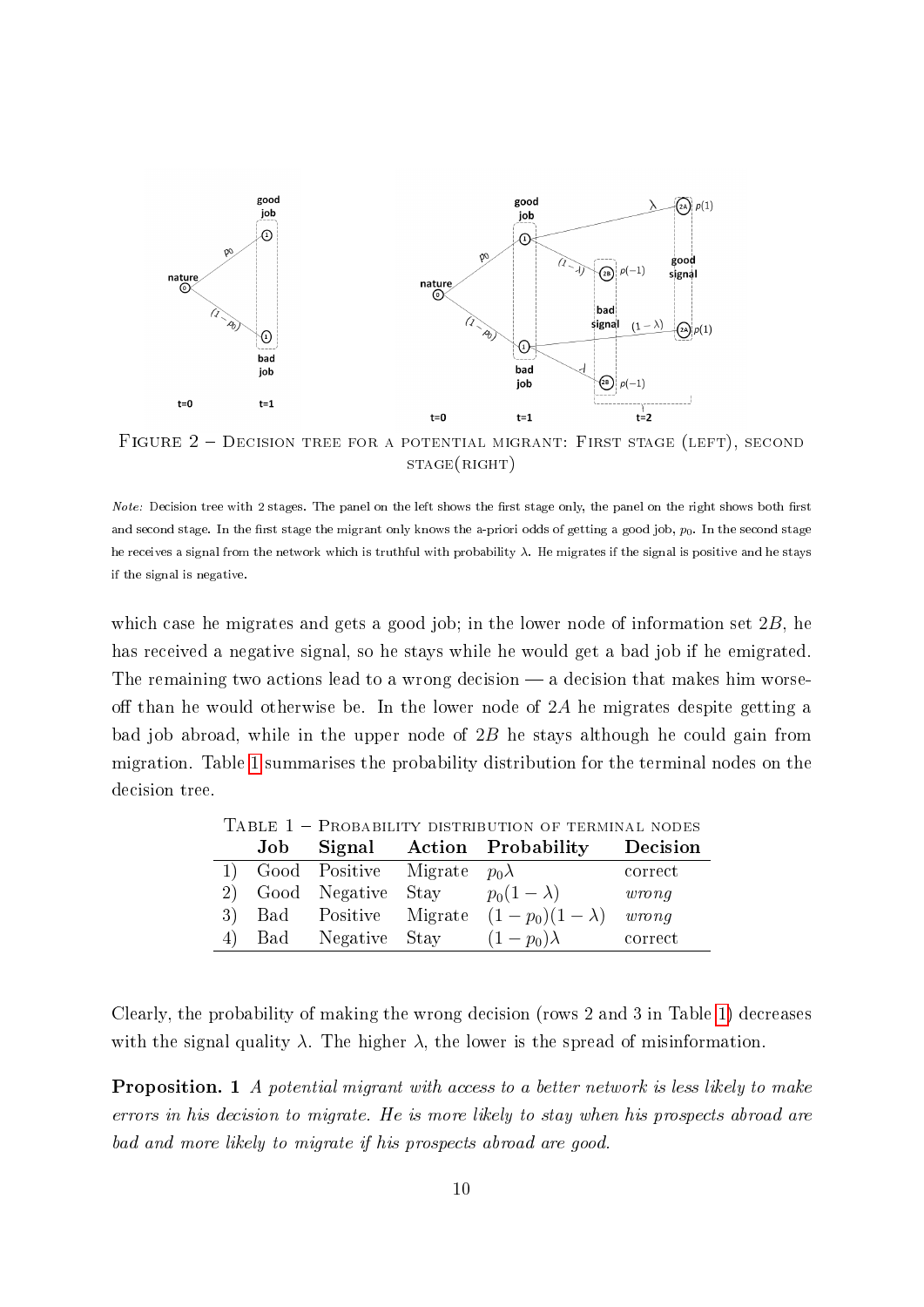The person only emigrates if he has enough evidence that emigration is beneficial that is, if the number of positive signals  $k$  is at least as great as some threshold value,  $k > k^*$ . For simplicity we have assumed so far that one positive signal is sufficient. The result from Proposition 1, however, does not hinge on this assumption.<sup>[3](#page-10-1)</sup>

The aim of this model is to fix ideas, and to provide testable hypotheses, using the simplest possible framework. The model can certainly be enriched along a number of dimensions, which we discuss in the following. First, we assume that the migrant is riskneutral, so that his decision is based on expected income. It would be possible to model the objective function as a quasi-concave utility function which allows for risk-aversion. While such a function would potentially be more realistic, it would leave the qualitative results in Table [1;](#page-9-1) more risk-averse migrants would simply require a larger number of positive signals, but Proposition 1 would still hold.

Also, the objective function does not consider changes in reference points. In our model the migrant compares the expected income in both countries, without deriving utility from a comparison with a reference group. A change in reference points  $\sim$  for example from the average wage in the country of origin to the average wage in the destination, may create some disutility which lowers the gains from migration [\(Akay](#page-33-6) [et al., 2012\)](#page-33-6). As with risk-aversion, the change in reference points would change the threshold number of signals, but not the error probabilites.

### 3.2 Networks and the Timing of Migration

<span id="page-10-0"></span>Next, we extend the simple framework to a multi-period model in discrete time, which allows us to study the effect of the quality of the network on the timing of migration.<sup>[4](#page-10-2)</sup>

The setting is the same as in the 2-period model. The migrant receives a signal from the network in every period and learns over time about his true job prospects. In every period he faces a trade-off between migrating now and waiting for the next signal. He has to weigh the cost of uncertainty today against the opportunity cost of waiting for the next signal. If he migrated today he could reap the potential benefits of migration immediately, but he would also face a higher uncertainty. If he waits one more period he learns more about his prospects, but he can only benefit from migration in the next period. We model this trade-off as an optimal stopping problem, in which the potential migrant accumulates

<span id="page-10-1"></span><sup>3</sup> It is possible to extend the model from two periods to an infinite horizon, and to express the threshold  $k^*$  as a function of wages, moving costs, the discount factor, and the prior probability. As shown by [Thijssen](#page-37-6) *et al.* [\(2004\)](#page-37-6), Proposition 1 still holds in such a more general setting.

<span id="page-10-2"></span><sup>&</sup>lt;sup>4</sup> The general framework in this section follows [Thijssen](#page-37-6) *et al.* [\(2004\)](#page-37-6) and [Delaney & Thijssen](#page-35-7) [\(2011\)](#page-35-7).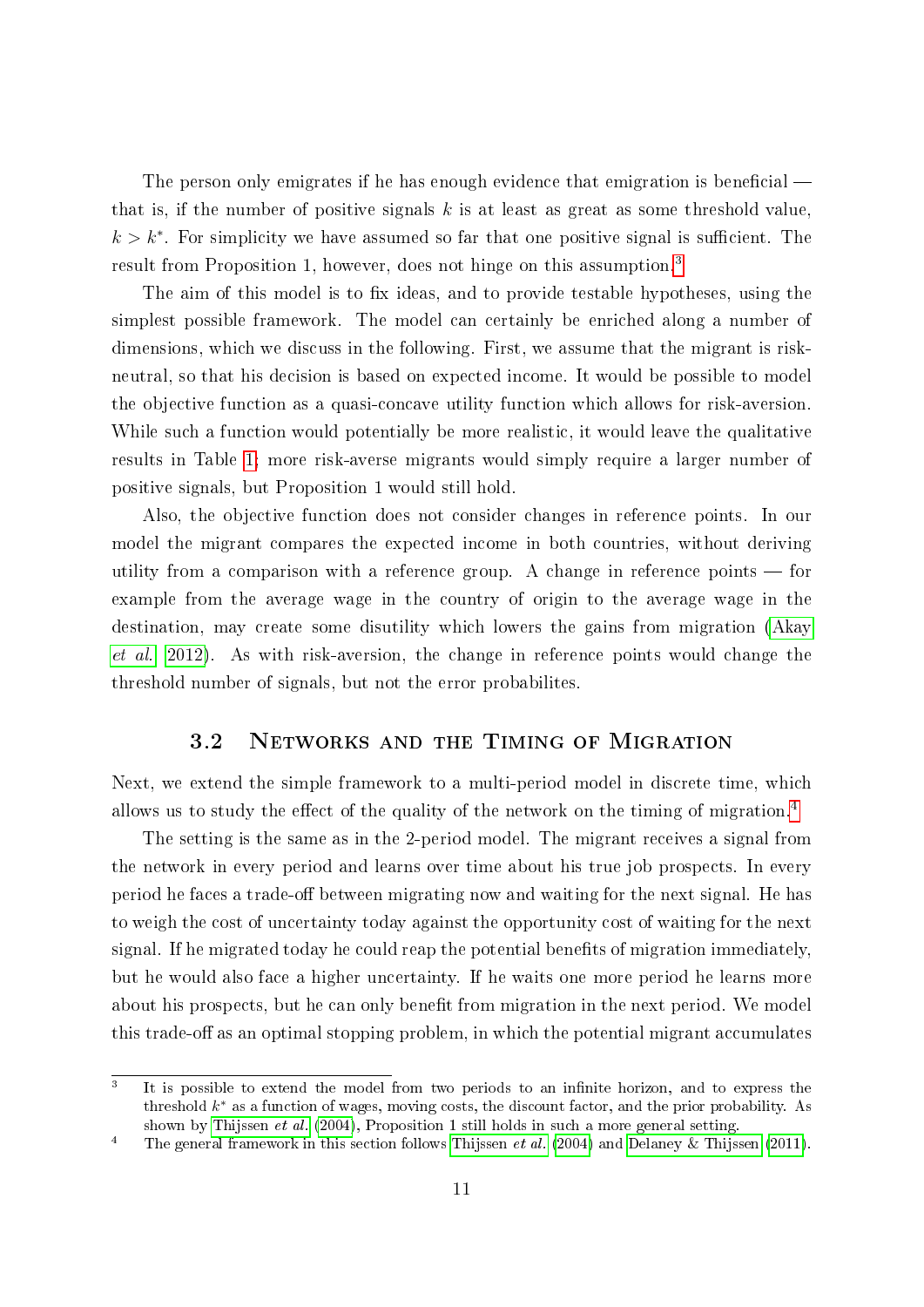information and postpones the migration decision until he has sufficient evidence that he will get a good job. The sufficient amount of information depends on several parameters: the wages for good and bad jobs, moving costs, the discount factor, and the initial belief of obtaining a good job.

The number of good signals  $g(t)$  evolves according to the law of motion  $dg(t) = u dt$ , with  $g(0) = 0$  and

$$
u = \begin{cases} 1 & \text{with probability } \lambda \text{ if } w^G \text{ and } (1 - \lambda) \text{ if } w^B \\ 0 & \text{with probability } \lambda \text{ if } w^B \text{ and } (1 - \lambda) \text{ if } w^G \end{cases}
$$

Initially the potential migrant has a prior belief  $p_0$ . With every signal he learns more about his prospects and updates his beliefs by making a best guess given the available information. If he has received n signals in total, of which g were good, his belief probability according to Bayes' rule is,

$$
p(n,g) = \frac{\mathbb{P}(n,g|G)\mathbb{P}(G)}{\mathbb{P}(n,g|G)\mathbb{P}(G) + \mathbb{P}(n,g|B)\mathbb{P}(B)}
$$
  
= 
$$
\frac{\lambda^k}{\lambda^k + \frac{1-p_0}{p_0}(1-\lambda)^k} \equiv p(k),
$$
 (2)

<span id="page-11-1"></span>where  $P(G) = p_0$  and  $P(B) = 1-p_0$  are the unconditional probabilities of getting a good or a bad job. We define  $k := 2g - n$  as the excess number of good signals to bad signals.<sup>[5](#page-11-0)</sup> At a threshold  $k^*$  the expected gain from migration in Equation [\(1\)](#page-7-2) equals zero, so that the worker is indifferent between migrating and staying. The corresponding belief probability is  $p^* = p(k^*)$ . If the number of signals and the belief probability exceed  $k^*$ and  $p^*$ , the migrant will have a higher expected income abroad, and hence emigrates. If both values are below the threshold, the migrant is better-off waiting for the next signal. Starting at time  $t = 0$  he will keep the option to migrate open until the number of positive signals exceeds  $k^*$ . Solving Equation [\(2\)](#page-11-1) for k and evaluating at  $p^* = p(k^*)$ , we obtain the threshold number of positive signals,

<span id="page-11-2"></span>
$$
k^* = \frac{\log\left(\frac{p^*}{1-p^*}\right) + \log\left(\frac{1-p_0}{p_0}\right)}{\log\left(\frac{\lambda}{1-\lambda}\right)}.\tag{3}
$$

The unique solution for  $k^*$  can be obtained from dynamic programming. Formally

<span id="page-11-0"></span> $\overline{5}$  He receives n signals, of which g are good and  $n-g$  are bad. The difference between good and bad signals is  $g - (n - g) = 2g - n$ .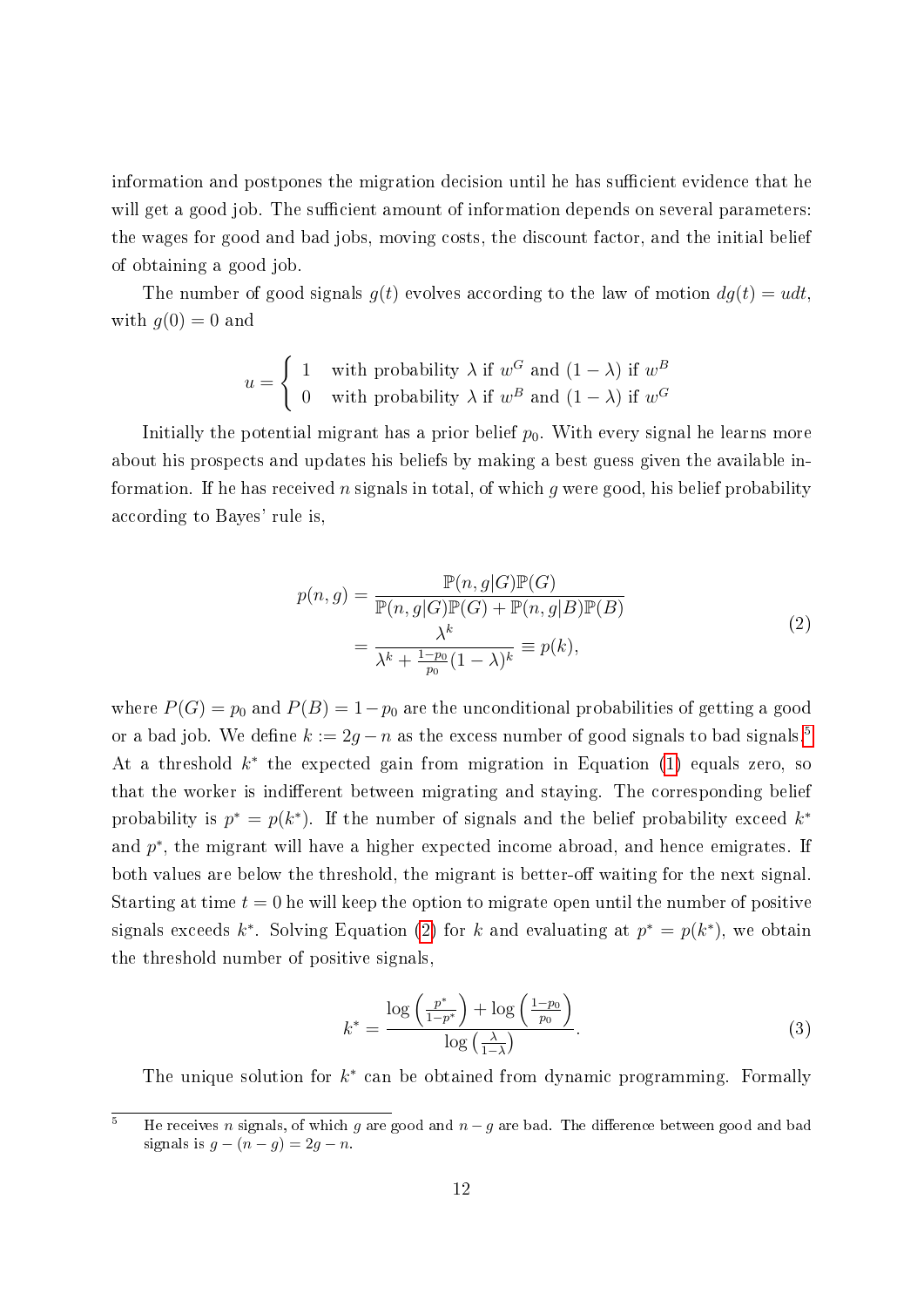deriving the solution is mathematically demanding, as  $k^*$  depends on  $p^*$ , which in turn is a function of several parameters,  $p^* = p(\lambda, r, w^G, w^B, M)$ . To demonstrate the mechanics of the model we present a simple numerical example and refer the interested reader to the Appendix [A.1](#page-39-0) for a formal derivation of  $k^*$  and  $p^*$ . We calibrate the model on the parameters listed in Table [2](#page-12-0) and vary the quality of the network  $\lambda$ . After emigration the worker can either gain  $20,000$  or lose  $10,000$  compared to his job at home. The fixed moving costs are 10,000. He knows that on average 60% of all emigrants get a good job. The parameter values only serve illustrative purposes, but as we show in the comparative statics below, the qualitative results hold for a wide range of parameters.

TABLE  $2$  – PARAMETERS FOR THE SIMULATIONS

<span id="page-12-0"></span>

| $u^G$       | 20.000    | gain in discounted life-time income after getting a good job |
|-------------|-----------|--------------------------------------------------------------|
| $w^B$       | $-10,000$ | loss in discounted life-time income after getting a bad job  |
| $M_{\odot}$ |           | $10,000$ sunk moving cost                                    |
| $p^0$       | 0.6       | unconditional probability of getting a good job              |
| r           | 0.1       | discount rate                                                |
|             | 0.75      | probability of a truthful signal                             |

<span id="page-12-1"></span>

FIGURE  $3 -$ COMPARATIVE STATICS: CHANGE IN THE NETWORK QUALITY  $\lambda$ .

*Notes:* The threshold belief probability  $p^*$  increases with the network quality  $\lambda$ . With a higher network quality a potential migrant demands more certainty about his prospects. Right: the threshold number of positive signals  $k^*$  decreases with the network quality  $\lambda$ . A better network reduces the uncertainty of migration and the potential migrant requires less positive information to emigrate.

As we can see in Figure [3,](#page-12-1) a better network requires a lower number of positive signals. If the signal is truthful with a probability of 55% he requires 4 positive signals in excess of negative signals, while he only requires 2 positive signals if the signal is truthful with 95%. This leads us to the following proposition: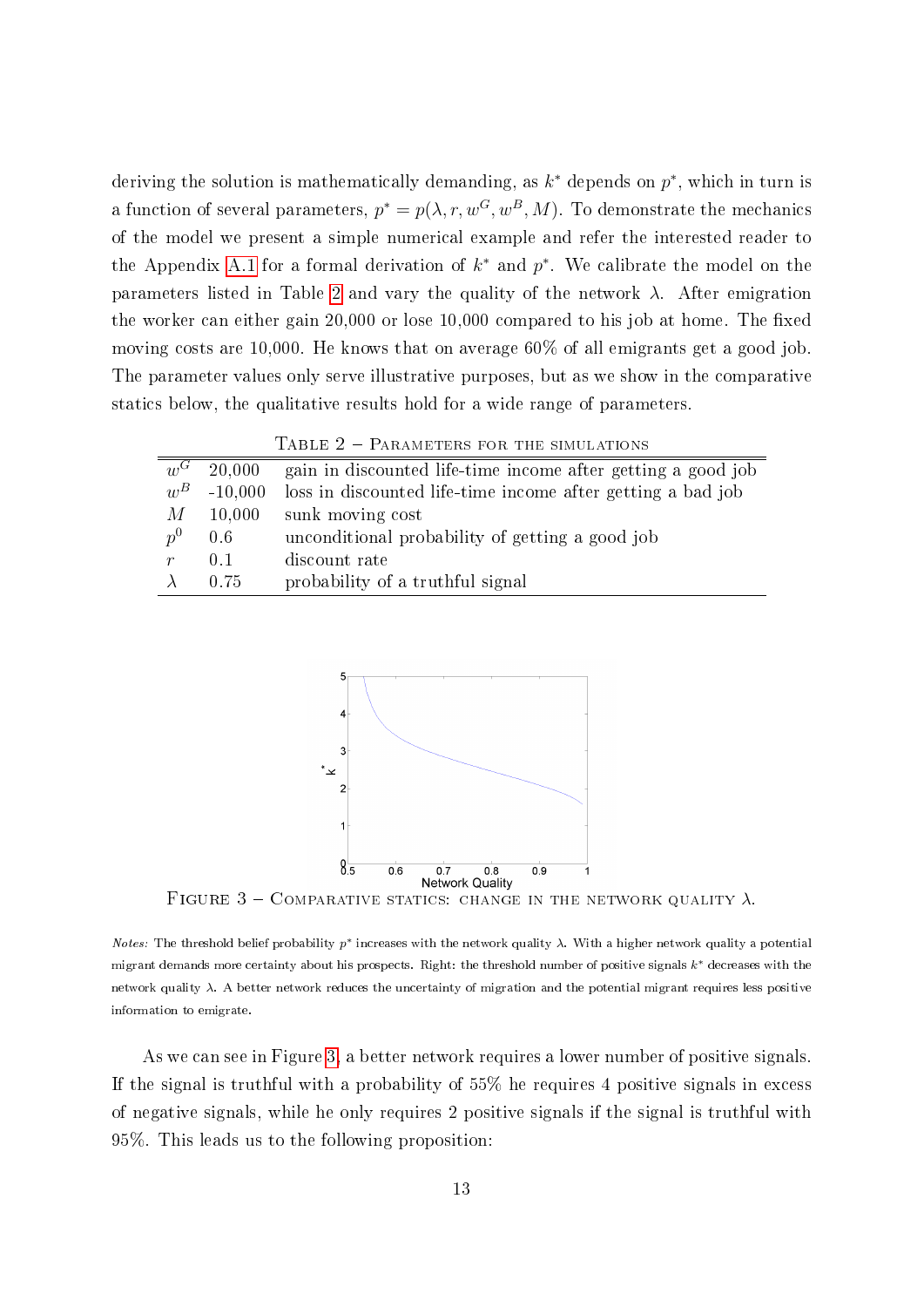Proposition. 2 A potential migrant who receives signals from a high quality network emigrates earlier.

Signals with a higher quality reduce the uncertainty more than low-quality signals. A migrant with access to a good network requires a lower number of positive signals to have sufficient evidence that emigration is beneficial.

Figure [4](#page-14-1) shows how the threshold number of positive signals is related to other parameters. Changes in wages for good and bad jobs,  $w^G$  and  $w^B$ , as well as the moving costs M work through the expected income channel. An increase in the gains from a good job, a decrease in the losses from a bad job, or a decrease in the moving costs increase the expected gains from emigration, so that a lower number of positive signals is sufficient. The negative relation between  $k^*$  and the discount rate r is intuitive. A low discount factor puts more weight on income in the future and leads to low opportunity costs of waiting, in which case a worker needs many positive signals to convince him to migrate early. Finally,  $k^*$  decreases in the prior probability  $p_0$ . If a worker knows that the majority of migrants get a good job, he does not require many positive signals to be convinced.

From the model we hypothesise that the higher the probability of misinformation, the later a potential emigrant migrates.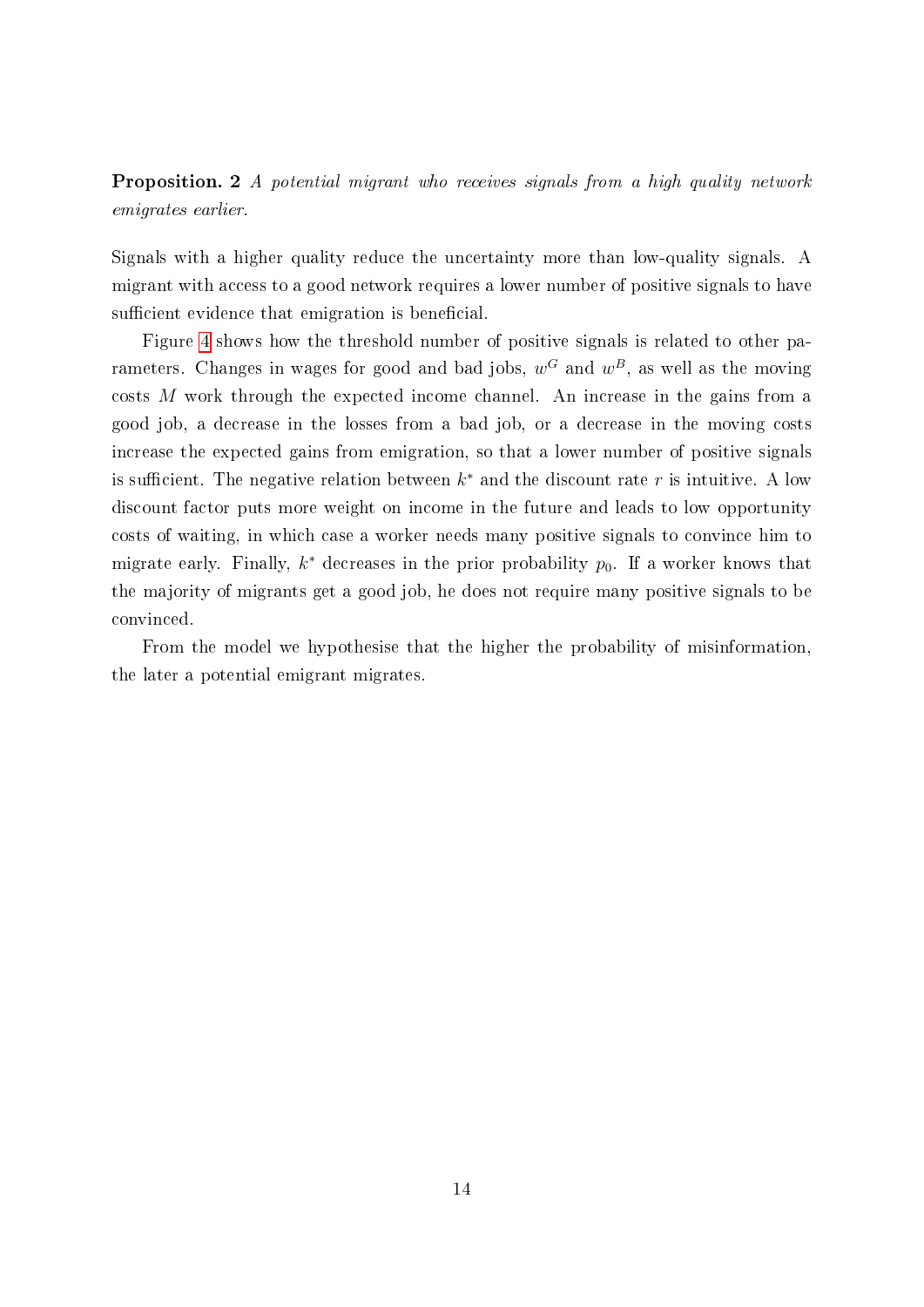<span id="page-14-1"></span>

FIGURE  $4$  – COMPARATIVE STATICS: VARIATION IN THE MODEL PARAMETERS

<span id="page-14-0"></span>*Notes:* The graphs show the changes in the threshold number of positive signals  $k^*$  subject to a change in the key parameters. In each graph, the other parameters are held constant at the values stated in Table [2.](#page-12-0)

## 4 Empirical Investigation

### 4.1 Empirical Strategy

We now turn to the empirical test of the theoretical predictions. The aim of this exercise is to present empirical patterns that are consistent with the theoretical predictions, and to explore the channels through which networks affect migration decisions. While previous literature concentrates on the size of the network as the main driver of migration flows, we want to see if the quality of the network also has an impact on the migration outcome and the timing of migration.

The testable hypotheses are that migrants with access to a better network 1) are less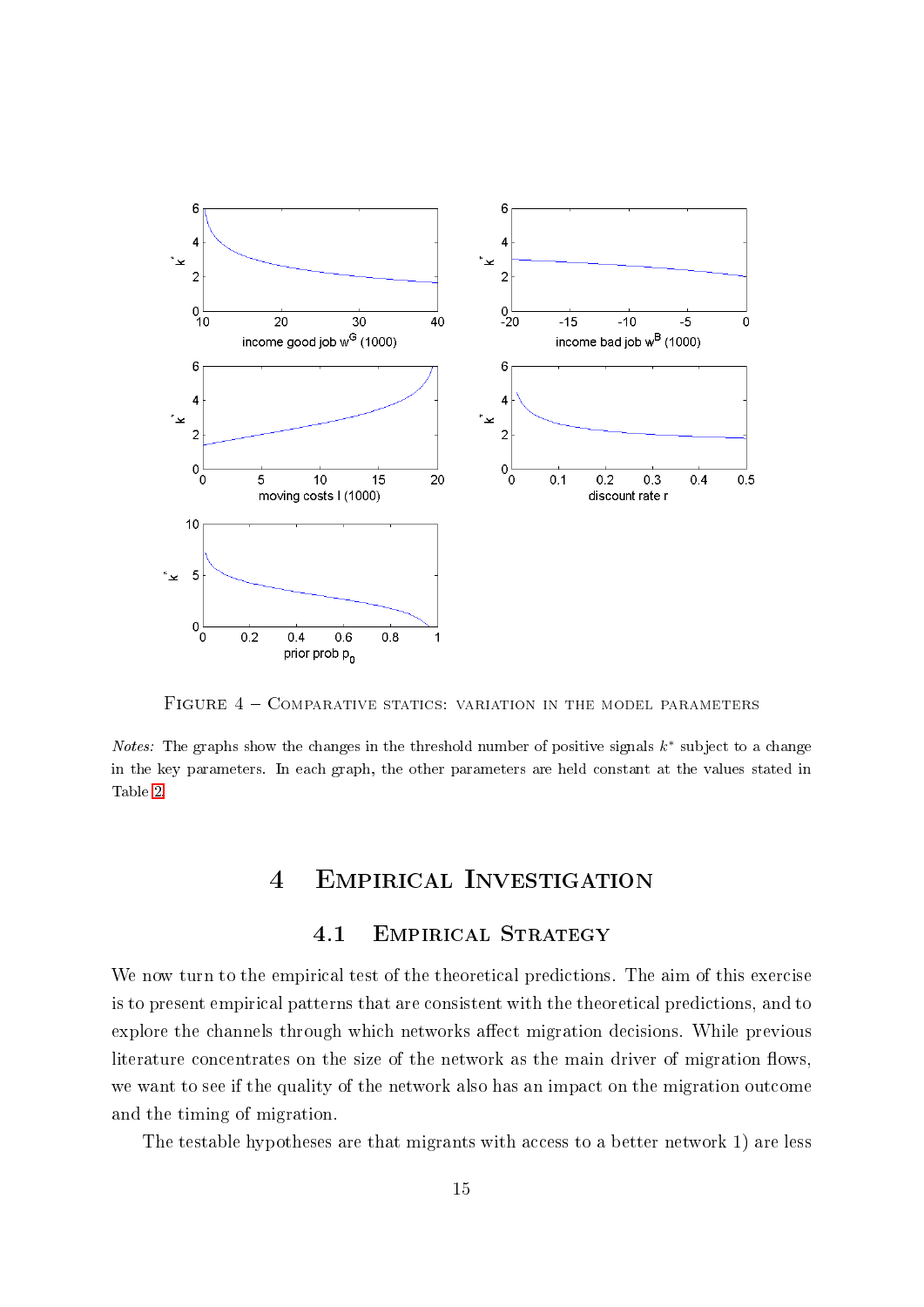likely to migrate if they actually get a bad job abroad, 2) are less likely to stay if they would get a good job abroad, 3) they migrate earlier, given migration is beneficial for them. In a linear specification, the hypotheses translate into the equation

<span id="page-15-0"></span>
$$
y = \alpha + \beta \text{network} + \mathbf{X'}\boldsymbol{\gamma} + \varepsilon,\tag{4}
$$

in which the outcome of interest  $y$  — the probability of making an error in the migration decision, or the timing of migration  $-$  is explained by the network quality, individual characteristics  $\boldsymbol{X}$ , and factors that are unobservable to the econometrician.

In the following, we will test the first and third hypotheses, as both can be tested with data on actual migrants from the receiving countries. The second hypothesis is more difficult to test, as it requires information on workers that stay at home but that would actually gain from migration. In most poor and middle-income countries there are millions of workers who would gain from migration, but only a fraction actually has the intention to emigrate, so that it is hardly possible to spot potential migrants in a source country.

We use data on Mexican immigrants in the US, for which we can observe the characteristics of a large number of communities across the entire US. Mexicans have had a long tradition of emigrating to the US, which led to well-established Mexican networks in many US cities. Yet the settlement pattern has changed in the 1990s. While until the 1980s most Mexicans went to California, Texas, and Chicago, many Mexicans in the 1990s settled in areas that had no signicant Mexican community before, such as Atlanta, Denver, Raleigh-Durham, Seattle, or Washington, D.C. [\(Card & Lewis, 2007\)](#page-34-7). This gradual diffusion of Mexicans across the US means that we can exploit a significant degree of variation in network characteristics across metropolitan areas and over time, and link them to the outcomes of recently arrived immigrants. Another advantage of looking at one nationality is that it reduces unobserved heterogeneity between source countries, as the network characteristics and the success of migrants probably differ less within a nationality than between different nationalities.

The estimation of Equation [\(4\)](#page-15-0) faces two important challenges: measurement and identification. Measurement of the outcome of interest and the quality of the network is not straightforward; both variables need to be defined first. While it is possible, for example, to compute the size of the network from the number of Mexicans in a given geographic area, it is less straightforward to dene factors that describe the quality of the network. Determining the potential error a migrant makes is equally challenging because of the absence of a counterfactual. As we can only observe a person either in Mexico or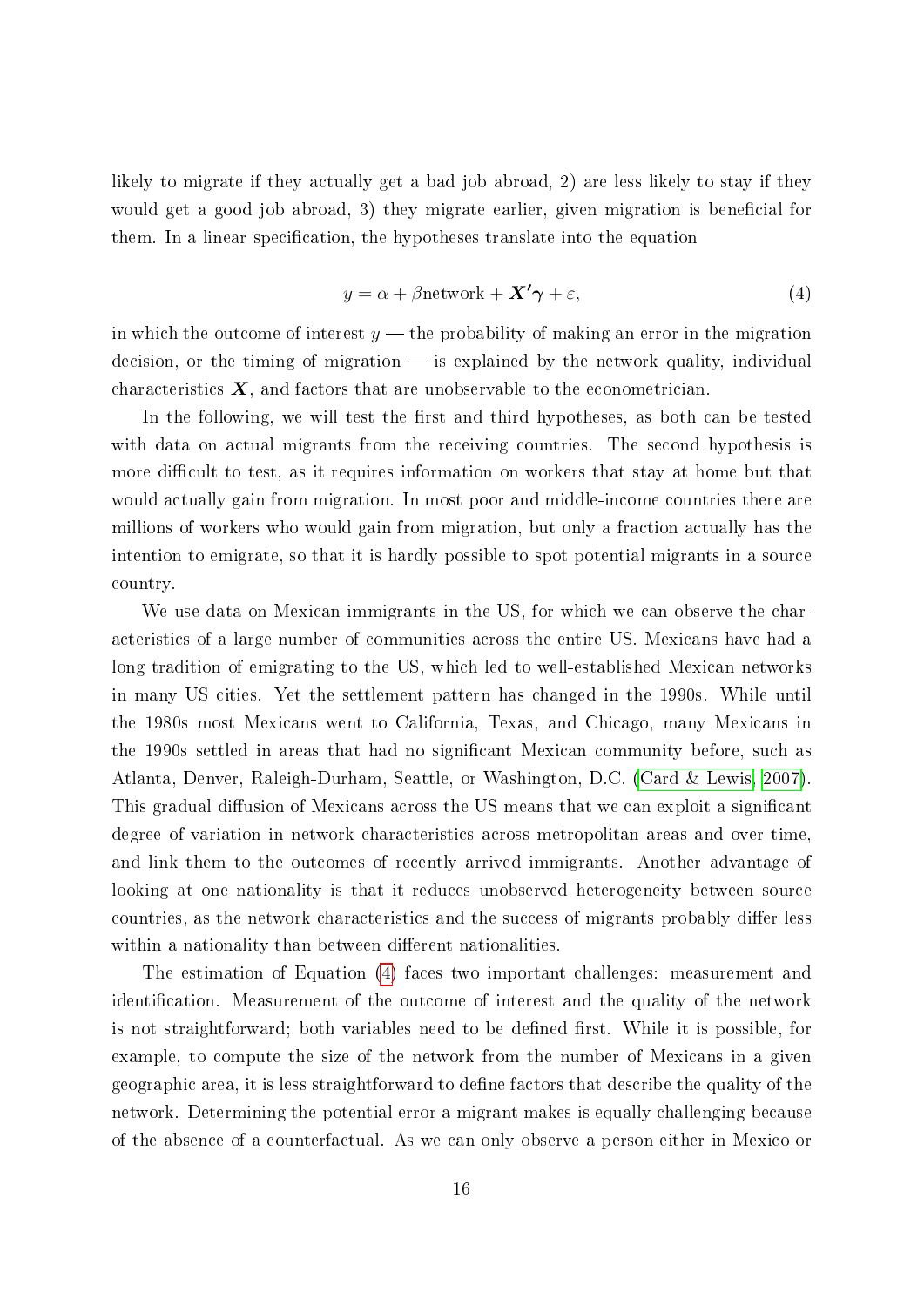in the US but never in both at the same time, we cannot directly compare their situation in both countries. To measure the quality of the network we use an assimilation index, which measures how similar Mexicans and Americans are within an area. The choice of the assimilation index as a proxy for the integration of a network follows from the well-established fact in the literature on social networks that communities with similar characteristics are more likely to interact with each other. In our case, this means that Mexican communities that are more assimilated, are also more likely to interact with Americans, and therefore have a better knowledge about the labor market in their area, which they can pass on to future migrants. We also address the problem of a missing counterfactual by predicting counterfactual wages  $-$  the wages a migrant would have earned had he stayed in Mexico — based on observable characteristics. To tackle the potential selection problems in estimating the counterfactual wage, we provide several estimates based on selection models and a matched sample.

Another important challenge is identification of the effect of networks on migration outcomes, which faces at least two threats. First, unobserved factors may determine the characteristics of the network and the outcome of interest, and thus bias the estimates of a simple regression of the outcome of interest on the network quality. A second factor is omitted variables. There may be many determinants of migration outcomes besides networks, and it is not sure whether we can control for all these factors so that the remaining variation only comes from networks. To overcome these empirical problems we rely on an instrumental variable strategy, in which we exploit past changes in the geographic concentration of Mexicans. These are a signicant predictor of the assimilation of a network. At the same time, we show that there is little persistence in the success of migrants settling in a given area over time, which corroborates the exclusion restriction.

In this section we first describe the data sources and the characteristics of the sample. We then discuss in detail the measurement of the key variables and the IV strategy before we present and discuss the results.

### 4.2 Data and Descriptive Statistics

#### 4.2.1 DATASETS

The core datasets used in the regressions are the 2000 US census and the 2010 5-year file of the American Community Survey (ACS). For the calculation of counterfactual wages we also use the Mexican census of the years 1990, 2000, and 2010, and we use the US census of the years 1980, 1990 and 2000 to compute an index for the network quality and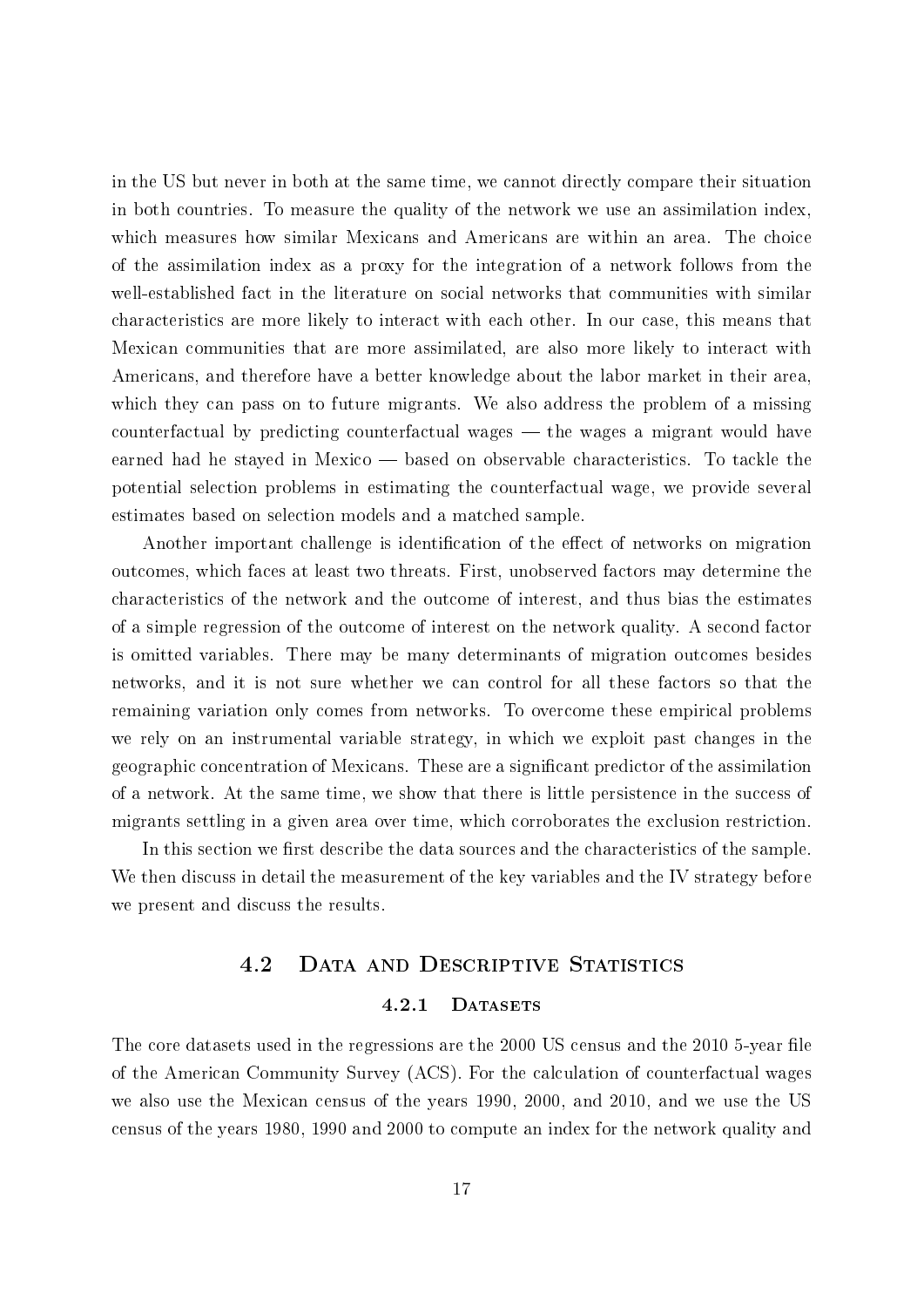the instrumental variables.

The US census is conducted every year and includes the entire population. We use the  $5\%$ -samples provided by IPUMS.<sup>[6](#page-17-0)</sup> As the census data of 2010 has not been released yet, we have to rely on the ACS. The 2010 5-year file is similar to census in terms of variables, number of observations, and representativeness. It combines the 1%-ACS files for the years 2005-2009. To make incomes comparable over the 5 years, they are adjusted to 2009 prices. The 2000 and 2010 rounds have a large number of observations, which ensures that the sample is representative even if we restrict our analysis to recent Mexican immigrants, which are a very small subpopulation. Furthermore, a Mexican census is available for the same years, so that we can match the information from the US census with wages in Mexico. We do not use earlier census rounds for the regressions, as our identification relies on historical variables, which we can only compute from 1980 onwards. Both the US census and the ACS are representative at the individual and the household level. It contains rich information on individual and household characteristics. Important for our analysis is information about the age at the time of immigration, birth place, current employment, education, and family situation.[7](#page-17-1)

Besides the advantages mentioned above, the US census has two important limitations: it has no direct information on the network of the migrant, and the information flows between the network and the migrant prior to migration. Other datasets, for example the Mexican Migration Project, contain some information on the help of friends and family members in the migration decision. However, these datasets do not contain information on the network that goes beyond family and friends, and have limited variation in networks across destinations. Another limitation of the census data is that it has no information on wages prior to migration. These would be helpful to compare the migrants' situation in Mexico and the US.[8](#page-17-2)

The sample consists of Mexican immigrant men who arrived in the US no longer than 5 years before the census. We define immigrants as Mexican citizens who were born in Mexico and report in the census that they were residing in Mexico 5 years ago. The sample is restricted to Mexicans aged 18-64 who were at least 18 years old when they

<span id="page-17-0"></span><sup>6</sup> Ipums: Steven Ruggles, J. Trent Alexander, Katie Genadek, Ronald Goeken, Matthew B. Schroeder, and Matthew Sobek. Integrated Public Use Microdata Series: Version 5.0 [Machine-readable database]. Minneapolis: University of Minnesota, 2010.

<span id="page-17-1"></span> $\frac{7}{10}$  The census includes both legal and illegal migrants, although it does not flag them as illegal migrants. Moreover, the census only includes people that stay in the US long-term; it does not include people that are on a tourist visa, or any other short-term visitors [\(Hanson, 2006\)](#page-36-6).

<span id="page-17-2"></span><sup>8</sup> See Appendix [B](#page-42-0) for other datasets on Mexicans in the US.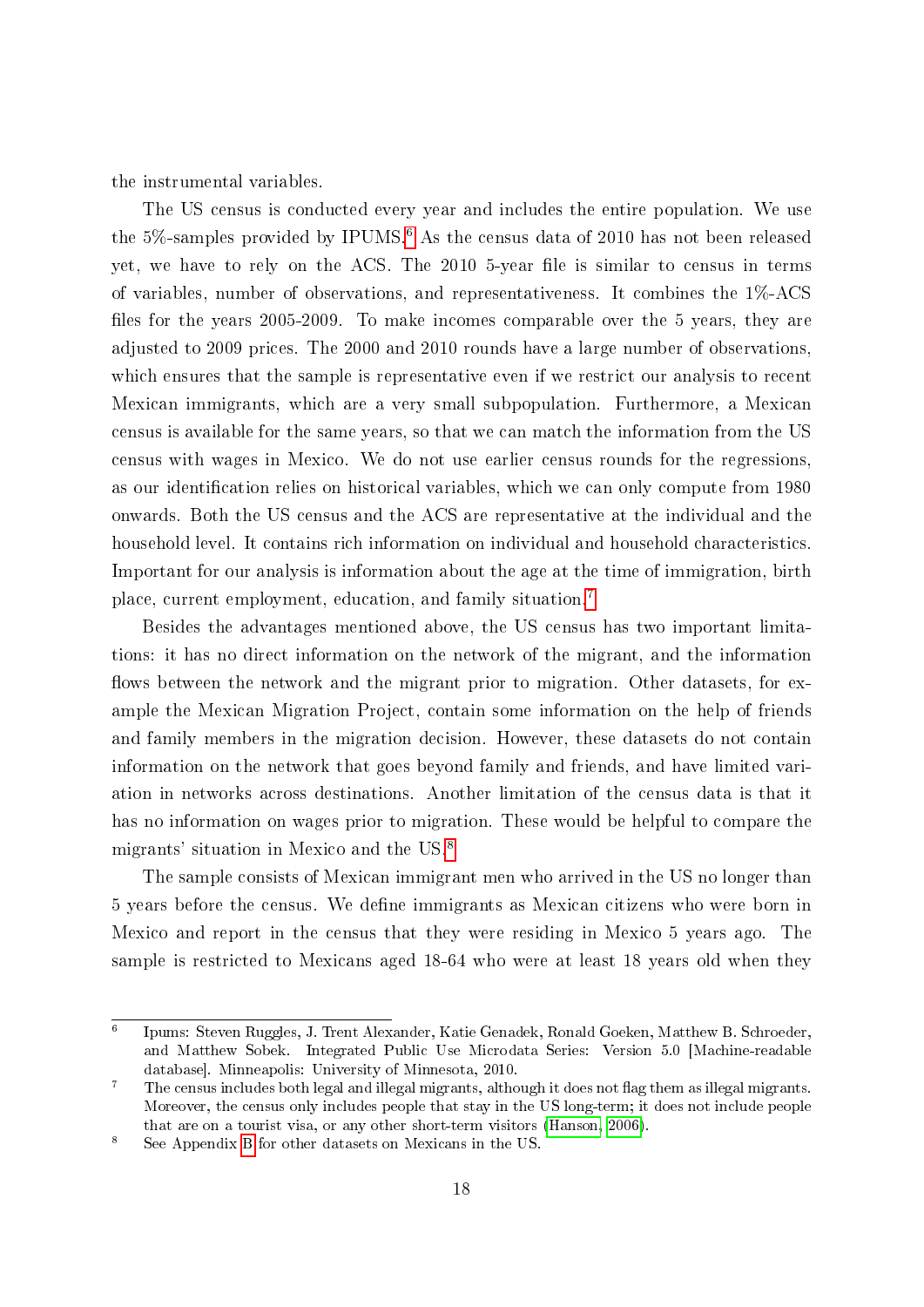moved to the US, and who moved to a district with at least 20 Mexicans.<sup>[9](#page-18-0)</sup> An outline of further restrictions to the sample can be found in Appendix [C.](#page-44-0)

The restriction of the sample to recent migrants is the result of a trade-off between having a measure of lifetime success on the one hand, and having accurate information on the network and a less selective sample on the other hand. The gold standard for measuring the success of migrants would be to compare their lifetime earnings in the US with counterfactual lifetime earnings in Mexico. Unfortunately, detailed data on the entire earnings history of migrants is not available. If we used information on migrants that have been in the US for a long time from a single census round, we would not be able to reconstruct a migrant's network at the time of arrival. Moreover, as shown by [Biavaschi](#page-34-8) [\(2012\)](#page-34-8) and [Campos-Vazquez & Lara](#page-34-9) [\(2012\)](#page-34-9), selective out-migration of more successful migrants would lead to an under-estimation of the success of migrants. With the focus on recent migrants we can only measure their short-term success, but we can obtain a more precise measure of their network, and the sample is less selective.

A potential problem regarding sample selection is the misreporting of the date of entry. Transient migrants — those who move back-and-forth between Mexico and the  $US$   $-$  tend to report the date of their last arrival in the US, even though they had a longer history of migration to the US [\(Redstone & Massey, 2004;](#page-37-7) [Lubotsky, 2007\)](#page-36-7). <sup>[10](#page-18-1)</sup> To reduce the bias from misreporting the year of entry, we only include migrants who state that they lived in Mexico 5 years ago.

Another concern with data on Mexicans in the US is the undercounting of illegal migrants. The majority of Mexicans in the United States arrive as illegal immigrants and only receive their residence permit at a later stage [\(Massey & Malone, 2002;](#page-37-8) [Hanson,](#page-36-6) [2006\)](#page-36-6). The census does not ask respondents about their legal status. Yet some illegal migrants may fear negative consequences and choose not to take part in the survey, or they may not be available for some other reason. The undercount of illegal migrants can lead to selection bias, if the least-skilled migrants are more likely to be excluded. While we are aware that undercounting may bias the results, it is important to note that the extent of undercounting has decreased significantly over the last census rounds, from  $40\%$  undercount rate in 1980 [\(Borjas](#page-34-10) et al., [1991\)](#page-34-10) and 15-20% in the 1990s [\(Bean](#page-33-7) et al., [2001;](#page-33-7) [Costanzo](#page-35-8) et al., [2002\)](#page-35-8), to around 10% in the 2000 survey [\(Card & Lewis, 2007\)](#page-34-7). Moreover, [Chiquiar & Hanson](#page-35-9) [\(2005\)](#page-35-9) show that undercounting only causes minor changes

<span id="page-18-0"></span><sup>&</sup>lt;sup>9</sup> As districts we use consistent PUMAs (public use microdata area).

<span id="page-18-1"></span><sup>10</sup> One reason for the misreporting among transient migrants is the ambiguous wording of the census question. In 1990 it asked when the person "came to stay", in 2000 the question was when they "came to live" [\(Redstone & Massey, 2004\)](#page-37-7).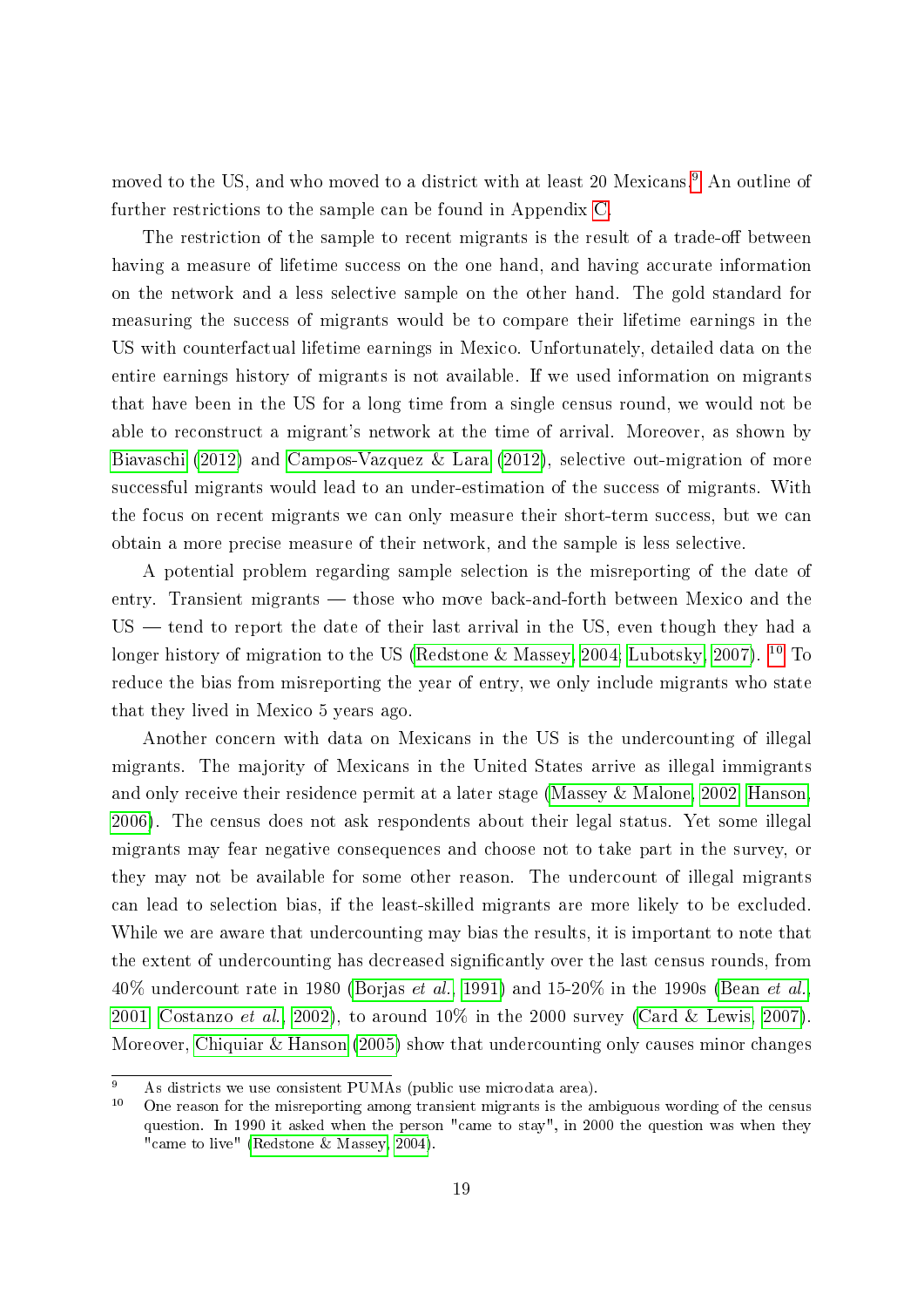to the wage distribution of Mexicans in the US, which means that there is no systematic undercount of a particular skill level.

#### 4.2.2 Measuring the Success of Migrants

<span id="page-19-1"></span>Next we turn to the construction of the dependent variable. Following the theory, we require a measure for an error in the migration decision  $-$  that is, a variable that indicates if a person would be better off in Mexico than in the US. For measuring the error, we use the difference between wages in Mexico and in the US. The larger the value of this difference, the higher is the wage in Mexico relative to the US, and the more likely it is that an immigrant is actually worse-off in the US. While the wage difference may not be as precise in measuring the error as a binary variable  $-1$  if the wage in Mexico is  $larger, and 0 otherwise — it allows us to use a linear econometric model and instrumental$ variables.

To calculate the wage difference, we would ideally require information on earnings of the same person in the US and in Mexico. This creates a challenge for measurement, as we can neither observe the same worker in two countries at the same time, nor is the census a longitudinal dataset that contains information on wages before emigration. To obtain a Mexican wage nontheless, we predict a counterfactual wage based on observable characteristics. We attribute to every worker in the US the wage of an average Mexican worker with similar characteristics. The counterfactual wages can obviously differ from the actual wages, for example if there is selection into migration, so that there are unobservable characteristics that make migrants and stayers different from each other. We discuss the potential of selection bias in light of the recent literature on the selection of Mexicans in the US, and corroborate our predictions with a number of robustness checks.

From both the Mexican and the US census we use monthly wage data to calculate the wage difference. As Mexicans in the US and Mexico may differ in the number of working hours, we adjust wages by the number of working hours in a typical work week, and the number of weeks worked in a typical year. In addition, we convert Mexican wages into US dollars and account for differences in price levels using a PPP factor.<sup>[11](#page-19-0)</sup> Initially we only include workers with a positive income in the wage regressions. Later on, we test the robustness of the wage predictions using a 2-step selection model on the full sample.

To predict the counterfactual wages, we proceed as follows. We first use the Mexican census to regress monthly wages on a vector of personal characteristics,

<span id="page-19-0"></span> $\overline{11}$  See Appendix [C](#page-44-0) for a description of the samples and the wage adjustment.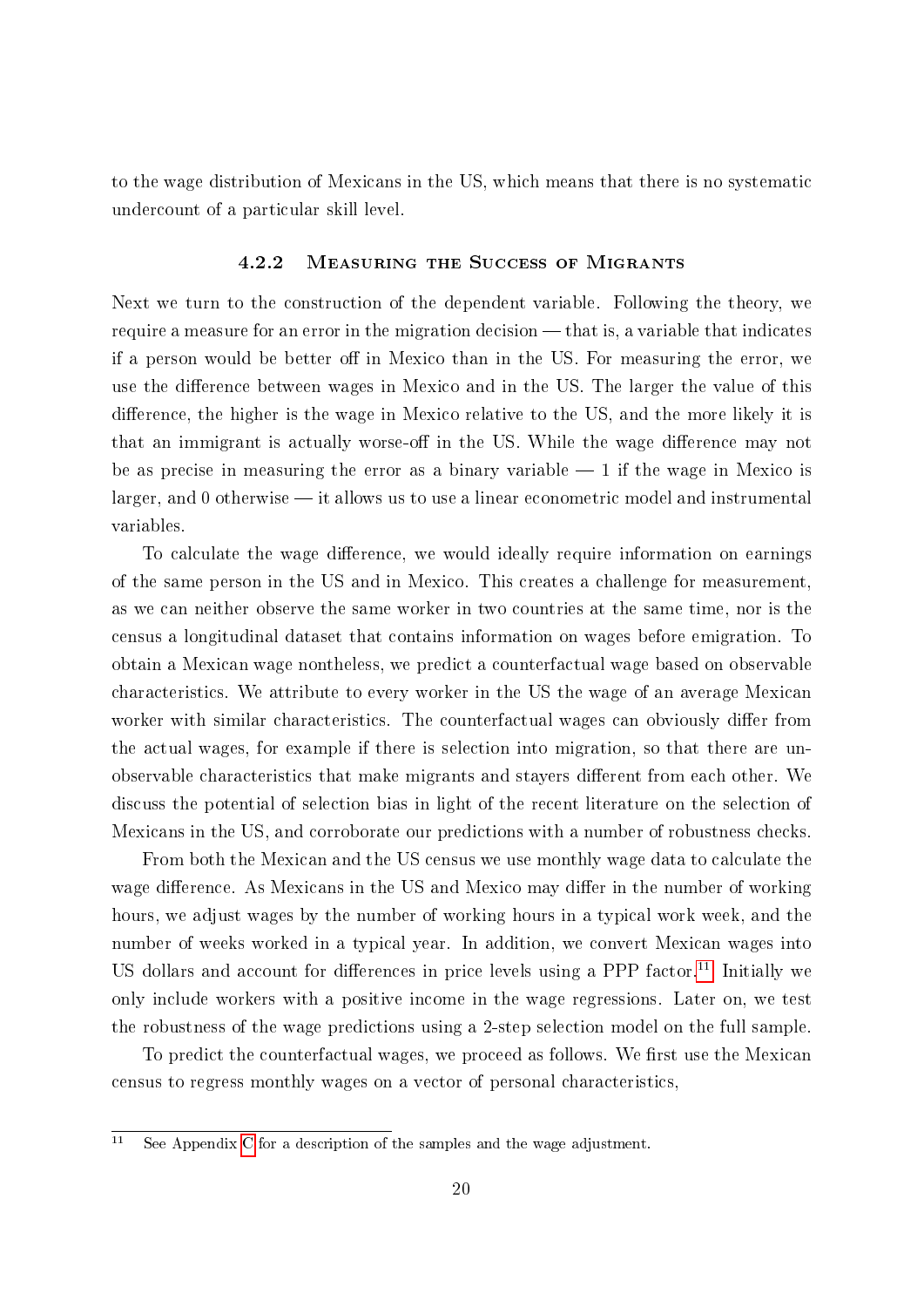$$
wage = \mathbf{X}_{MEX} \beta_{MEX} + \varepsilon,\tag{5}
$$

to obtain an estimate for skill prices in Mexico,  $\hat{\beta}_{MEX}$ .  $X_{MEX}$  includes a set of education dummies, a dummy for marital status, age, and age squared, as well as interactions of the education dummies with the dummy for marital status, age, and age squared.  $\varepsilon$  is an error term that captures unobservable determinants of wages. The interaction terms allow us to have a separate age-earnings gradient for each education level. Because the coefficients may differ significantly by gender, we run separate regressions for men and women.

Using the same characteristics for Mexicans in the US,  $X_{US}$ , we predict the counterfactual wages as

<span id="page-20-0"></span>
$$
\widehat{\text{wage}} = X_{US}\widehat{\beta}_{MEX}.\tag{6}
$$

The difference between the counterfactual and the actual wages yields what we call losses from emigration. Figure [5](#page-21-0) shows the distribution of the losses from emigration for Mexicans with a positive wage income in the US. As we can see, most Mexican workers in the US are financially better off than in Mexico. The average Mexican in 2000, conditional on working, earns around 1000 USD per month more in the US. In 2010 the average difference is even 1400 USD. Yet in both years around  $5\%$  of the distribution would be better off in Mexico, and around  $25\%$  have a wage difference of less than 500 USD. If we include those in the US without income, the share of workers with a positive wage difference increases considerably.

Due to unobserved factors we potentially over- or under-estimate the counterfactual wages. The prediction of counterfactual wages in Equation [\(6\)](#page-20-0) assigns to every Mexican in the US the average wage of a worker in Mexico with the same observable characteristics. But education, age, gender, and marital status only capture some of the factors that determine wages. Unobserved factors, such as IQ, confidence, motivation, or self-selection into a certain type of firm potentially have a large impact on wages and can explain wage differentials between workers with identical observable characteristics. If migrants are positively selected  $-$  that is, if they are on average more skilled than comparable workers in Mexico  $-$  we under-estimate the counterfactual wages and undercount the number of workers who would be better off in Mexico. If migrants are negatively selected, we overestimate the counterfactual wages and the losses from emigration.

The literature on the selection of Mexican migrants has not reached a consensus on the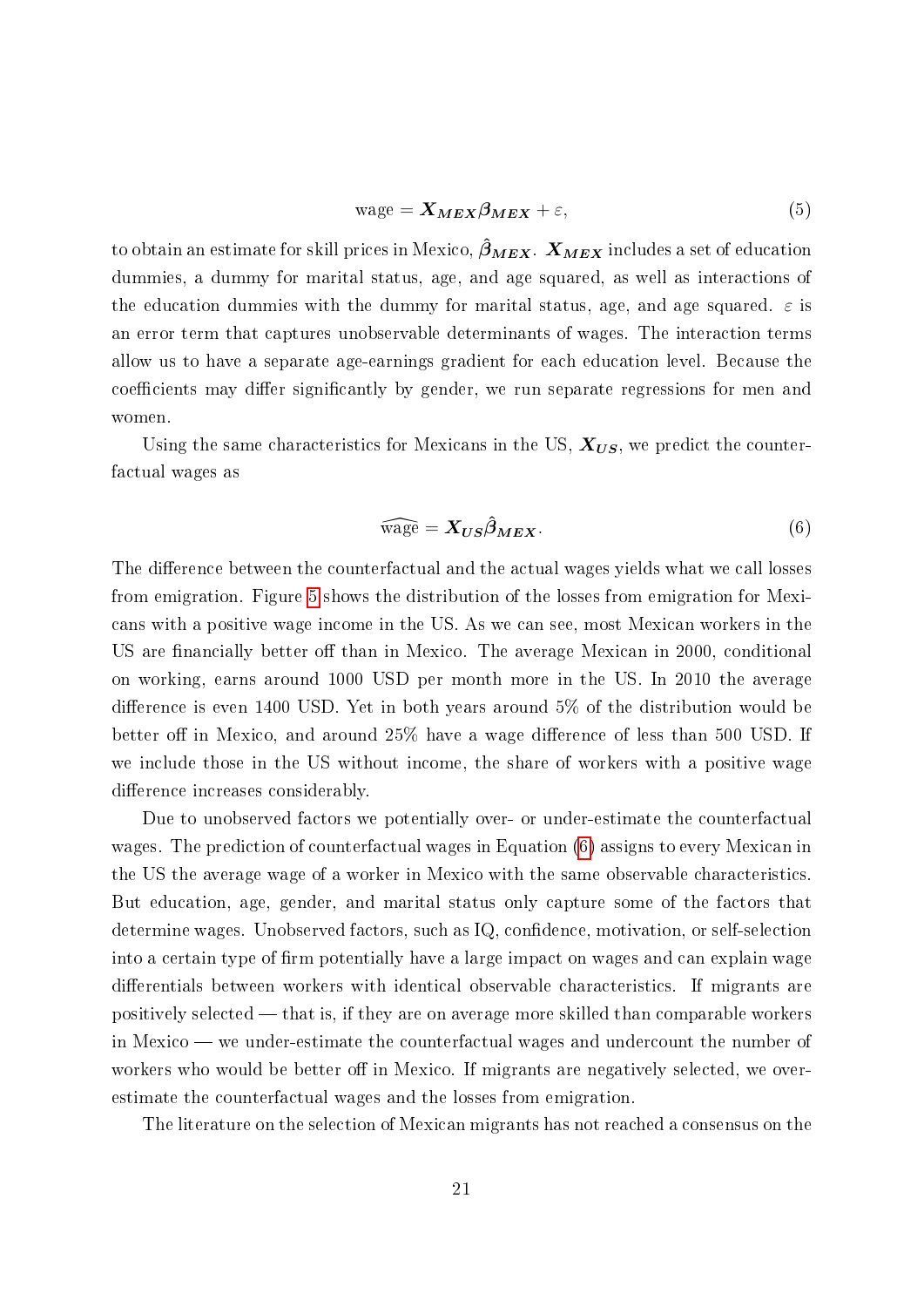<span id="page-21-0"></span>

Note: The graphs show the distribution of the losses from emigration in 2000 and 2010, which are measured as the difference between the counterfactual and the actual annual income. A Mexican in the US has positive losses from emigration if, based on his observable characteristics, he would have a higher income in Mexico than in the US. The graphs only include workers with a positive income in the US. Data sources: Mexican census, US census, and ACS.

direction of selection bias. [Chiquiar & Hanson](#page-35-9) [\(2005\)](#page-35-9) and [Orrenius & Zavodny](#page-37-9) [\(2005\)](#page-37-9) and [Kaestner & Malamud](#page-36-8) [\(2013\)](#page-36-8) find that the selection of Mexican migrants occurs mostly at the center of the wage distribution. This view has been challenged by [Ibarraran &](#page-36-9) [Lubotsky](#page-36-9) [\(2007\)](#page-36-9), [Fernández-Huertas Moraga](#page-35-10) [\(2011\)](#page-35-10) and [Ambrosini & Peri](#page-33-8) [\(2012\)](#page-33-8), who use longitudinal data to show that Mexican migrants are negatively selected from the wage distribution, in which case we would over-estimate the losses from emigration and classify too many immigrants as being better off in Mexico. [Fernández-Huertas Moraga](#page-35-11) [\(2013\)](#page-35-11) demonstrates that the selection pattern depends on the migrants' location in Mexico. He finds that Mexicans moving from urban areas are positively selected, while those from rural areas are negatively selected.

While our cross-sectional data does not allow us to analyze directly the direction and magnitude of the selection bias, we can get an idea of its importance by using different samples and econometric techniques for the prediction of counterfactual wages. In total, we use three different approaches. If we cannot directly observe counterfactual wages, the second best is to predict them based on Mexicans that are as similar as possible to Mexicans in the US. We first use a sample of Mexicans that are matched to similar migrants based on observable characteristics (age, gender, number of children, education). Based on a probit model we estimate for every Mexican in the initial sample the propensity of being a migrant, and only include observations in the sample whose propensity score is above the median. In another approach we restrict the sample to internal migrants, as these are more mobile and may be more similar to Mexicans in the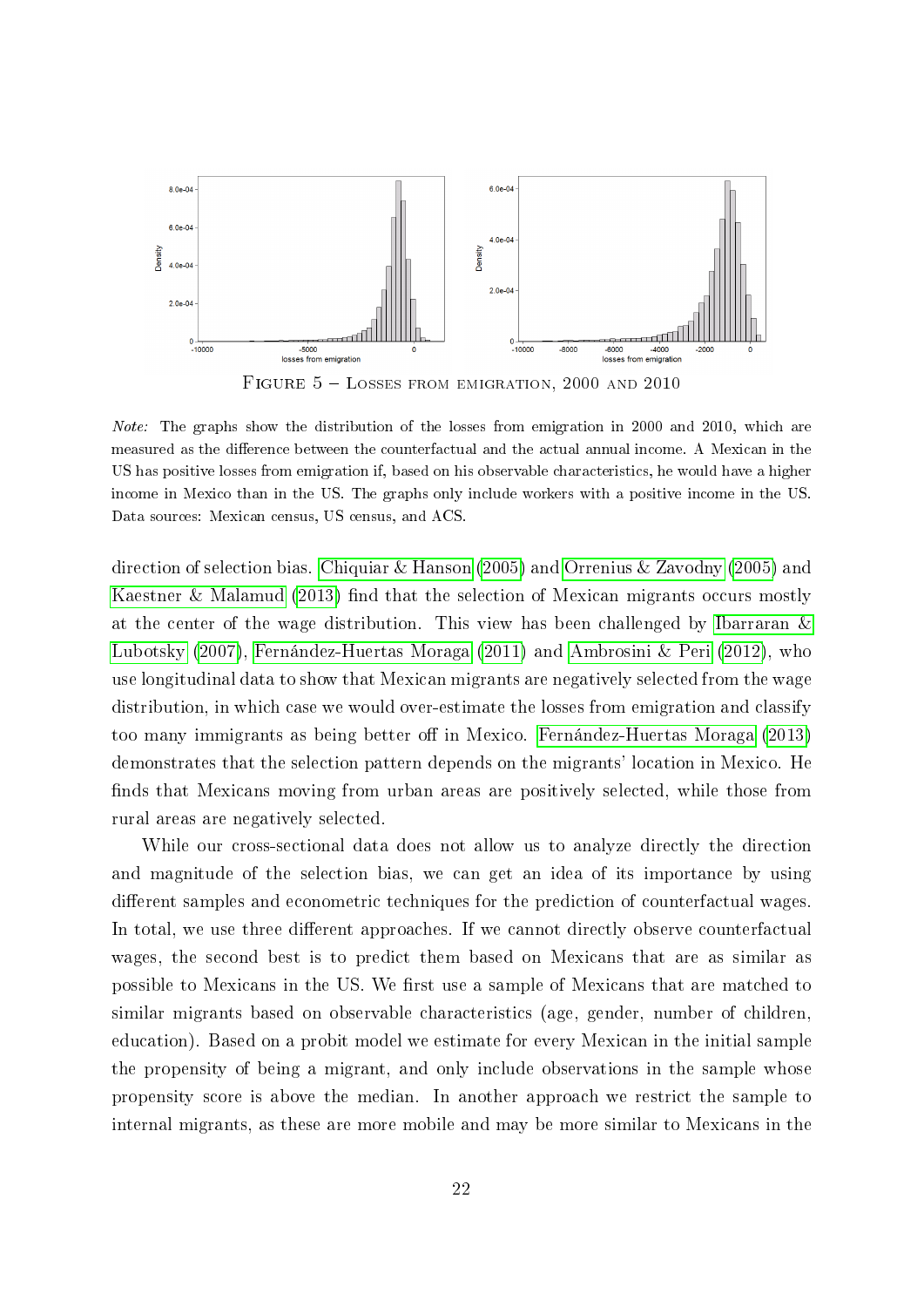US than the average person in the census. The third approach accounts for selection into migration, as well as for selection into employment in Mexico. The baseline predictions only include Mexicans with positive income, which can be an additional source of bias. Using the matched sample, we estimate a two-step Heckman model, with the number of children as exclusion restriction.

Another potential source of bias is the misreporting of educational attainment. Education is self-reported in the census, and although respondents do not benefit from misreporting, there is evidence that migrants over-report their education level [\(Lubot](#page-36-7)[sky, 2007\)](#page-36-7), for example to make them look better in front of the interviewer or other people present at the interview. Although we are aware of this problem, we see no way of circumventing it.

The wage difference between Mexico and the US measures the success of migrants based on their economic situation in the first five years after migration. While we believe that it is a suitable measure, a few caveats about measurement are in order. First, wage differences may not be the only indicator for the success of migrants. Local amenities, available housing, and other location-specific factors may contribute to the utility of a destination. If migrants maximise utility rather than income in their location choice, then we should not be surprised if a considerable share have wage differentials close to zero. While non-monetary factors may play a role in location choice, recent literature has shown that a model of income maximization can explain most of the variation in location choices of both internal and international migrants [\(Kennan & Walker, 2011;](#page-36-10) [Grogger &](#page-36-11) [Hanson, 2011\)](#page-36-11).

#### 4.2.3 Measuring Network Quality

Next we turn to the measurement of networks and information flows. The theoretical model outlines a mechanism that links the social structure of the network to the quality of information about job prospects, which in turn influences the success of migrants and the timing of migration decisions. To test this mechanism empirically, we would ideally need a measure for both the social structure of the network, and the frequency and type of information flows between the network and the migrant. From the census we cannot observe these information flows. Other datasets, for example the Mexican Migration Project (MMP) have some information on information flows, but their sample size is too small to create reliable measures for networks and have sufficient variation in network characteristics across the US. Yet, building on the theory, we can proxy the quality of information by the degree of integration of the network. As outlined in Section [2,](#page-5-0) there are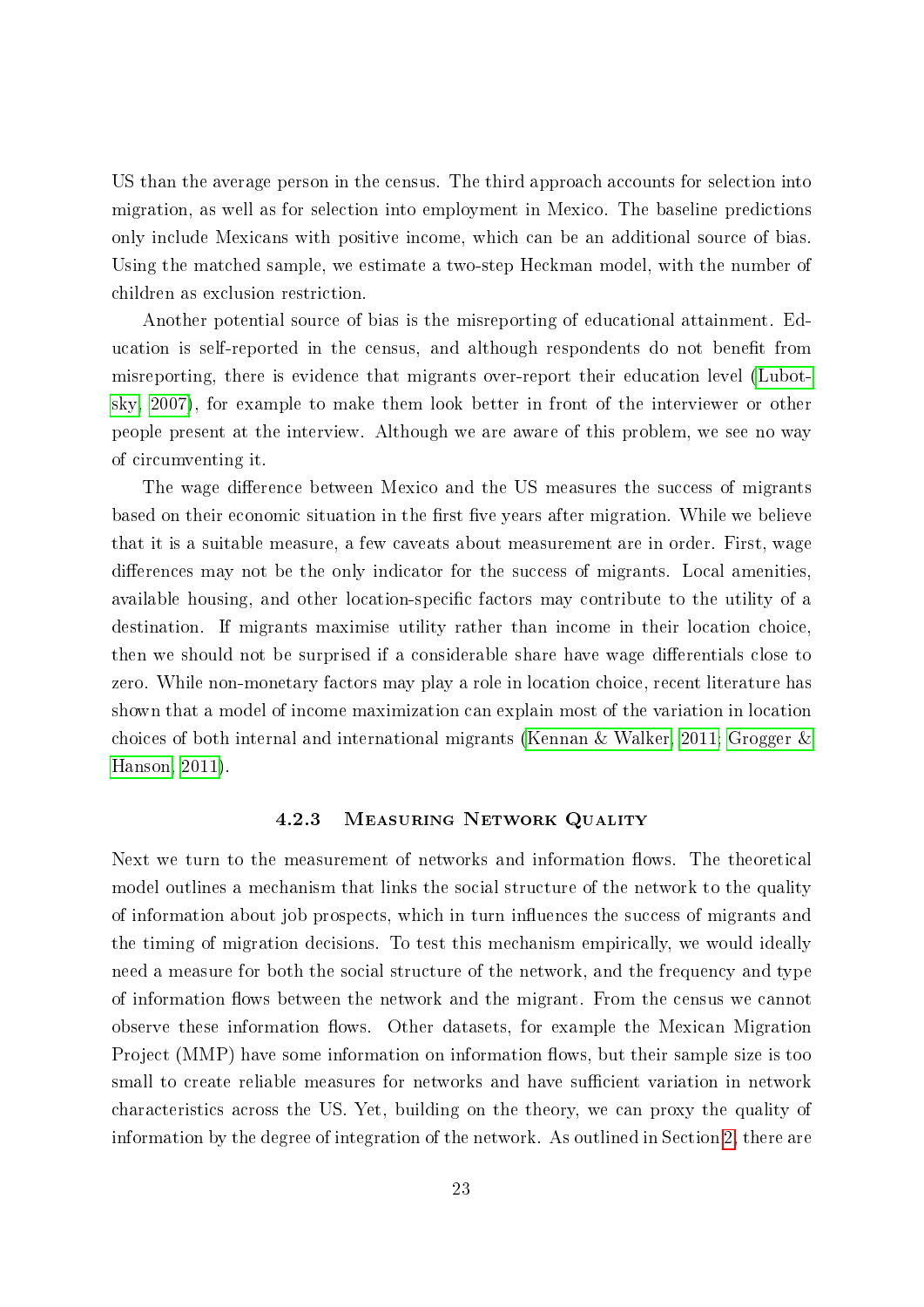good reasons to believe that better integrated networks have a better knowledge about the labour markets in a given area, because they have more interaction with the world outside the network, so that false beliefs would not easily spread in such a community. As it is most likely that migrants received some information from the network they eventually moved to, we measure for each migrant the network variable using characteristics of Mexicans that already lived in the same area.

So the question is how to measure whether a migrant community is well-integrated in the area. The literature on social networks suggests statistics that measure the degree of inbreeding homophily  $-$  the likelihood that a person only interacts with people of the same group [\(McPherson](#page-37-0) *et al.*, [2001\)](#page-37-0). An enclave would have a high degree of homophily, as its members interact mostly with each other, but not with people outside the enclave. A direct measure of homophily requires very detailed data on the connections within a community. For every member of the community we would have to know her relation to every other member. We would not be aware of the existence of such data on a large scale. And even if there was such a dataset, mapping the exact network and calculating network statistics for communities with a few thousand observations is computationally demanding.

Following this argument, we proxy the network quality with an assimilation index, which measures the similarity between Mexicans and Americans in a given area. If Mexicans and Americans are similar with respect to age, education, fertility, occupation, and home ownership, they most likely have more interaction with Americans, and hence the network is well-integrated and has access to more accurate knowledge about the labour market. If Mexicans and Americans in an area are very different in their behavior. there is probably little interaction between the two groups.

We calculate the assimilation index at the level of *consistent PUMAs*. PUMAs (Public Use Microdata Area) are small geographic units in the US census, with a population between 100,000 and 200,000 people. They do not cross state borders, and their boundaries are re-drawn with every census, so that the size of each PUMA never exceeds 200,000 people. To make PUMAs comparable over time, the US Census Bureau has introduced consistent PUMAs, which have the same boundaries from 1980 to 2010, and which are larger than the original PUMAs. As we want to calculate the assimilation index of the communities before the most recent migrants arrived, we use consistent PUMAs. To every migrant who moved to a certain consistent PUMA no longer than 5 years before a census round, we match the assimilation index of Mexicans that lived in the same area in the previous census round.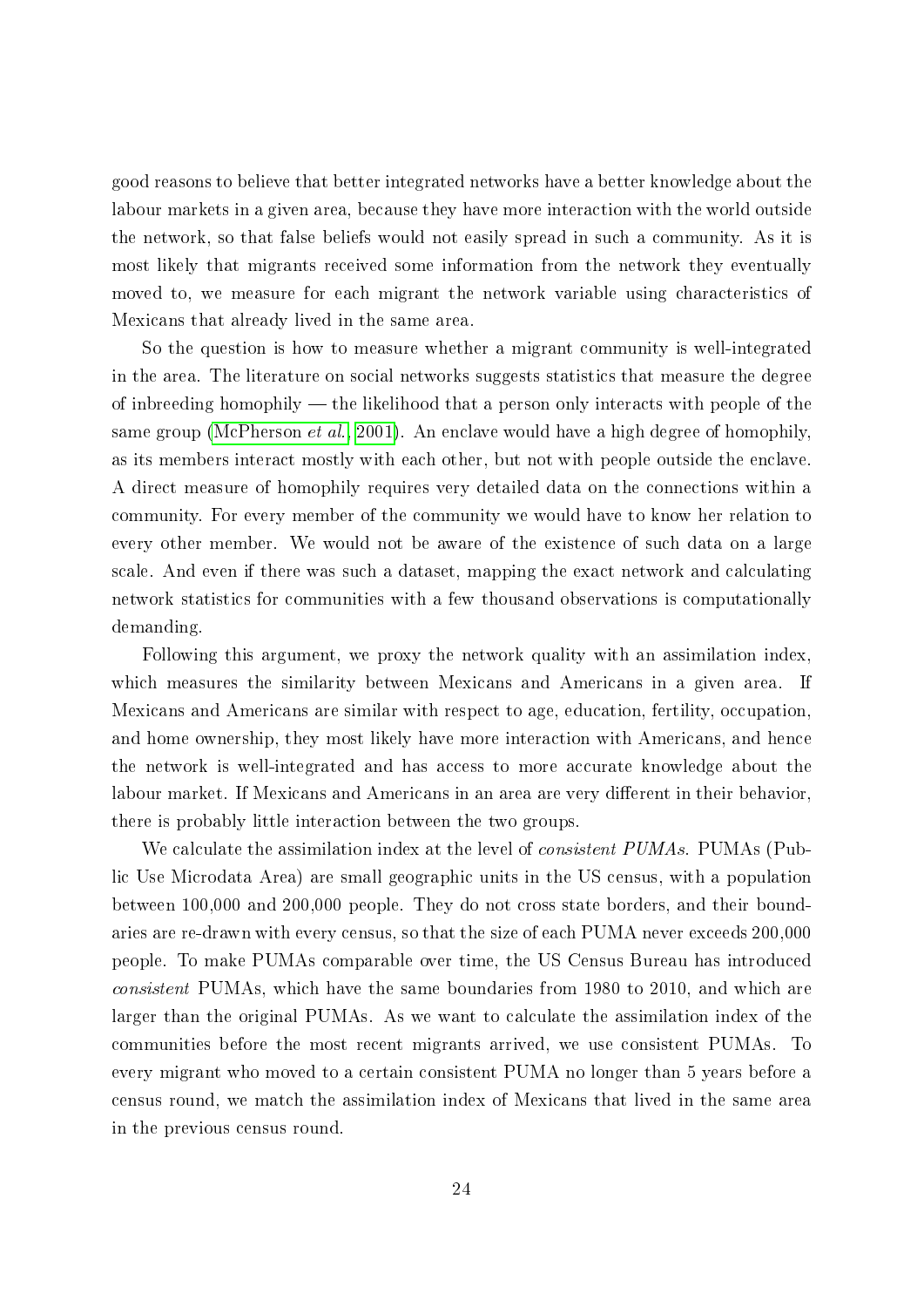Following [Vigdor](#page-38-0) [\(2008\)](#page-38-0), we calculate the assimilation index in three steps. First, we use all Mexicans and Americans in the sample, and run for each metropolitan area separate a probit regression of a binary variable (1 if Mexican, 0 if US citizen) on a number of observable characteristics,

$$
P(\text{Mexican }|\mathbf{X}) = F(\mathbf{X}\boldsymbol{\beta}).\tag{7}
$$

 $\boldsymbol{X}$  contains the following variables: marital status, gender, education (4 categories, see Appendix [C.1\)](#page-44-1), employment status, number of children, age, and home ownership. We also include the median income of the person's occupation in 1990 (variable ERSCOR90) to see whether migrants work in similar occupations compared to Americans. We use metropolitan areas for the probit regressions, as consistent PUMAs would in some cases be too small for the maximum likelihood function to converge. In the next steps, however, we obtain a distinct index for every consistent PUMA. Using the estimated coefficients  $\beta$ , predict for every Mexican *i* the probability that he is in fact a Mexican.

$$
\hat{p}_i = \Phi(\mathbf{X}\hat{\boldsymbol{\beta}}),\tag{8}
$$

where  $\Phi$  is the cumulative distribution function of the joint normal distribution. Let the average probability for each PUMA be  $\hat{p_m}$ .

Finally, we calculate the assimilation index for each PUMA as

$$
index_m = 100(1 - p_m). \tag{9}
$$

The sample for the calculation of the assimilation index is more restrictive than the sample used in the regressions in the next section. It consists of all Mexicans between 25 and 64 years that live in Metropolitan area with at least 20 Mexicans.

#### 4.2.4 DESCRIPTIVE STATISTICS

Table [3](#page-25-0) displays the descriptive statistics for the US census in 2000 and the ACS in 2010. The average new migrant is in his late 20s, and has a lower secondary education.

Between 2000 and 2010 the losses from emigration decreased; new immigrants were on average more successful in 2010. At the same time, the increase in the standard deviation indicates a larger degree of variation in the success of new migrants. The change in the mean can be caused by at least two factors. One possibility is that real wages have increased more in the US than in Mexico. Another factor is that migrants coming after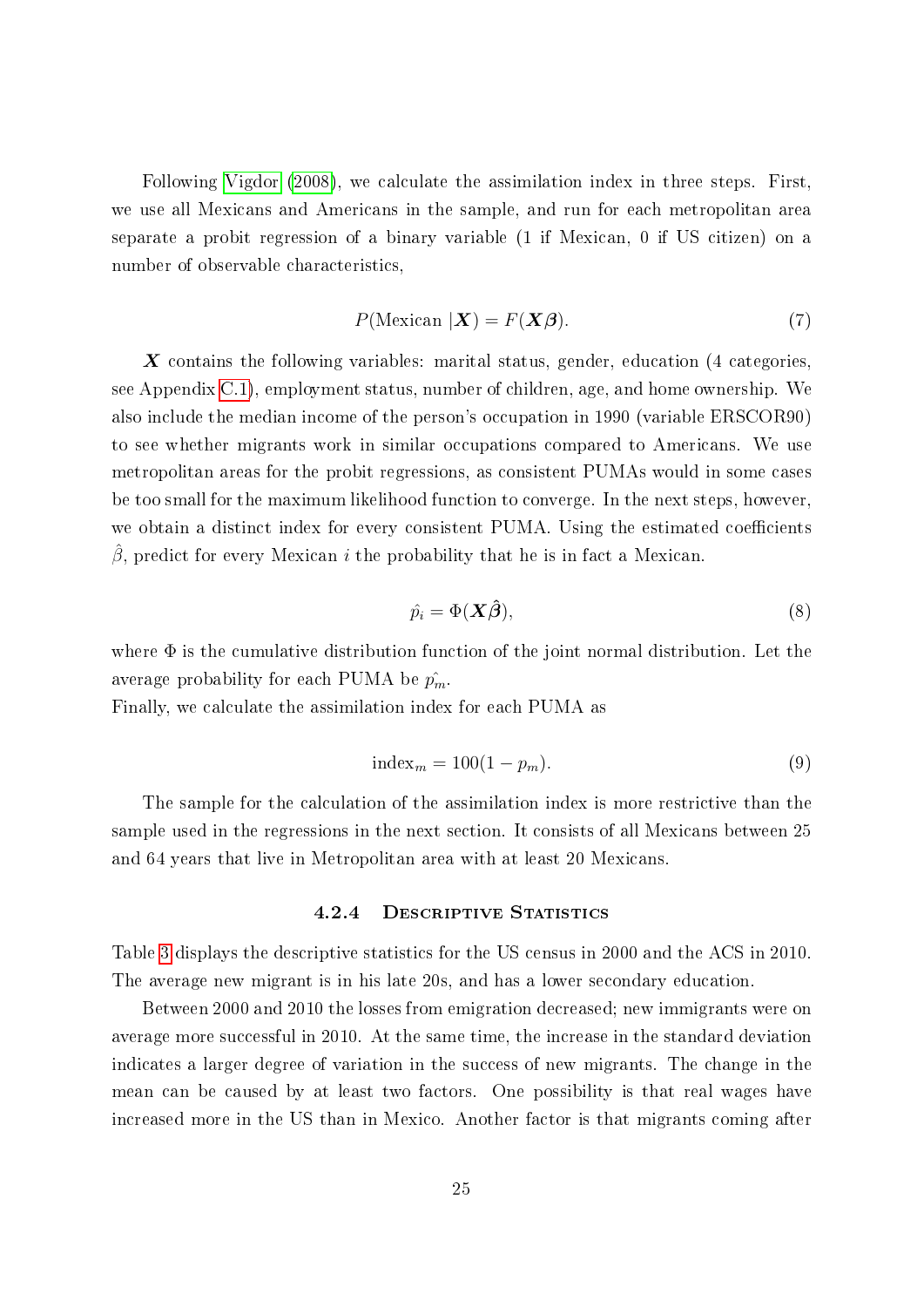<span id="page-25-0"></span>

| A: US Census 2000           |                  |           |           |                |           |  |  |
|-----------------------------|------------------|-----------|-----------|----------------|-----------|--|--|
| Variable                    | Obs.             | Mean      | <b>SD</b> | Min            | Max       |  |  |
| Diaspora Characteristics    |                  |           |           |                |           |  |  |
| Nr of Mexicans              | 53,322           | 186,732   | 257,286   | 26             | 1,110,040 |  |  |
| Share of Mexicans           | 53,322           | 7.7       | 6.6       | $\overline{0}$ | 29.8      |  |  |
| Assimilation 1990           | 43,254           | 73.9      | 14.7      | 35.35          | 99.98     |  |  |
| <i>Income</i>               |                  |           |           |                |           |  |  |
| Monthly income              | 51,870           | 1,477     | 1,096     | 7              | 14,614    |  |  |
| Losses from emigration      | 51,668           | $-704$    | 1,127     | $-13,594$      | 1,425     |  |  |
| Personal Characteristics    |                  |           |           |                |           |  |  |
| Age                         | 53,322           | 28.6      | 8.76      | 18             | 64        |  |  |
| Age at immigration          | 53,322           | 26.7      | 8.73      | 18             | 64        |  |  |
| High-school dropout         | 53,322           | 0.14      | 0.35      |                |           |  |  |
| Lower secondary educ        | 53,322           | 0.50      | 0.50      |                |           |  |  |
| Upper secondary educ        | 53,322           | 0.32      | 0.47      |                |           |  |  |
| Third-level education       | 53,322           | 0.04      | 0.20      |                |           |  |  |
| Married                     | 53,322           | 0.48      | 0.50      |                |           |  |  |
| Nr of children              | 53,322           | 0.39      | 0.92      | $\overline{0}$ | 9         |  |  |
|                             |                  |           |           |                |           |  |  |
| B: ACS 2010 (5-year sample) |                  |           |           |                |           |  |  |
| Diaspora Characteristics    |                  |           |           |                |           |  |  |
| Nr of Mexicans              | 23,488           | 224,467   | 275,889   | $22\,$         | 1,177,560 |  |  |
| Share of Mexicans           | 23,488           | 9.87      | 7.82      | 0.01           | 31.4      |  |  |
| Assimilation 2000           | 21,840           | 68.11     | 16.2      | 376            | 99.8      |  |  |
| Income                      |                  |           |           |                |           |  |  |
| Monthly income              | 29,620           | 1,972     | 1,484     | 42             | 14,860    |  |  |
| Losses from emigration      | 23,288           | $-1,346$  | 1,471     | $-14,166$      | 1,704     |  |  |
| Personal Characteristics    |                  |           |           |                |           |  |  |
| Age                         | 23,488           | $31.85\,$ | 9.17      | 18             | 64        |  |  |
| Age at immigration          | 23,488           | 28.2      | 9.24      | 18             | 64        |  |  |
| High-school dropout         | 23,488           | 0.11      | 0.32      |                |           |  |  |
| Lower secondary educ        | 23,488           | 0.42      | 0.49      |                |           |  |  |
| Upper secondary educ        | 23,488           | 0.38      | 0.49      |                |           |  |  |
| Third-level educ            | 23,488           | 0.08      | 0.28      |                |           |  |  |
| Married                     |                  | 0.49      | 0.50      |                |           |  |  |
| Nr of children              | 23,488<br>23,488 | 0.50      | 1.01      |                |           |  |  |

#### TABLE  $3 -$  DESCRIPTIVE STATISTICS

Note: A unit of observation is a Mexican migrant who moved to the US no longer than 5 years before the survey. Monthly income is adjusted for working hours, and conditional on working.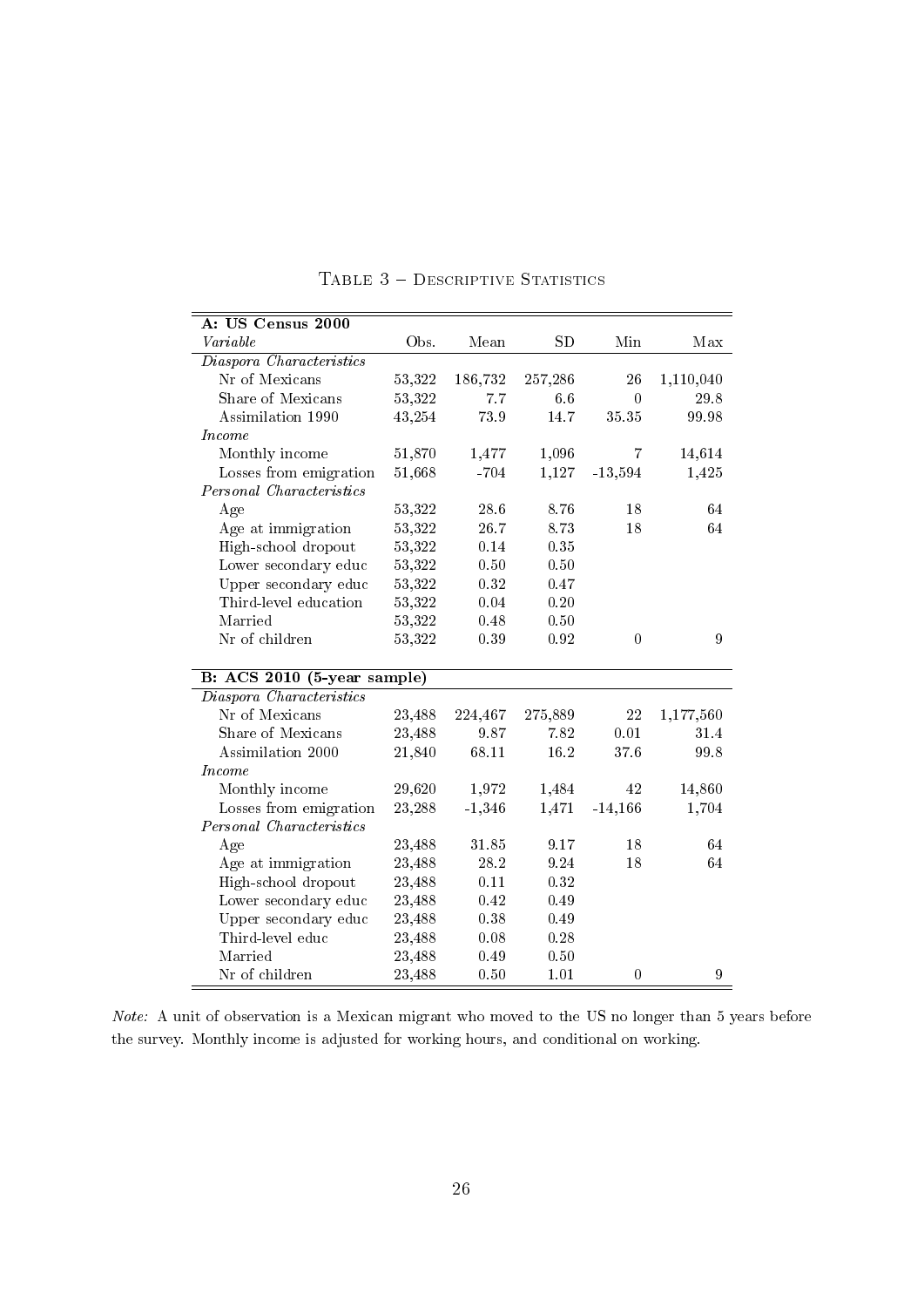the census in 2000 were more skilled; the share of high-skilled immigrants  $-$  those with more than 9 years of education  $-$  increased by 10 percentage points, while the share of high-school dropouts decreased by 3 percentage points. Besides having better education. it is also possible that immigrants in 2010 had better unobservable skills.

Over time, Mexicans moved to larger communities with a higher concentration of Mexicans, and a lower degree of assimilation. The assimilation index has fewer observations than the other variables, as we were only able to calculate the assimilation index for metropolitan areas with more than 20 Mexicans.

## 4.3 Identification

To estimate the causal effect of network quality on the success and timing of migrants, one would ideally want to randomly assign new immigrants to different types of networks and observe the differences in the outcome of interest after they have migrated. Given that such an experiment is not available for Mexicans in the US, an alternative approach would be to find exogenous variation in the quality of networks that is unrelated to other factors that may affect the outcome of interest. In the absence of a clean quasi-experiment  $f$  for example a change in migration policies  $-$ , we rely on an instrumental variable that affects the assimilation of a local Mexican community, while it has no direct effect on the outcomes of interest.

The endogenous regressor is the assimilation index, calculated from the census in period  $t-10$  years. We instrument the assimilation index in period  $t-10$  years with the change in the concentration of Mexican immigrants in an area between  $t - 20$  years and  $t-10$  years. As Figure [6](#page-27-0) shows, there is a significant negative correlation between the change in immigrant concentration and the assimilation index. The slope coefficient of the fitted regression line is highly significant, and the change in concentration explains  $65\%$ of the variation in the assimilation index. This is intuitive, given that larger communities attract less-skilled migrants, which are typically more different from natives than previous migrants.

To be valid as an instrument, the change in immigrant concentration in the past should not have any direct effect on the success and timing of migration today, besides the indirect effect through the quality of the network. While this assumption cannot be tested, it is plausible to assume that changes in the concentration of Mexicans in an area more than 10 year ago have no direct impact on labour market outcomes today. If past settlement had a strong direct effect on the success of migrants, we would expect a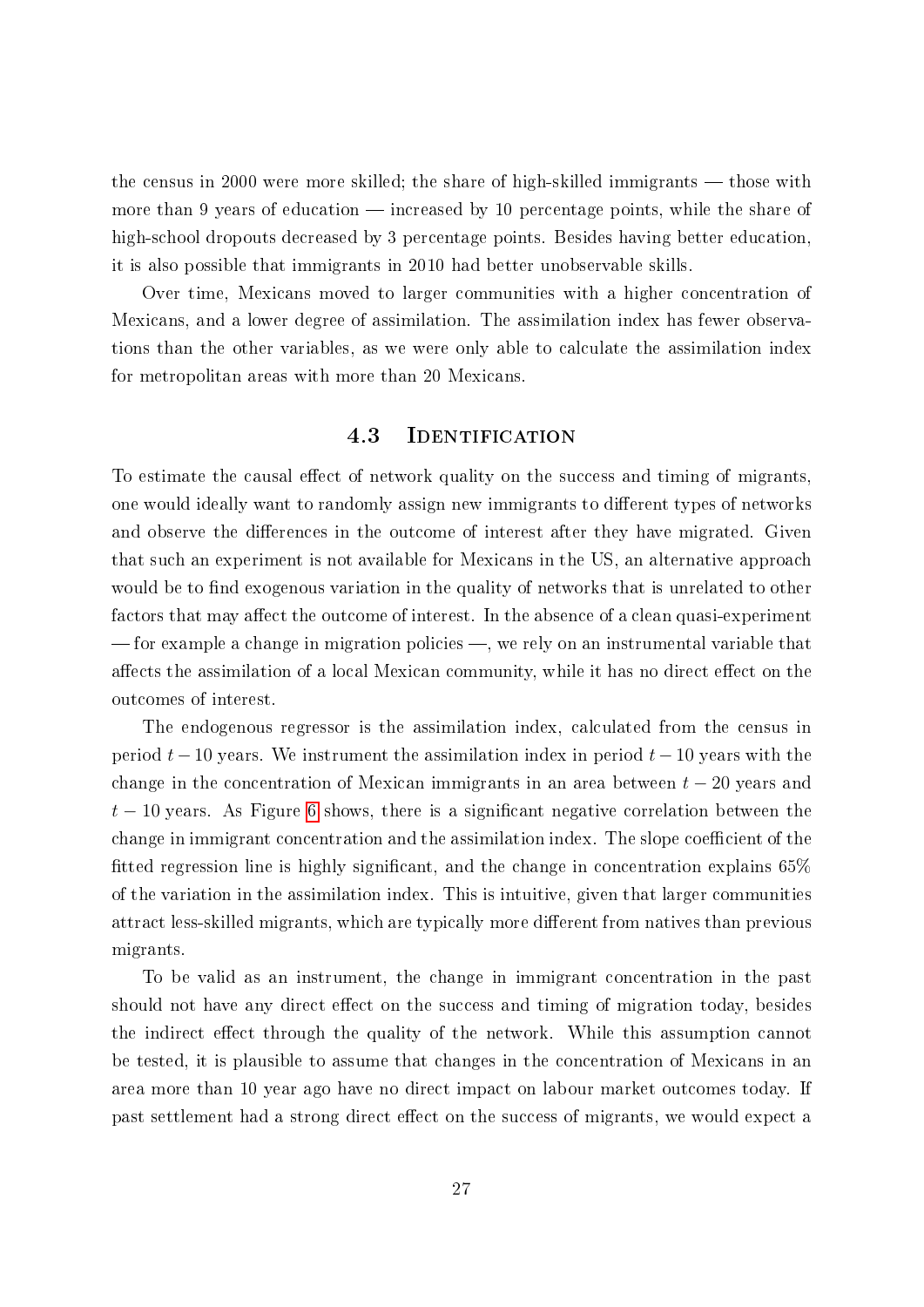<span id="page-27-0"></span>

FIGURE 6 - FIRST STAGE: CORRELATION INSTRUMENT WITH ASSIMILATION.

*Note:* The regression line is assim =  $93(0.79) - 4.79(0.15)$  change in concentration;  $R^2 = 0.65$ .

strong persistence in the success of new immigrants within an area over time. However, we cannot find this persistence in the data. The correlation over time is positive, but small: the correlation between wage differentials in 1990 and 2000 is 0.06, between 2000 and 2010 it is 0.33, and between 1990 and 2010 it is zero. The low degree of persistence suggests that current labour market success is mostly driven by current conditions in the labour market, rather than past settlement patterns.

In summary, identification hinges on the difference in the persistence of network characteristics and the success of migrants. While network characteristics persist over a long time, there is little persistence in the success of migrants. We exploit this difference in persistence by instrumenting for the network characteristics with past changes in Mexican settlement patterns, which arguably have no direct impact on contemporaneous wage differentials.

#### 4.4 Results

#### <span id="page-27-1"></span>4.4.1 Networks and the success of recent immigrants

In this section we estimate the impact of the network quality on the success of migrants. The basic model for all regressions is

$$
y_{ict} = \alpha + \beta \text{ assim}_{ct_{-10}} + \text{avwage}_{ct} + \mathbf{X'}\gamma_i + \varepsilon_{ict},\tag{10}
$$

where  $y_{ict}$  are the losses from emigration for individual i in area c at time t, which are regressed on the assimilation index at time  $t - 10$ . **X** is a vector of individual characteristics, and includes age, age squared, dummies for four education groups, and marital status. To account for differences in living standards and price levels across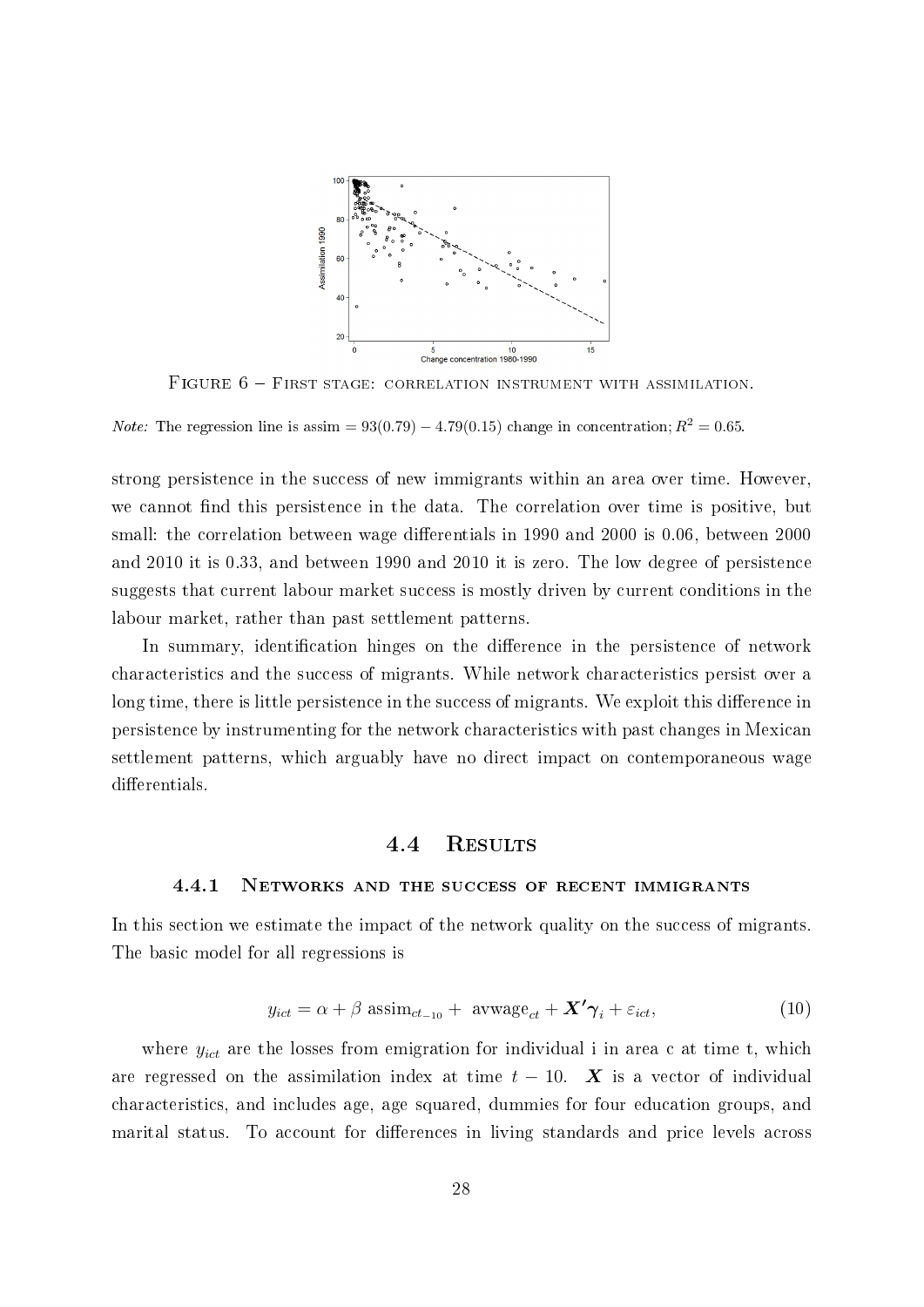| A: 2000         |             |             |             |                      |             |                        |
|-----------------|-------------|-------------|-------------|----------------------|-------------|------------------------|
|                 | Full sample |             |             | Positive income only |             | <b>Selection model</b> |
|                 | <b>OLS</b>  | IV          | <b>OLS</b>  | IV                   | Heckman     | Heckman-IV             |
|                 | (1)         | $\rm(2)$    | (3)         | (4)                  | (5)         | (6)                    |
| Assim           |             | $-5.608***$ | $-4.795***$ | $-5.607***$          | $-4.220***$ |                        |
|                 | $-4.379***$ |             |             |                      |             | $-4.294***$            |
| index 1990      | (0.738)     | (0.758)     | (0.790)     | (0.914)              | (0.464)     | (1.010)                |
| $\mathbb{R}^2$  | 0.01        | 0.01        | 0.01        | 0.01                 |             | 0.01                   |
| Obs.            | 41,776      | 41,776      | 31,274      | 31,274               | 41,776      | 31,274                 |
| First stage     |             |             |             |                      |             |                        |
| Change share    |             | $-3.210***$ |             | $-3.224***$          |             | $-3.258***$            |
| 1980-1990       |             | (0.024)     |             | (0.025)              |             | (0.026)                |
| F-Stat          |             | 270         |             | 268                  |             | 265                    |
| <b>B</b> : 2010 |             |             |             |                      |             |                        |
|                 |             |             |             |                      |             |                        |
| Assim           | $-3.801**$  | $-3.053**$  | $-2.004$    | $-1.460$             | $-0.908$    | $-3.032$               |
| index 2000      | (1.219)     | (1.486)     | (1.269)     | (1.684)              | (1.537)     | (2.802)                |
| $\mathbb{R}^2$  | 0.03        | 0.03        | 0.03        | 0.04                 |             | 0.03                   |
|                 |             |             |             |                      |             |                        |
| Obs.            | 21,658      | 21,658      | 20,192      | 20,192               | 21,658      | 20,192                 |
| First stage     |             |             |             |                      |             |                        |
| Change share    |             | $-3.999***$ |             | $-3.997***$          |             | $-4.160***$            |
| 1990-2000       |             | (0.052)     |             | (0.055)              |             | (0.072)                |
| F-Stat          |             | 43          |             | 42                   |             | $53\,$                 |

TABLE 4 - NETWORKS AND THE SUCCESS OF RECENT MIGRANTS

<span id="page-28-0"></span>Dependent variable: losses from emigration per month (wage in Mexico - wage in the US)

<u>. 200</u>

Note: Dependent variable is the difference between a monthly counterfactual wage in Mexico and the actual wage in the US. The coefficients display the effect of a one-point increase in the assimilation of the network on the losses from emigration in dollar per month. In all regressions we control for age, age squared, gender, education, and marital status. In the selection model we use children as an exclusion restriction in the selection equation. In the IV regressions we instrument the assimilation index in  $t_{-10}$ with the change in the share of Mexicans from  $t_{-20}$  to  $t_{-10}$ . Standard errors, clustered at the conspumalevel, are displayed in parentheses. Standard errors in Column (6) are bootstrapped with 100 repetitions. \* p<0.1, \*\* p<0.05, \*\*\* p<0.01.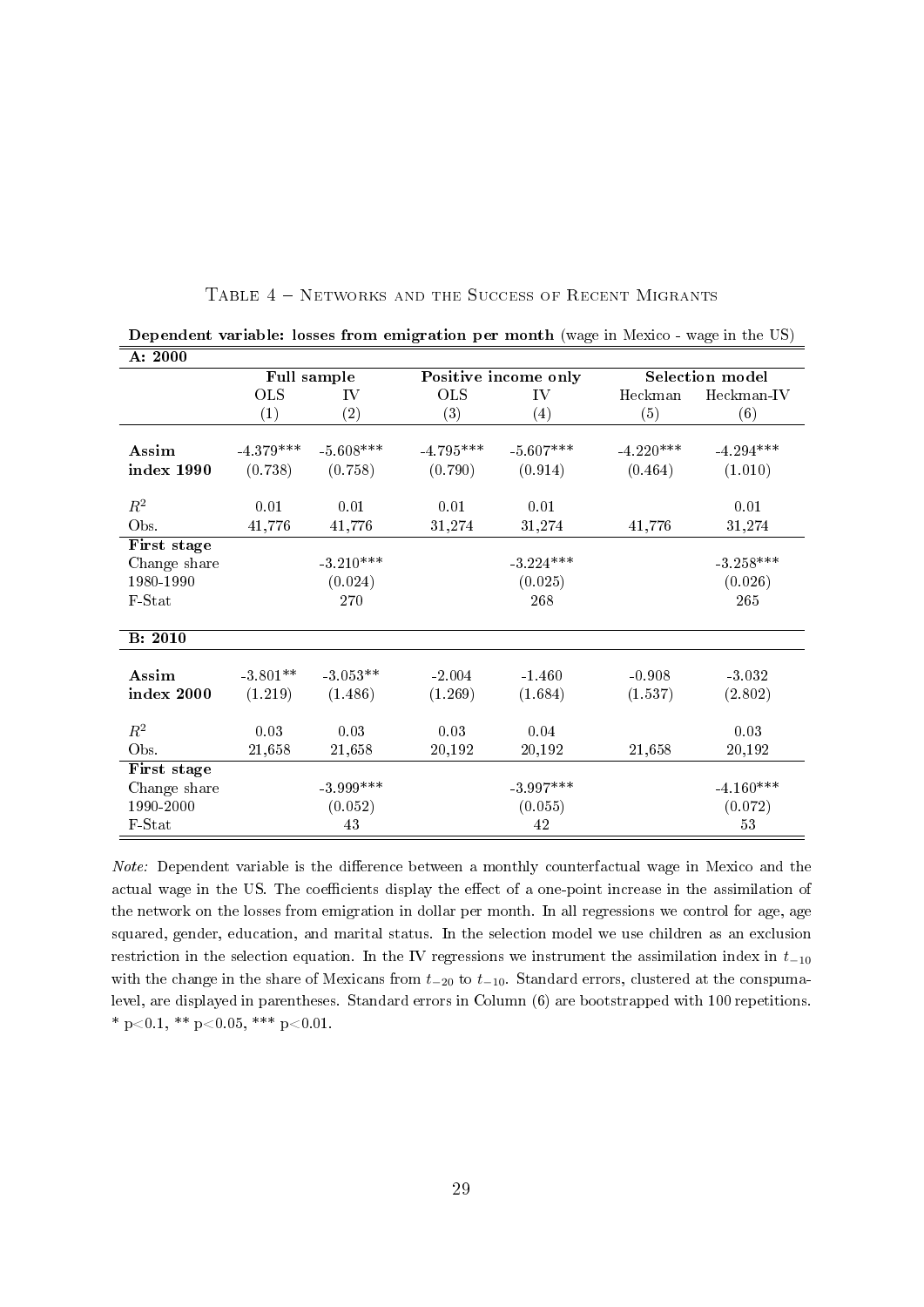districts, we control for the average wage of Americans in the same area ( $\text{awwage}_{ct}$ ).  $\varepsilon_{ict}$ is an error term that captures all variation that is not explained by the other regressors. The assimilation index only varies at the area level, which is why we cluster the standard errors at the area level.

Table [4](#page-28-0) displays the results for 2000 and 2010. Let us first consider the results for 2000. The estimates in Columns (1) and (2) are based on the entire sample, which means that they also include Mexican men with zero income. The instrument is strong, with an F-Statistic of 270, and has the expected negative sign. After controlling for average US wages and personal characteristics in the first stage, a one percentage-point increase in the concentration of Mexicans decreases the assimilation index by 3-4 points. In 2000, both coefficients lie between  $-4$  and  $-5$ , which means that an increase in the assimilation index by one point decreases the losses from emigration by 4-5 USD per month. In terms of standard deviations, this translates into a decrease in the losses from emigration of 6% of a standard deviation for every standard deviation increase in the assimilation index. While this may not seem like a large effect, consider the difference between a network at the 25th percentile and the 75th percentile of the assimilation index. The difference in losses from earnings is 265 dollars in absolute value, which is substantial.

By using the full sample, we potentially introduce measurement error in the regressions, as we cannot guarantee that every workers with an observed income of zero indeed has no income. In columns (3) and (4) we re-estimate the basic model based on a sample of immigrants with a positive wage income. The OLS coefficient is larger in absolute value than in column (1), which can be seen as evidence of measurement error. The IV estimates, in contrast, are identical.

A problem with using the full sample is that we potentially introduce a selection bias into the model, as workers with a positive income differ in unobservable skills from workers with zero income. To account for selection-bias, we use a Heckman 2-step procedure. We first estimate a probit regression of a dummy for having positive income on all regressors in Equation [\(11\)](#page-30-0) and a dummy for having a child in the household, which is excluded from the second stage equation. Column (5) shows the estimates from the second stage, controlling for selection by including the inverse Mills ratio. In Column (6) we address both the selection and the endogeneity problem at the same time, by using a Heckman-IV strategy as described in [Wooldridge](#page-38-4)  $(2002, ch.17)$  $(2002, ch.17)$ . In both models the estimated effects lie around −4.

While the results are stable across methods and samples in 2000, things are less clear in 2010. The IV is weaker than in 2000, but still strong enough, yet the estimated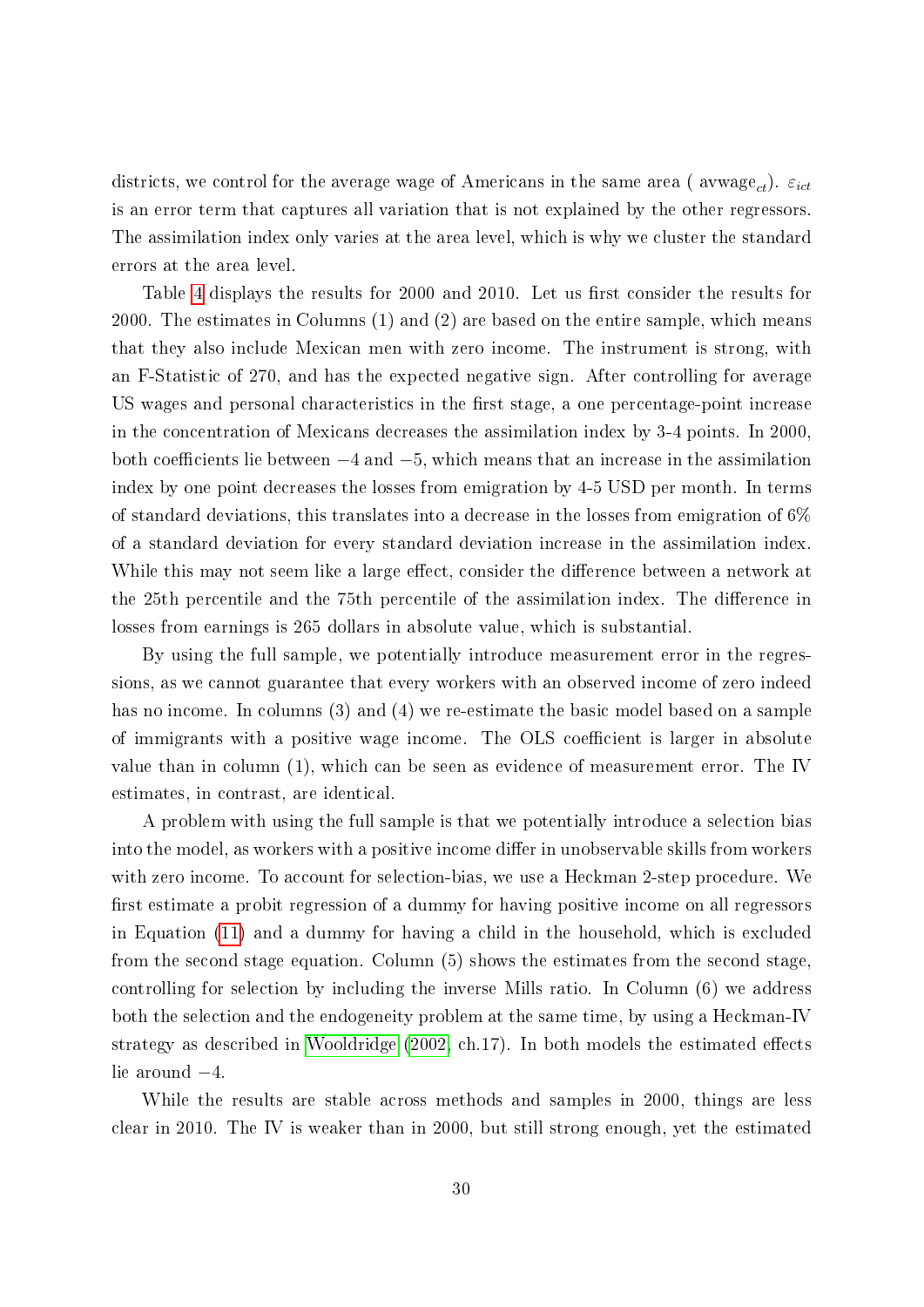coefficients are only statistically significant when we use the full sample. When we exclude immigrants with zero incomes, the results preserve their negative sign, but the coefficients vary in magnitude and are statistically insignificant. One explanation for not finding a robust effect is that the financial crisis, which may have diluted the effect of networks on the success of migrants.

#### 4.4.2 Networks and the timing of migration

Next we test the theoretical prediction that migrants with access to a better network migrate earlier. We estimate the model

<span id="page-30-0"></span>age at immigration<sub>ict</sub> = 
$$
\alpha + \beta \operatorname{assign}_{ct_{-10}} + \mathbf{X'}\gamma_i + \varepsilon_{ict},
$$
 (11)

<span id="page-30-1"></span>in which  $\boldsymbol{X}$  includes dummies for four education groups and marital status. As before, standard errors are clustered at the area level, and we instrument the assimilation index with previous changes in the concentration of Mexicans. Table [5](#page-30-1) shows the results.

| Dependent variable: Age at Immigration |                       |                     |                       |                    |  |  |  |
|----------------------------------------|-----------------------|---------------------|-----------------------|--------------------|--|--|--|
|                                        | 2000                  |                     |                       | 2010               |  |  |  |
|                                        | OLS                   | IV                  | $_{\rm OLS}$          | IV                 |  |  |  |
|                                        | (1)                   | (2)                 | (3)                   | (4)                |  |  |  |
| Assim<br>index                         | $-0.0005$<br>(0.0055) | $-0.009$<br>(0.008) | $-0.0017$<br>(0.0014) | 0.0025<br>(0.0017) |  |  |  |
| F-Stat<br>Obs.                         | 43,154                | 266<br>43,154       | 21,840                | 44<br>21,840       |  |  |  |

TABLE  $5$  – NETWORKS AND THE TIMING OF MIGRATION

Note: The coefficients display the effect of a one-point increase in the assimilation of the network on the age at immigration. In all regressions we control for education and marital status. In the IV regressions we instrument the assimilation index with the change in the geographic concentration of Mexicans. Standard errors, clustered at the conspuma-level, are displayed in parentheses. \*  $p<0.1$ , \*\*  $p<0.05$ , \*\*\*  $p<0.01$ .

In both census years, the results are virtually zero. Not even a large increase in the assimilation index would predict the slightest change in the timing of migration. This reduced-form result is evidence against our theoretical predictions. Despite the clear intuition of the theoretical model, as to why migrants with access to better information emigrate earlier, the data reject this mechanism.

We can think of at least three explanations for not finding an effect. First, migrants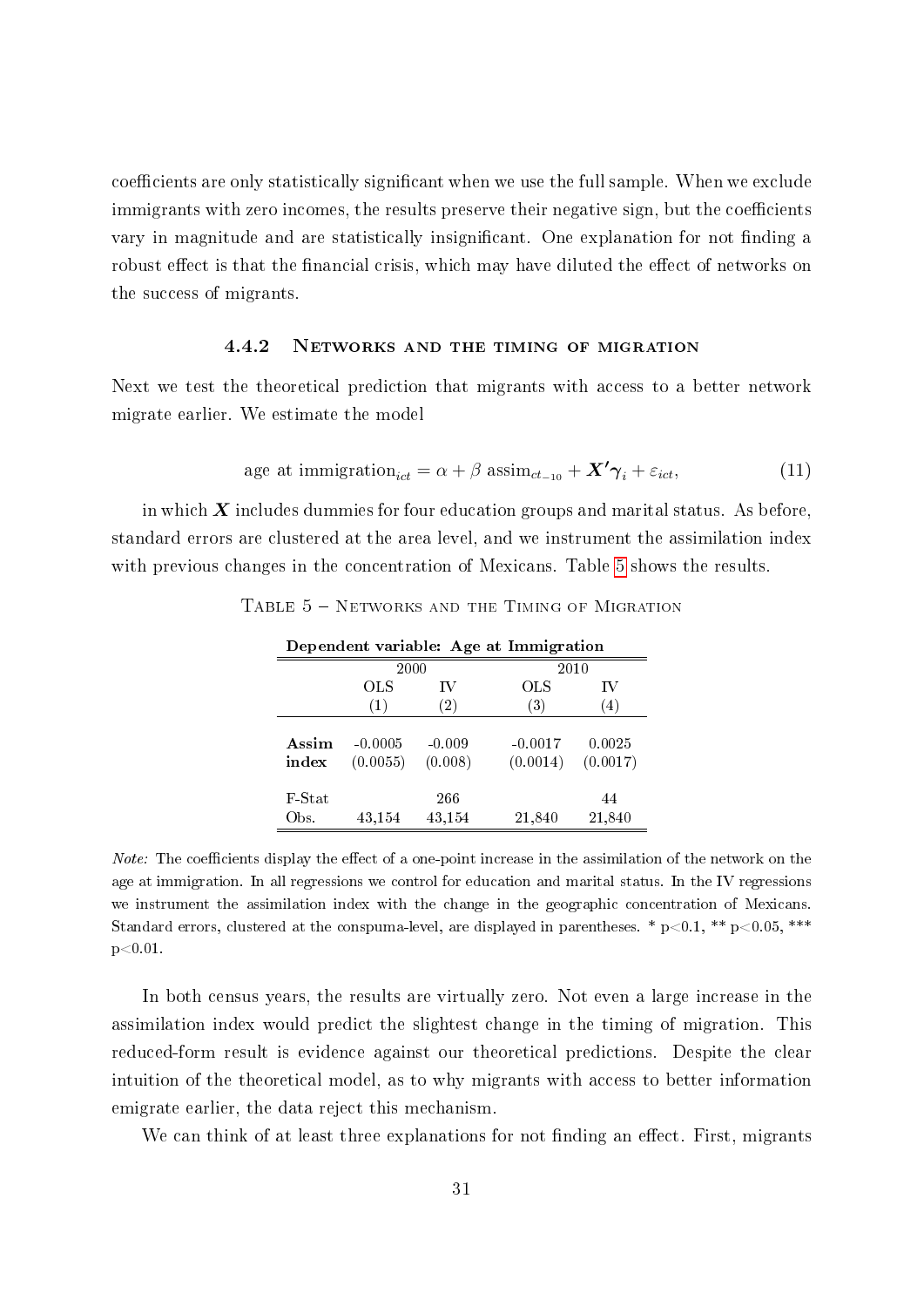base the timing of their decision on factors other than networks. According to this interpretation, networks may well influence if people migrate at all, but conditional on migrating, they have no further influence on its timing. Factors like family situation or financial constraints may be more important for the timing than the accuracy of information about job prospects.

A second potential explanation is that our theory does not consider the intensity of communication between potential migrants and different types of networks. A wellintegrated network may simply be less likely to communicate with potential migrants than an enclave. In such a setting, the advantage of receiving more accurate signals and the disadvantage of receiving fewer of them may balance each other out, which results in a zero-effect.

Third, due to data limitations, we test a dynamic model with cross-sectional data. If we had a longitudinal dataset which records the information flows between the network and the potential migrant over time, we would be able to measure the number of signals directly. Given such data is not available, we can only observe the quality of the network and timing of migration, but have no direct information on communication prior to migration.

## 5 Conclusion

<span id="page-31-0"></span>Around the world, migrant communities differ not only in their size but also in their degree of integration in the host society. In this paper, we study how the integration of existing migrant communities affects the migration decisions and economic outcomes of future migrants. Following the economics and sociology literature on social networks, we argue that more integrated networks have a better knowledge of the labor market in the destination, and therefore give more accurate information about job opportunities to future migrants. We first explore this mechanism in a decision model with imperfect signalling, which predicts that migrants who receive information from better-integrated networks make fewer errors in their migration decisions, and they migrate earlier.

Using data on recent Mexican immigrants in the US, we test these predictions empirically. The focus on Mexico allows us to exploit a signicant variation in the size and social structure of migrant communities across the United States. We measure the two variables of interest  $-$  the likelihood of making an error, and the quality of the migrant network  $$ using the wage difference between the US and Mexico, and an assimilation index which measures the similarity of Mexicans and Americans in an area with respect to a large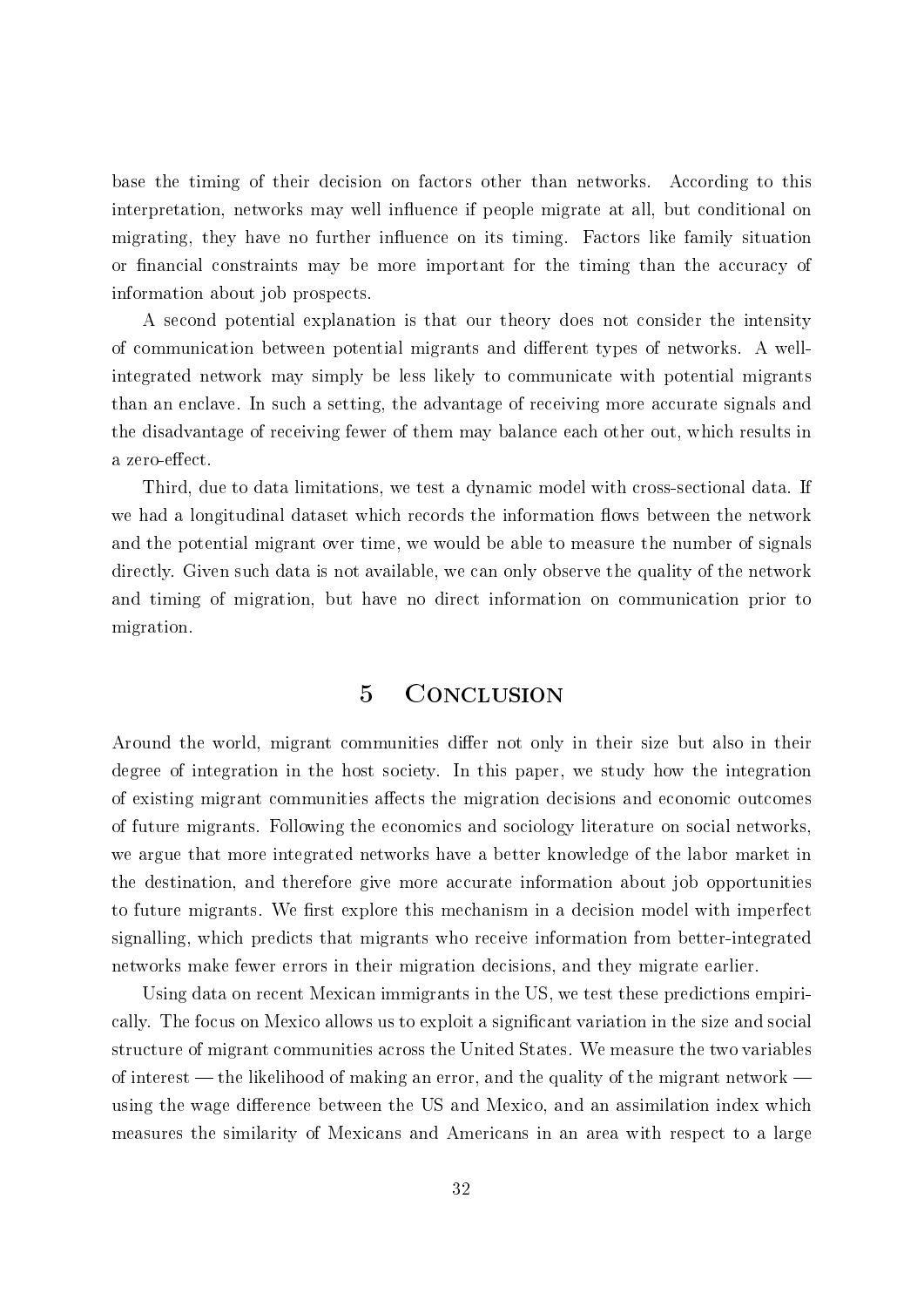number of observable characteristics. To overcome omitted variable bias, we instrument the assimilation index with past changes in the diffusion of Mexicans across the US. Our results confirm the first hypothesis. Migrants with access to a better-integrated network had a significantly larger wage differential between the US and Mexico, and hence were less likely to make an error in their migration decision. We find no evidence, however, for the second hypothesis. The quality of networks has no effect on the timing of migration decisions.

With its focus on the quality of networks, this paper offers a new perspective on the role of networks in international migration. While the previous literature has proxied the strength of migrant networks through their size, we show, both theoretically and empirically, that the quality of networks has a sizable impact on the economic outcomes of migrant.

In addition, the theoretical model and the empirical findings offer new insights for the study of social networks in general. Most of the empirical literature focuses on the impact of the architecture of social networks on individual members of the network. Our paper shows that the social structure of networks also affects people outside the network  $\frac{1}{10}$  in our case potential migrants who still live in the country of origin  $\frac{1}{10}$  through the network's ability to aggregate information. If more integrated communities have better knowledge and are able to provide more accurate information, this benefits the recipients of the information.

The empirical analysis, while informative, is constrained by the available data on networks and information flows. The assimilation of migrants in a given area is a first step towards mapping the social structure of immigrant communities, but more detailed data on connections between immigrants would permit a more accurate description of the integration of these communities. Also, in our data we do not directly observe information flows, which is why we assume that migrants received information from an existing community in the destination. More detailed data on the type, frequency, and content of information flows would give important insights into the exact channels through which information flows affect migrant outcomes.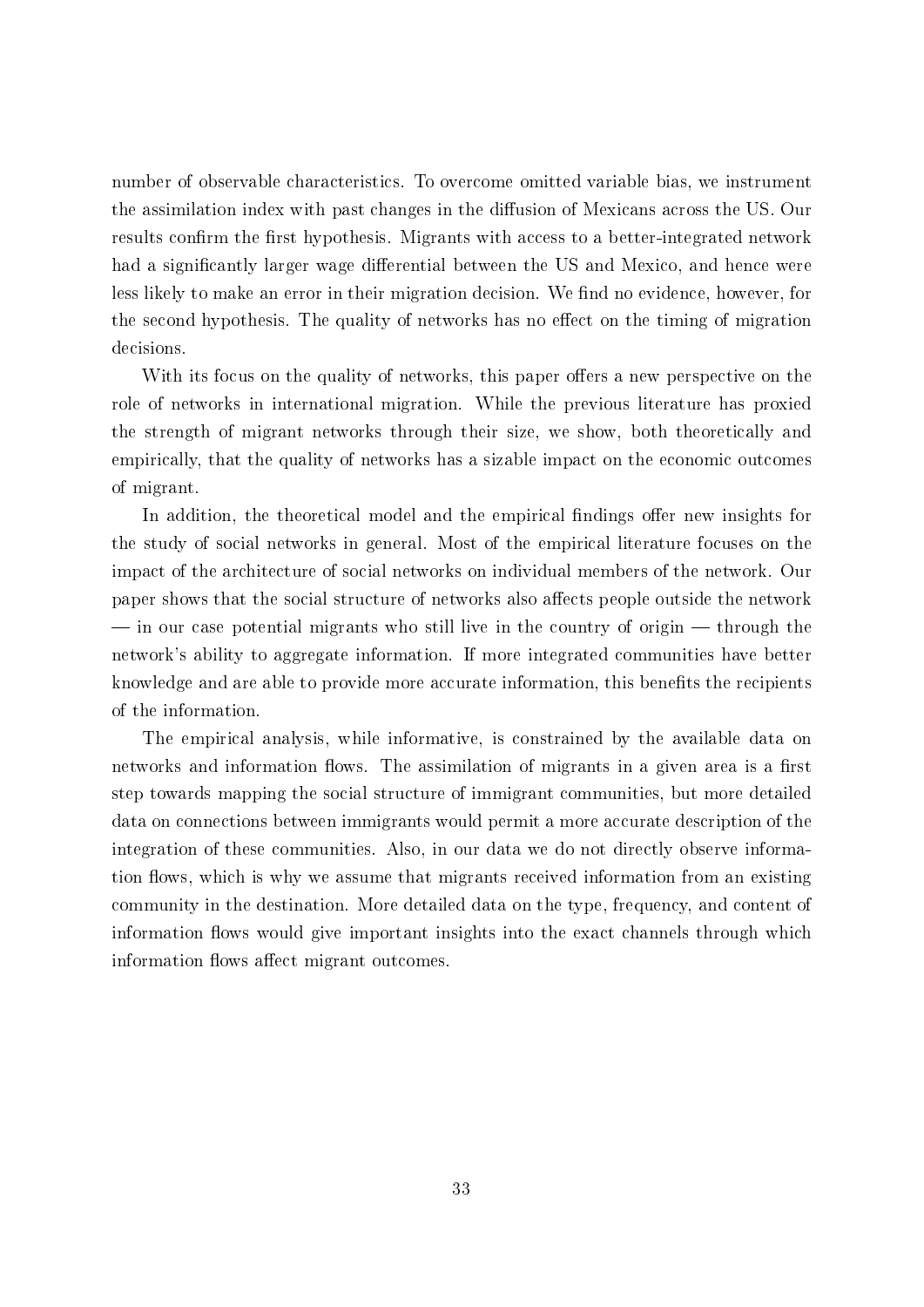## **REFERENCES**

- <span id="page-33-0"></span>Acemoglu, Daron, Ozdaglar, Asuman, & Gheibi, Ali Parandeh. 2010. Spread of (Mis)Information in Social Networks. Games and Economic Behavior, 70, 194–227.
- <span id="page-33-6"></span>Akay, Alpaslan, Bargain, Olivier, & Zimmermann, Klaus F. 2012. Relative Concerns of Rural-to-Urban Migrants in China. Journal of Economic Behavior and Organization,  $81, 421-441$ .
- <span id="page-33-1"></span>Alatas, Vivi, Banerjee, Abhijit, Chandrasekhar, Arun G., Hanna, Rema, & Olken, Benjamin A. 2012. Network Structure and the Aggregation of Information: Theory and Evidence from Indonesia. NBER Working Paper, 18351.
- <span id="page-33-8"></span>Ambrosini, J. William, & Peri, Giovanni. 2012. The Determinants and the Selection of Mexico-US Migrants. The World Economy,  $35(2)$ , 111–151.
- <span id="page-33-9"></span>Amuedo-Dorantes, Catalina, & Mundra, Kusum. 2007. Social Networks and their Impact on the Earnings of Mexican Migrants. Demography,  $44(4)$ , 849–863.
- <span id="page-33-3"></span>Andersson, Fredrik, Burgess, Simon, & Lane, Julia. 2009. Do as the Neighbors Do: The Impact of Social Networks on Immigrant Employment. IZA Discussion Paper, 4423.
- <span id="page-33-2"></span>Batista, Catia, & Narciso, Gaia. 2013. Migration and Information Flows: Evidence from a Field Experiment among Immigrants in Ireland. Trinity College Dublin, mimeo.
- <span id="page-33-4"></span>Bauer, Thomas, Epstein, Gil S., & Gang, Ira N. 2005. Enclaves, Language, and the Location Choice of Migrants. Journal of Population Economics, 18, 649–662.
- <span id="page-33-10"></span>BAUER, THOMAS, EPSTEIN, GIL S., & GANG, IRA N. 2007. Herd Effects or Migration Networks? The Location Choice of Mexican Immigrants in the U.S. Research in Labor  $Economics, 26, 199-229.$
- <span id="page-33-7"></span>Bean, Frank D., Corona, Rodolfo, Tuiran, Rodolfo, Woodrow-Lafield, Karen A., & van Hook, Jennifer. 2001. Circular, Invisible, and Ambiguous Migrants: Components of Difference in Estimates of the Number of Unauthorized Mexican Migrants in the United States. Demography,  $38(3)$ ,  $411-422$ .
- <span id="page-33-5"></span>Beckhusen, Julia, Florax, Raymond J.G.M., de Graaff, Thomas, Poot, JACQUES, & WALDORF, BRIGITTE. 2012. Living and Working in Ethnic Enclaves: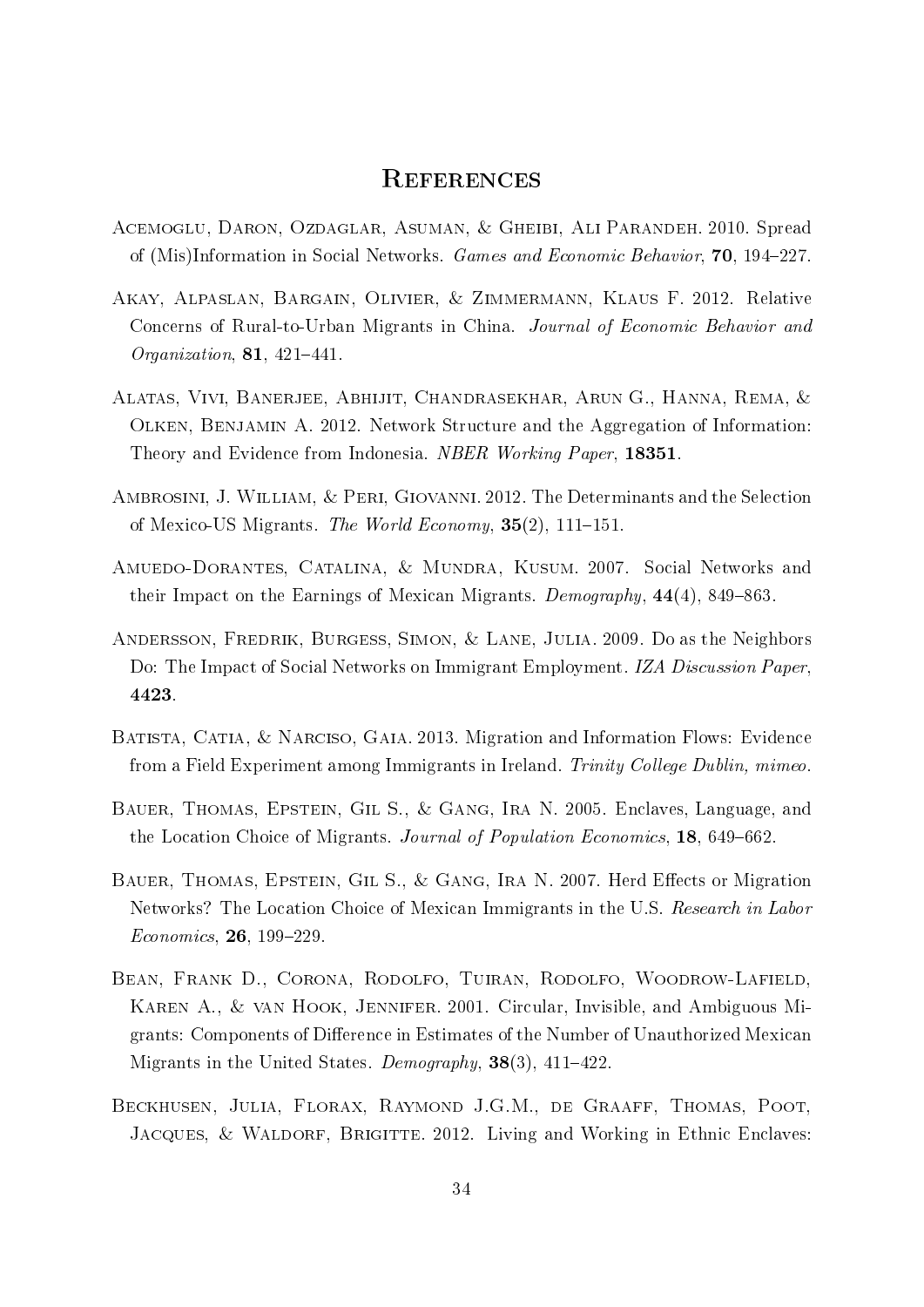Language Proficiency of Immigrants in U.S. Metropolitan Areas. IZA Discussion Paper, 6363.

- <span id="page-34-0"></span>BEINE, MICHEL, DOCQUIER, FRÉDÉRIC, & ÖZDEN, ÇAĞLAR. 2010. Diasporas. Journal of Development Economics,  $95(1)$ ,  $30-41$ .
- <span id="page-34-2"></span>Beine, Michel, Docquier, Frédéric, & Özden, Ça§lar. 2011. Dissecting Network Externalities in International Migration. CESifo Discussion Paper, 3333.
- <span id="page-34-3"></span>Bertoli, Simone. 2010. The Informational Structure of Migration Decision and Migrants Selection. Economics Letters, 108, 89-92.
- <span id="page-34-8"></span>Biavaschi, Costanza. 2012. Recovering the Counterfactual Wage Distribution with Selective Return Migration. IZA Discussion Paper, 6795.
- <span id="page-34-6"></span>Bikchandani, Sushil, Hirshleifer, David, & Welch, Ivo. 1992. A Theory of Fads, Fashion, Custom and Cultural Change as Informational Cascades. Journal of Political Economy,  $100(5)$ , 992-1027.
- <span id="page-34-4"></span>BORJAS, GEORGE J. 1995. Ethnicity, Neighborhoods and Human-Capital Externalities. The American Economic Review,  $85(3)$ ,  $365-390$ .
- <span id="page-34-10"></span>Borjas, George J., Freeman, Richard B., & Lang, Kevin. 1991. Undocumented Mexican-born Workers in the United States: How Many, How Permanent? Chap. 2, pages  $77-100$  of: ABOWD, JOHN M., & FREEMAN, RICHARD B. (eds), Immigration, Trade and the Labor Market. University of Chicago Press.
- <span id="page-34-5"></span>BURDA, MICHAEL C. 1995. Migration and the Option Value of Waiting. The Economic and Social Review,  $27(1)$ , 1–19.
- <span id="page-34-9"></span>Campos-Vazquez, Raymundo M, & Lara, Jaime. 2012. Self-selection Patterns among Return Migrants: Mexico 1990-2010. IZA Journal of Migration, 1(8).
- <span id="page-34-7"></span>CARD, DAVID,  $&$  LEWIS, ETHAN G. 2007. The Diffusion of Mexican Immigrants During the 1990s: Explanations and Impacts. Chap. 6, pages  $193-228$  of: BORJAS, GEORGE J. (ed), Mexican Immigration to the United States. University Of Chicago Press.
- <span id="page-34-1"></span>Carrington, William J., Detragiache, Enrica, & Vishwanath, Tara. 1996. Migration with Endogenous Moving Costs. The American Economic Review,  $86(4)$ , 909-930.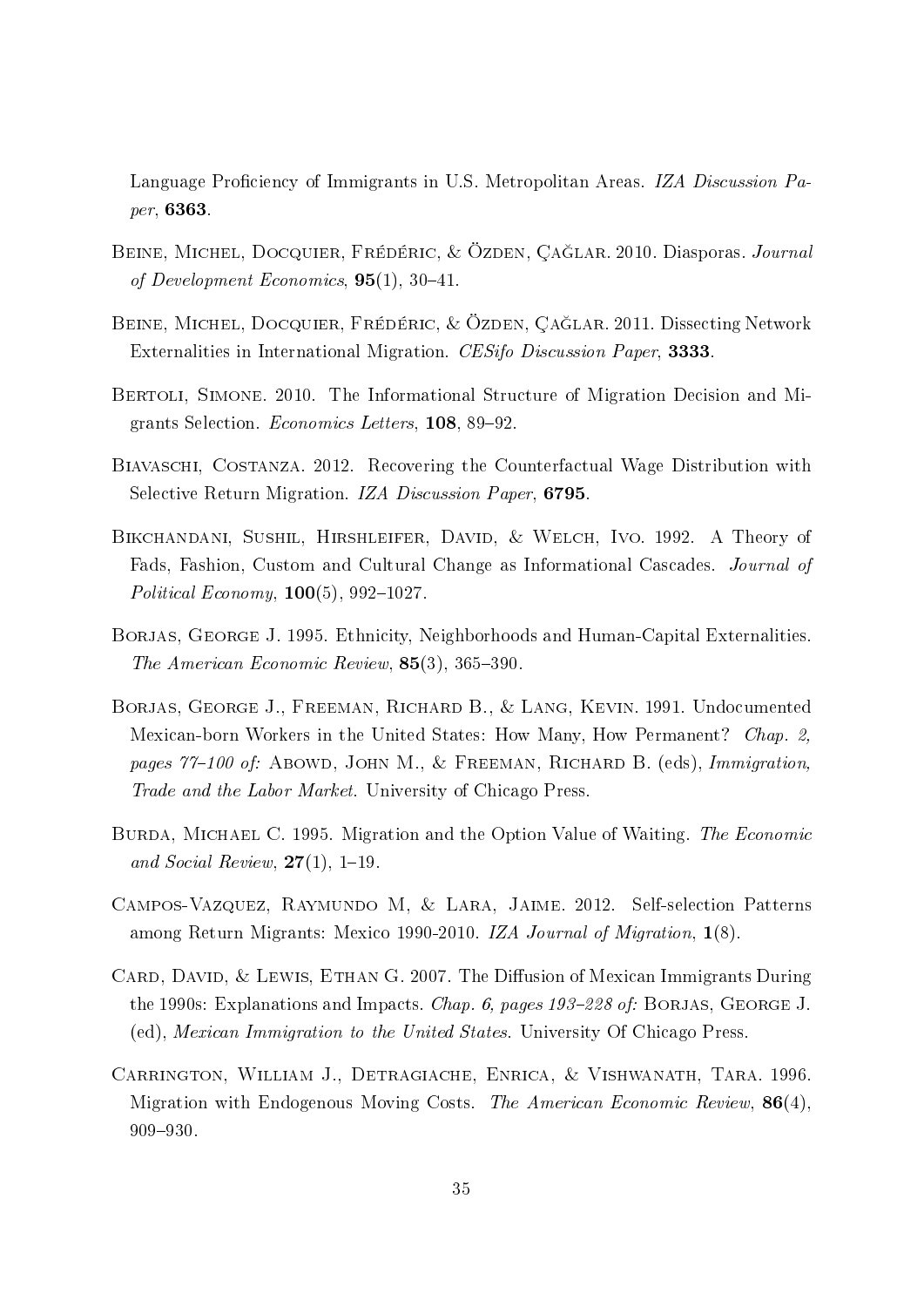- <span id="page-35-9"></span>Chiquiar, Daniel, & Hanson, Gordon H. 2005. International Migration, Self-Selection and the Distribution of Wages: Evidence from Mexico and the United States. Journal of Political Economy, 113(2).
- <span id="page-35-8"></span>Costanzo, Joseph M., Davis, Cynthia, Irazi, Caribert, Goodkind, Daniel, & Ramirez, Roberto. 2002. Evaluating Components of International Migration: The Residual Foreign Born. US Census Bureau Population Division Working Paper, 61.
- <span id="page-35-5"></span>Currarini, Sergio, Jackson, Matthew O., & Pin, Paolo. 2009. An Economic Model of Friendship: Homophily, Minorities and Segregation. *Econometrica*,  $77(4)$ , 1003-1045.
- <span id="page-35-7"></span>Delaney, Laura, & Thijssen, Jacco J. J. 2011. Valuing Voluntary Disclosure using a Real Options Approach. University of York Discussion Paper, 11/13.
- <span id="page-35-0"></span>DIMAGGIO, PAUL, & GARIP, FILIZ. 2012. Network Effects and Social Inequality. Annual  $Review of Society, 38, 93-118.$
- <span id="page-35-1"></span>EAGLE, NATHAN, MACY, MICHAEL, & CLAXTON, ROB. 2010. Network Diversity and Economic Development. Science, 328, 1029-1031.
- <span id="page-35-4"></span>Edin, Per-Anders, Frederiksson, Peter, & Aslund, Olof. 2003. Ethnic Enclaves and the Economic Success if Immigrants - Evidence from a Natural Experiment. The Quarterly Journal of Economics,  $118(1)$ , 329–357.
- <span id="page-35-6"></span>EPSTEIN, GIL S. 2010. Informational Cascades and the Decision to Migrate. *Chap. 2*, pages  $25-44$  of: EPSTEIN, GIL. S., & GANG, IRA N. (eds), *Migration and Culture*. Emerald Group Publishing Limited.
- <span id="page-35-3"></span>FARRÉ, LIDIA, & FASANI, FRANCESCO. 2011. Media Exposure and Internal Migration: Evidence from Indonesia. IZA Discussion Paper, 6012.
- <span id="page-35-10"></span>Fernández-Huertas Moraga, Jesús. 2011. New Evidence on Emigrant Selection. The Review of Economics and Statistics,  $93(1)$ , 72–96.
- <span id="page-35-11"></span>FERNÁNDEZ-HUERTAS MORAGA, JESÚS. 2013. Understanding Different Migrant Selection Patterns in Rural and Urban Mexico. Journal of Development Economics, forthcoming.
- <span id="page-35-2"></span>FOGLI, ALESSANDRA, & VELDKAMP, LAURA. 2012. Germs, Social Networks, and Growth. NYU Working Paper.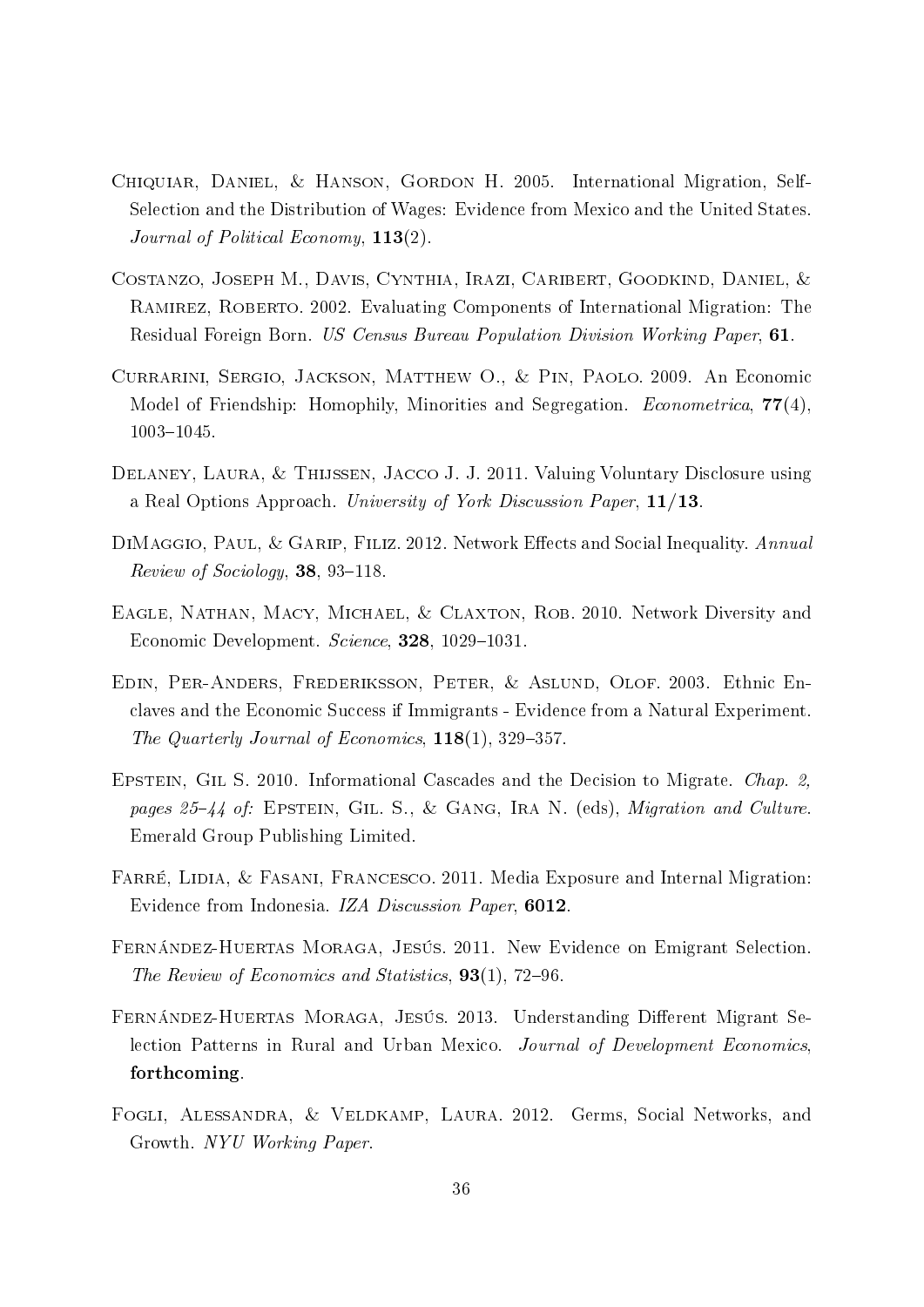- <span id="page-36-3"></span>Golub, Benjamin, & Jackson, Matthew O. 2010. Na ive Learning in Social Networks and the Wisdom of Crowds. American Economic Journal: Microeconomics, 2(1), 112-149.
- <span id="page-36-4"></span>GOLUB, BENJAMIN, & JACKSON, MATTHEW O. 2012. How Homophily Affects the Speed of Learning and Best-Response Dynamics. The Quarterly Journal of Economics,  $127(3)$ ,  $1287-1338$ .
- <span id="page-36-1"></span>Granovetter, Mark. 2005. The Impact of Social Structure on Economic Outcomes. Journal of Economic Perspectives,  $19(1)$ , 33-50.
- <span id="page-36-0"></span>GRANOVETTER, MARK S. 1973. The Strengh of Weak Ties. American Journal of  $Sociology, 78(6), 1360-1380.$
- <span id="page-36-11"></span>Grogger, Jeffrey, & Hanson, Gordon H. 2011. Income Maximization and the Selection and Sorting of International Migrants. Journal of Development Economics,  $95(1), 42-57.$
- <span id="page-36-6"></span>HANSON, GORDON H. 2006. Illegal Migration from Mexico to the United States. *Journal* of Economic Literature,  $44(4)$ , 869-924.
- <span id="page-36-9"></span>IBARRARAN, PABLO, & LUBOTSKY, DARREN. 2007. Mexican Immigration and Self-Selection: New Evidence from the 2000 Mexican Census. Chap. 5, pages  $159 - 192$  of: BORJAS, GEORGE J. (ed), *Mexican Immigration to the United States*. University Of Chicago Press.
- <span id="page-36-2"></span>JACKSON, MATTHEW O., & ROGERS, BRIAN W. 2007. Relating Network Structure to Diffusion Properties through Stochastic Dominance. The BE Journal of Theoretical  $Economics, 7, 1-13.$
- <span id="page-36-8"></span>KAESTNER, ROBERT, & MALAMUD, OFER. 2013. Self-Selection and International Migration: Evidence from Mexico. Review of Economics  $\mathcal B$  Statistics, forthcoming.
- <span id="page-36-10"></span>KENNAN, JOHN, & WALKER, JAMES R. 2011. The Effect of Expected Income on Individual Migration Decisions. *Econometrica*, **79**(1), 211–251.
- <span id="page-36-5"></span>LAZEAR, EDWARD P. 1999. Culture and Language. The Journal of Political Economy.  $107(6)$ , S95-S126.
- <span id="page-36-7"></span>LUBOTSKY, DARREN. 2007. Chutes or Ladders? A Longitudinal Analysis of Immigrant Earnings. Journal of Political Economy,  $115(5)$ , 820–867.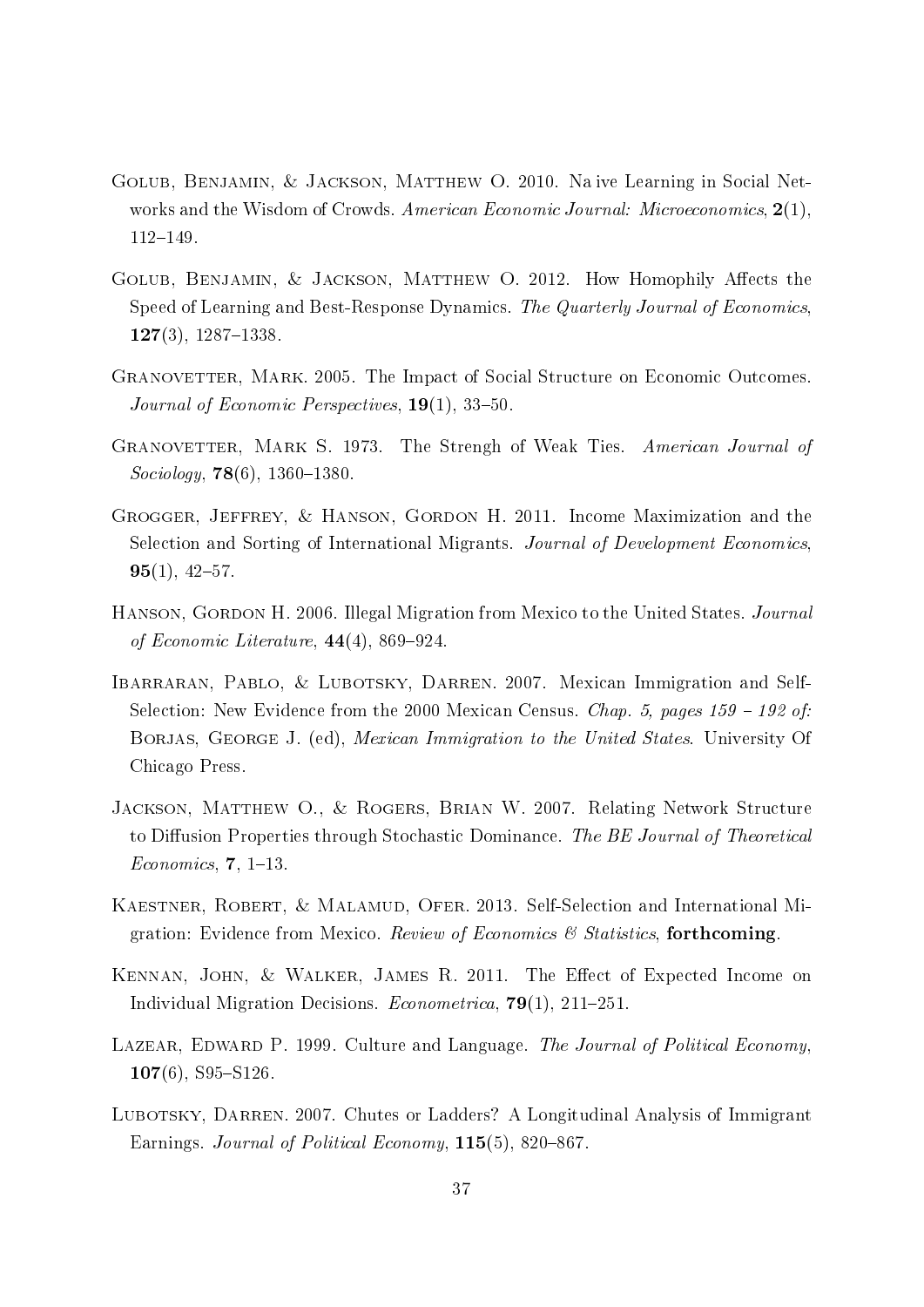- <span id="page-37-8"></span>Massey, Douglas S., & Malone, Nolan. 2002. Pathways to Legal Immigration. Population Research and Policy Review,  $21(6)$ , 473-504.
- <span id="page-37-11"></span>MASSEY, DOUGLAS S., & ZENTENO, RENÉ. 2000. A Validation of the Ethnosurvey: The Case of Mexico-U.S. Migration. *International Migration Review*, 34(3), 766–793.
- <span id="page-37-10"></span>MCKENZIE, DAVID, & RAPOPORT, HILLEL. 2007. Network Effects and the Dynamics of Migration and Inequality: Theory and Evidence from Mexico. *Journal of Development*  $Economics, 84, 1-24.$
- <span id="page-37-3"></span>McKenzie, David, & Rapoport, Hillel. 2010. Self-Selection Patterns in Mexico-U.S. Migration: The Role of Migration Networks. Review of Economics and Statistics,  $92(4)$ , 811-821.
- <span id="page-37-4"></span>McKenzie, David, Gibson, John, & Stillman, Steven. 2013. A Land of Milk and Honey with Streets Paved with Gold: Do Emigrants Have Over-Optimistic Expectations about Incomes Abroad? Journal of Development Economics, forthcoming.
- <span id="page-37-0"></span>McPherson, Miller, Smith-Lovin, Lynn, & Cook, James M. 2001. Birds of a Feather: Homophily in Social Networks. Annual Review of Sociology, 27, 415–444.
- <span id="page-37-5"></span>MORETTO, MICHELE, & VERGALLI, SERGIO. 2008. Migration Dynamics. Journal of  $Economics, 93(3), 223-265.$
- <span id="page-37-2"></span>Munshi, Kaivan. 2003. Networks in the Modern Economy: Mexican Migrants in the U.S. Labor Market. The Quarterly Journal of Economics.
- <span id="page-37-9"></span>Orrenius, Pia M., & Zavodny, Madeline. 2005. Self-Selection among Undocumented Immigrants from Mexico. Journal of Development Economics, 78, 215–240.
- <span id="page-37-1"></span>Pedersen, Peder J., Pytlikova, Mariola, & Smith, Nina. 2008. Selection or Network Effects? Migration Flows into 27 OECD Countries, 1990-2000. European  $Economic$   $Review$ , **52**, 1160-1186.
- <span id="page-37-7"></span>Redstone, Ilana, & Massey, Douglas S. 2004. Coming to Stay: An Analysis of the U.S. Census Question on Immigrants' Year of Arrival. *Demography*,  $41(4)$ ,  $721-738$ .
- <span id="page-37-6"></span>Thijssen, Jacco J. J., Huisman, Kuno J. M., & Kort, Peter M. 2004. The Effect of Information Streams on Capital Budgeting Decisions. European Journal of Operational Research,  $157, 759-774$ .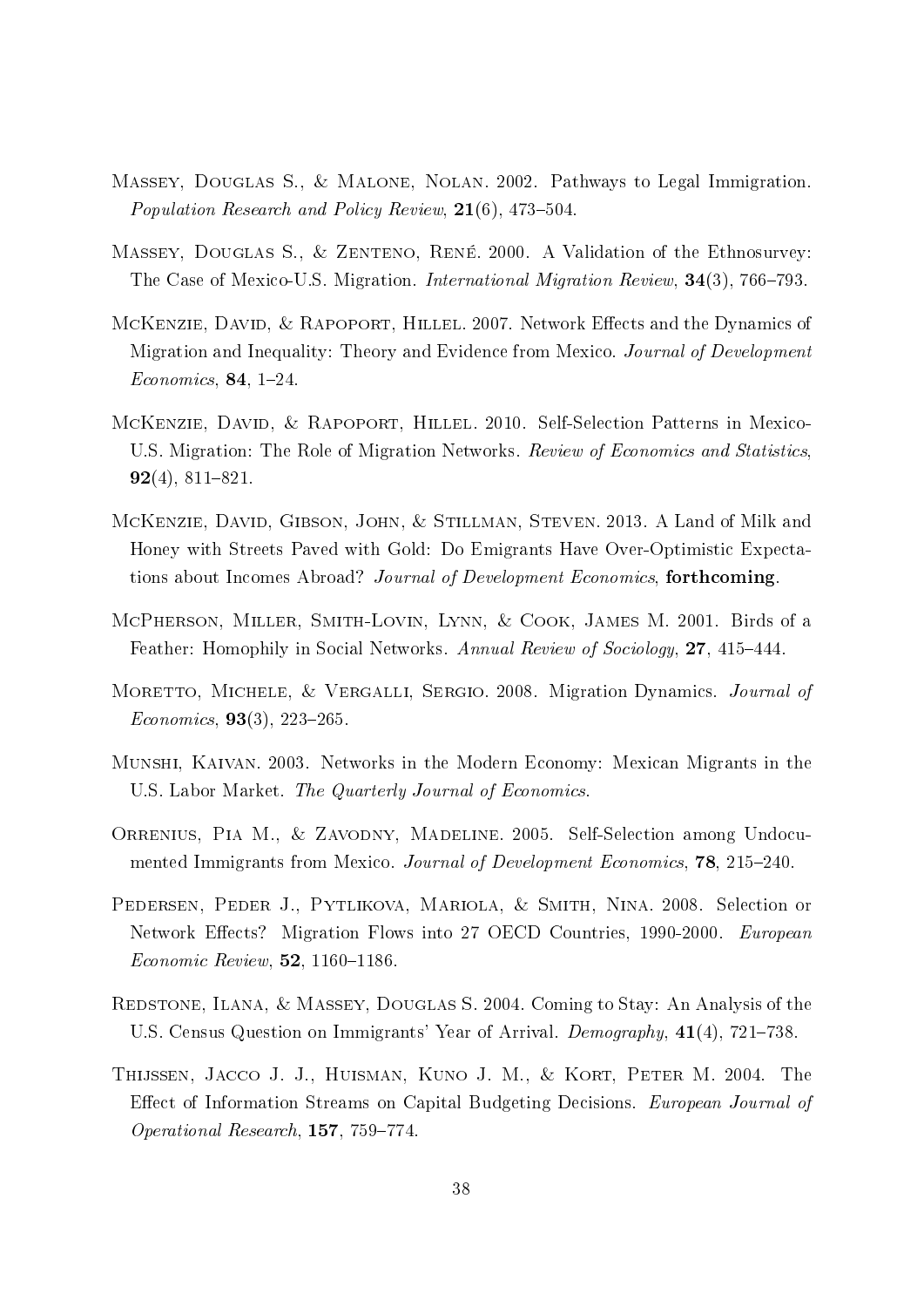- <span id="page-38-2"></span>UMBLIJS, JANIS. 2012. The Effect of Networks and Risk Attitudes on the Dynamics of Migration. International Migration Institute Working Paper, 54.
- <span id="page-38-3"></span>VERGALLI, SERGIO. 2008. The Role of Communities in Migration Decisions. Labour,  $22(3), 547-567.$
- <span id="page-38-0"></span>VIGDOR, JACOB L. 2008. Measuring Immigrant Assimilation in the United States. Center for Civic Innovation, Civic Report, 53.
- <span id="page-38-1"></span>WINTERS, PAUL, DE JANVRY, ALAIN, & SADOULET, ELISABETH. 2001. Family and Community Networks in Mexico-U.S. Migration. Journal of Human Resources, 36(1), 159-184.
- <span id="page-38-4"></span>WOOLDRIDGE, JEFFREY M. 2002. Econometric Analysis of Cross- Section and Panel Data. The MIT Press.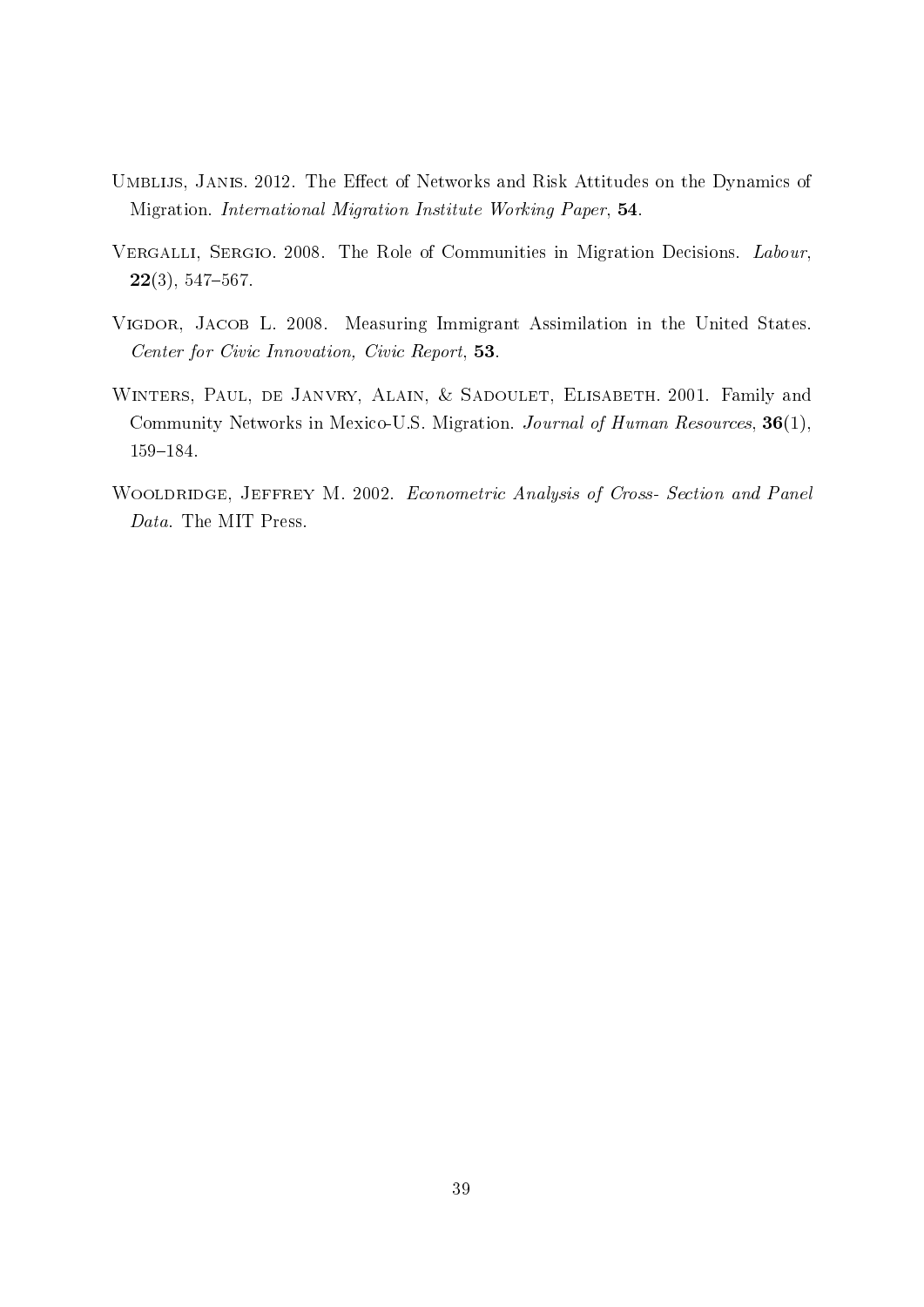## A Appendix: Dynamic Decision Model

## A.1 DERIVATION OF  $p^*$

<span id="page-39-0"></span>To find a unique value for the threshold number of positive signals  $k^*$  in Equation [\(3\)](#page-11-2), we determine the corresponding belief probability  $p^*$  using dynamic programming. It is possible to find  $p^*$  by looking at the optimal behavior around  $k^*$ . If  $k > k^*$  the worker emigrates with certainty, which gives him the expected utility in Equation [\(1\)](#page-7-2).  $k < k^* - 1$  defines the continuation region, in which he will wait for further signals to arrive. In that case, even the next positive signal will not contain sufficient evidence for a positive migration prospect. The value of migration depends on the belief to obtain a higher income abroad, described by the value function  $V_1(k)$ . The value function for the continuation region has to satisfy the Bellman equation

<span id="page-39-1"></span>
$$
rV_1(k) = \frac{1}{dt} \mathbb{E}\left[dV_1(k)\right],\tag{12}
$$

which is derived as follows. The value of lifetime income after migration is  $V_1(k)$ . In the continuation region  $V_1(k)$  has to equal the expected lifetime income after an instant dt, discounted to time t,  $V_1(k) = \frac{1}{1+rdt} \mathbb{E}[V_1(k+1)]$ . Multiplying by  $\frac{(1+rdt)}{dt}$  and noting that  $\mathbb{E}[V_1(k+1)] - V_1(k) = \mathbb{E}[dV_1(k)]$ , we get Equation [\(12\)](#page-39-1).

<span id="page-39-2"></span>To determine the value function  $V_1(k)$ , we use the Bellman equation and construct

$$
V_1(k) = \frac{1}{1+r} \left[ p(k) \left( \lambda V_1(k+1) + (1-\lambda) V_1(k-1) \right) + (1-p(k)) \left( \lambda V_1(k-1) + (1-\lambda) V_1(k+1) \right) \right].
$$
\n(13)

Equation [\(13\)](#page-39-2) states that the value of the option to migrate now must equal the discounted value of the option after the next signal has arrived. It is helpful to look at the game tree in Figure [2](#page-9-0) when interpreting Equation  $(13)$ . Consider the first half of the RHS of Equation [\(13\)](#page-39-2). With probability  $p(k)$  he gets a good job, so that he is at the upper node of information set 1. But because the signal from the network is not entirely truthful, he ends up at the upper node of 2A with probability  $\lambda$  and at the upper node of 2B with probability  $1 - \lambda$ . At 2A the value function is  $V(k+1)$ , at 2B it is  $V(k-1)$ . The interpretation of the second half of Equation [\(13\)](#page-39-2) is analogous.

With some algebraic manipulation, we can write Equation [\(13\)](#page-39-2) as a second-order difference equation. We first re-write Equation  $(13)$  as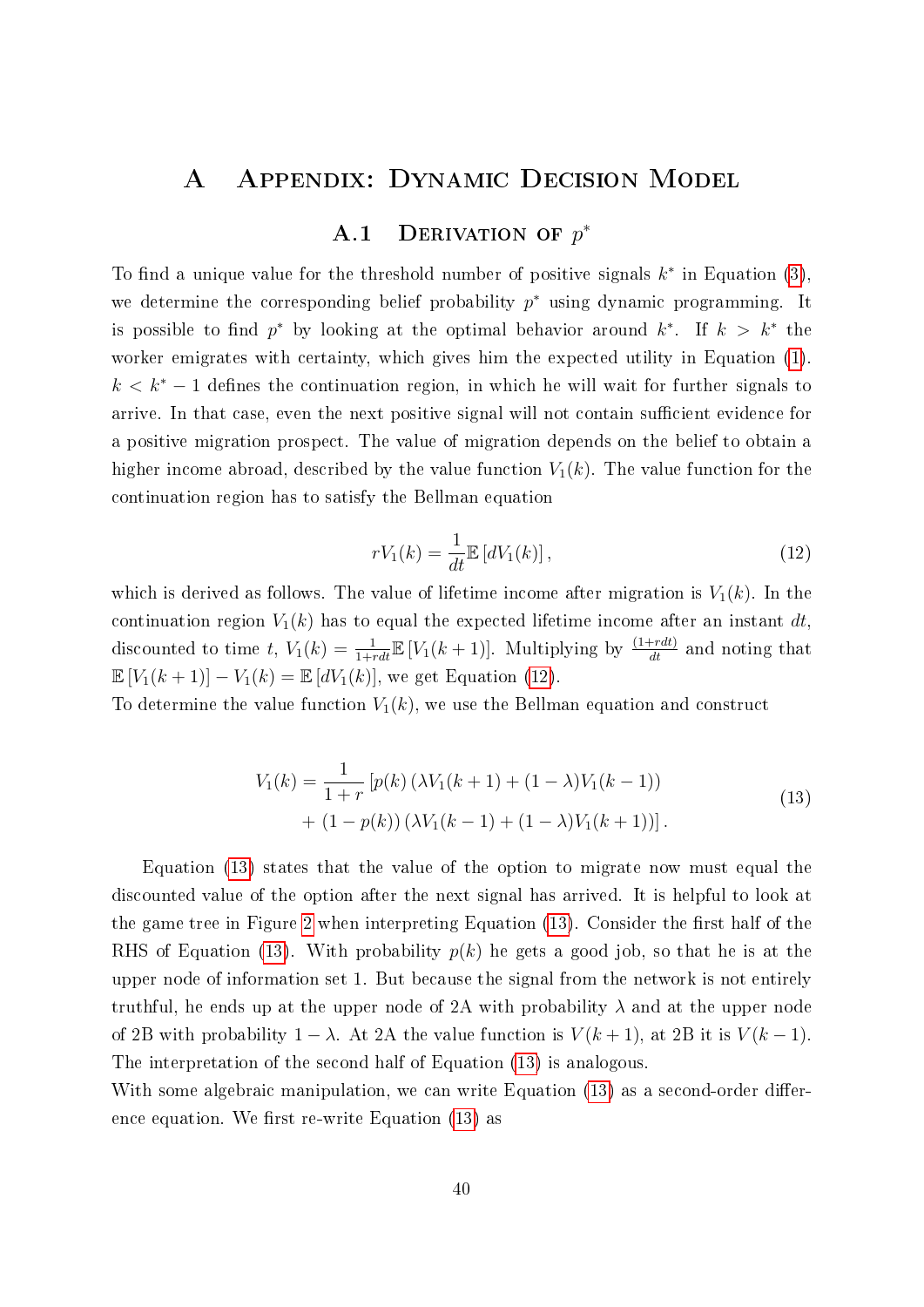$$
(1+r)V_1(k) = V_1(k+1) (2p(k)\lambda + 1 - \lambda - p(k)) + V_1(k-1) (p(k) - 2p(k)\lambda + \lambda)
$$
\n(14)

<span id="page-40-0"></span>Using Equation [\(2\)](#page-11-1) and defining  $\zeta := \frac{1-p_0}{p_0}$  $\frac{-p_0}{p_0}$ , the two expressions in parentheses on the RHS reduce to

$$
2p(k)\lambda + 1 - \lambda - p(k) = \frac{\lambda^{k+1} + \zeta(1-\lambda)^{k+1}}{\lambda^k + \zeta(1-\lambda)^k},
$$

and

$$
p(k) - 2p(k)\lambda + \lambda = \frac{\lambda(1-\lambda)\left(\lambda^{k-1} + \zeta(1-\lambda)^{k-1}\right)}{\lambda^k + \zeta(1-\lambda)^k}.
$$

Inserting these into equation [\(14\)](#page-40-0) and defining  $F(k) \equiv (\lambda^k + \zeta(1-\lambda)^k) V_1(k)$  yields

<span id="page-40-1"></span>
$$
F(k+1) - (1+r)F(k) + \lambda(1-\lambda)F(k-1) = 0.
$$
 (15)

As shown by [Thijssen](#page-37-6) *et al.* [\(2004\)](#page-37-6), Equation [\(15\)](#page-40-1) has the general solution  $F(k) = A\beta^k$ . A is a constant and  $\beta$  is a solution to the fundamental quadratic,<sup>[12](#page-40-2)</sup> which is an upward pointing parabola with a global minimum at  $\beta = \frac{r+\mu}{2\mu}$  $\frac{+\mu}{2\mu}$  ,

$$
Q(\beta) = \beta^2 - (1+r)\beta + \lambda(1-\lambda).
$$

The fundamental quadratic has two real roots

$$
\beta_{1,2} = \frac{1+r}{2} \pm \frac{1}{2} \sqrt{(1+r)^2 - 4\lambda(1-\lambda)}.
$$

The expression under the square root is positive due to  $\frac{1}{2} < \lambda < 1$ . The general solution to Equation [\(15\)](#page-40-1) is

$$
F(k) = A_1 \beta_1^k + A_2 \beta_2^k,
$$

where  $A_1$  and  $A_2$  are constants.  $A_1$  will have to be determined from the dynamic optimization problem. For the value function to be well-behaved, we require  $A_2 = 0$ . If the number of bad signals goes to infinity, i.e.  $k \to -\infty$ , the value of the option to migrate

<span id="page-40-2"></span><sup>&</sup>lt;sup>12</sup> A second-order homogeneous linear difference Equation is of the form  $y(x+2)+ay(x+1)+by(x) = 0$ . The corresponding fundamental quadratic is  $\beta^2 + a\beta + b = 0$ .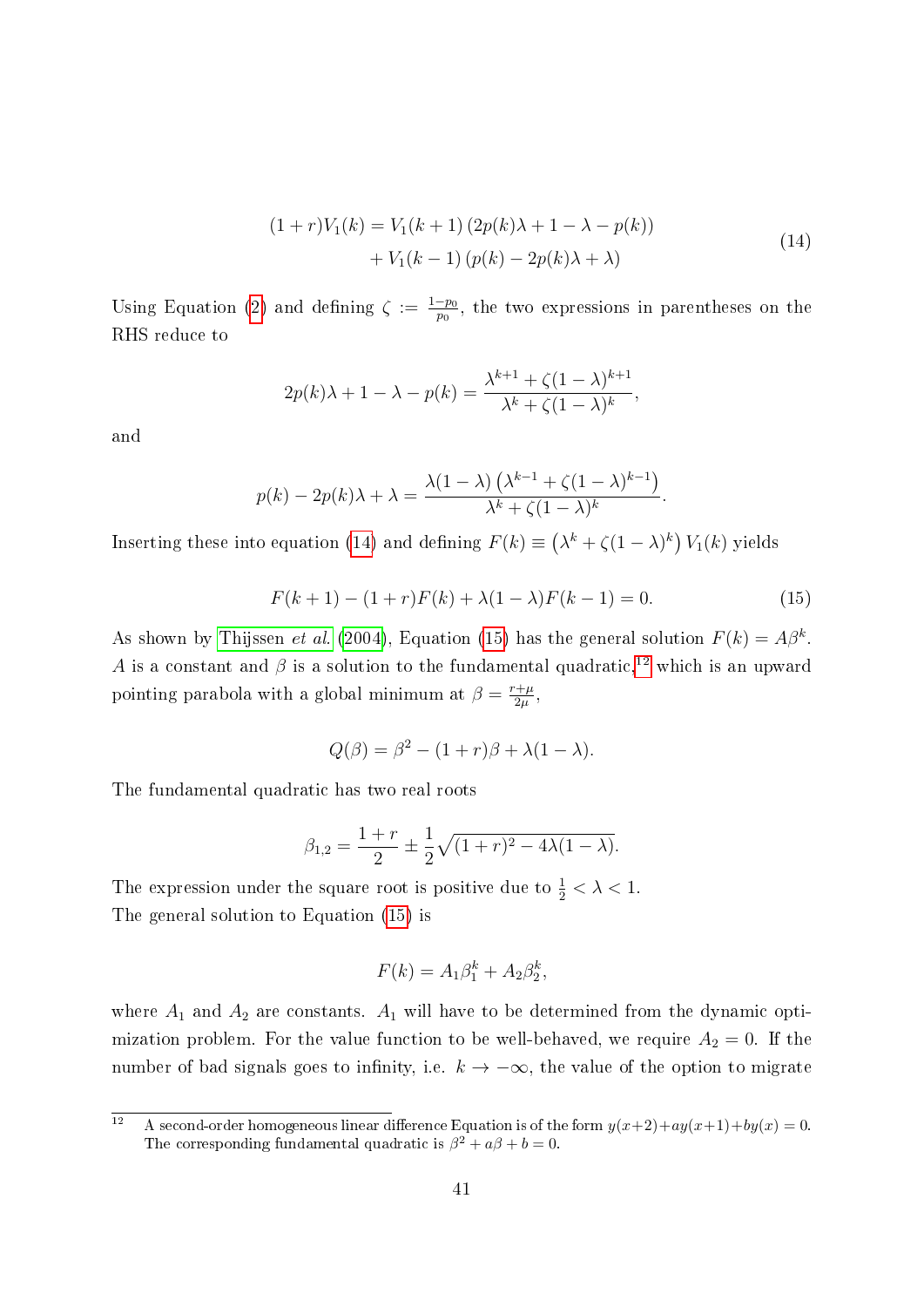should go to zero, which can only be ensured if  $A_2 = 0$ . Hence, the value function for  $k < k^*$  is

$$
V_1(k) = \frac{A_1 \beta_1^k}{\lambda^k + \zeta (1 - \lambda)^k}
$$

.

The optimization problem has three unknown variables,  $A_1$ ,  $p^*$  and  $k^*$ . To obtain the threshold belief probability  $p^*$  and the constant  $A_1$ , we have to consider the two threshold numbers of signals  $k = k^*$  and  $k = k^* - 1$ . At  $k = k^*$  the worker is indifferent between migrating and waiting. Hence, the value-matching condition  $V_1(k^*) = \mathbb{E}(U(k^*))$  has to be satisfied. At  $k = k^* - 1$ , the next good signal will either make him indifferent between migrating and staying, while in the case of a bad signal he will strictly prefer staying. Consequently, starting from a number of signals  $k = k^* - 1$  he will never strictly prefer emigrating after the next signal has arrived, so that  $k^* - 1$  is part of the continuation region. The *continuity condition*  $V_1(k^*-1) = \mathbb{E}(U(k^*-1))$  states that the value of the option to postpone the migration decision has to equal the expected utility from migration now. These two conditions, together with Equation [\(3\)](#page-11-2) determine a unique solution for the three unknowns. The value-matching condition yields

$$
A_1 = \frac{1}{\beta_1^k} \left( \lambda^k (w^G - M) + \zeta (1 - \lambda)^k (w^B - M) \right).
$$

The continuity condition is

$$
A_1 = \frac{1}{\beta_1^{k-1}} \left( \lambda^{k-1} (w^G - M) + \zeta (1 - \lambda)^{k-1} (w^B - M) \right).
$$

Equating the continuity condition and the value matching condition and dividing by  $\lambda^k + \zeta (1 - \lambda)^k$ , we have

$$
p^*(w^G - M) + (1 - p^*)(w^B - M) = p^*\beta_1 \frac{(w^G - M)}{\lambda} + (1 - p^*)\beta_1 \frac{(w^B - M)}{1 - \lambda}
$$

$$
\Leftrightarrow p^*\left(w^G - w^B - \frac{\beta_1(w^G - M)}{\lambda} + \frac{\beta_1(w^B - M)}{1 - \lambda}\right) = (w^B - M)\frac{\beta_1 - (1 - \lambda)}{1 - \lambda}.
$$

Dividing by  $(w^B - M)$  and solving for  $p^*$  gives the threshold belief probability

$$
p^* = \frac{\beta_1 - (1 - \lambda)}{1 - \lambda} \left[ \frac{w^G - w^B}{w^B - M} - \frac{\beta_1 (w^G - M)}{\lambda (w^B - M)} + \frac{\beta_1}{1 - \lambda} \right]^{-1}.
$$
 (16)

In the following, we prove that  $p^*$  is a well-defined probability.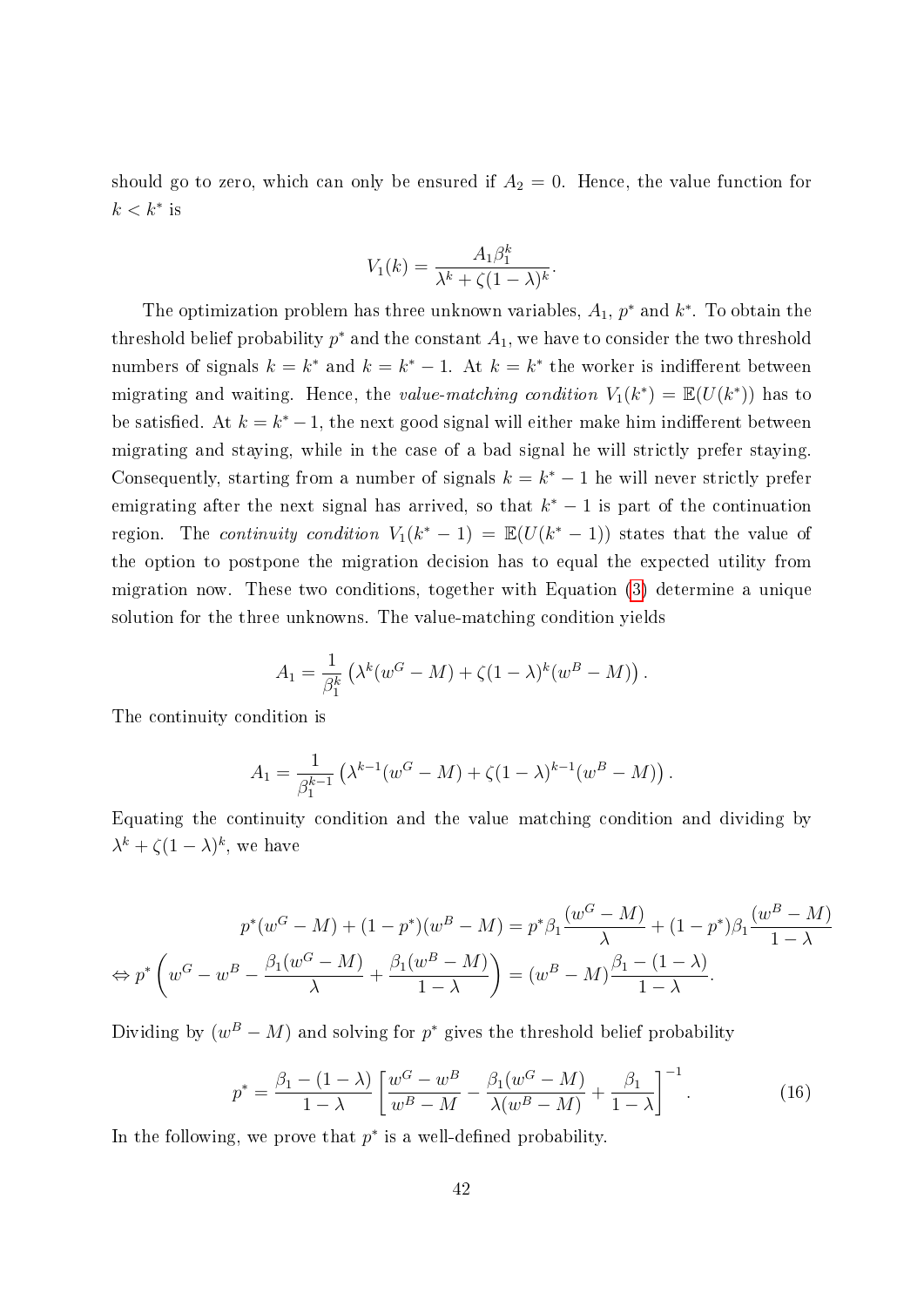## A.2 PROOF:  $p^*$  Well-Defined.

**Proposition.** 3  $p^*$  is a well-defined probability.

**Proof.** For  $p^*$  to be well-defined, it has to be  $0 < p^* \le 1$ . For  $p^* > 0$  to hold,  $\frac{\beta_1 - (1 - \lambda)}{1 - \lambda}$  and  $\frac{w^G - w^B}{w^B - M} - \frac{\beta_1(w^G - M)}{\lambda(w^B - M)} + \frac{\beta_1(w^G - M)}{1 - M}$  $\left[\frac{\beta_1}{1-\lambda}\right]$  have to have the same sign. Moreover,  $\lambda < 1$ .

 $\frac{\beta_1-(1-\lambda)}{1-\lambda} > 0$  follows from  $\beta_1 > 1 - \lambda$ .

Note that since  $\beta_1$  and  $\beta_2$  are the roots of an upward-pointing parabola with minimum  $\frac{1+r}{2}$ , it has to hold that  $Q(\beta_1) = Q(\beta_2) = 0$  and  $Q(\varepsilon) < 0$  for  $\beta_2 < \varepsilon < \beta_1$ .  $Q(1 - \lambda) = -r(1 - \lambda) < 0$  implies  $\beta_1 > 1 - \lambda$ .

 $\frac{w^G - w^B}{w^B - M} - \frac{\beta_1(w^G - M)}{\lambda(w^B - M)} + \frac{\beta_1(w^G - M)}{1 - M}$  $\left(\frac{\beta_1}{1-\lambda}\right] > 0$  holds as well. Algebraic manipulation yields  $\left(1 - \frac{\beta_1}{\lambda}\right)$  $\frac{\beta_1}{\lambda}$  >  $\left(1-\frac{\beta_1}{1-\right)}\right.$  $\frac{\beta_1}{1-\lambda}$ , which holds by the assumption  $\lambda > \frac{1}{2}$ . Moreover,  $\lambda < 1$  by assumption. Consequently,  $p^* > 0$ .

Next we show that  $p^* \leq 1$ . This condition is equivalent to

$$
-1 \le \frac{w^G - w^B}{w^B - M} - \frac{\beta_1}{\lambda} \frac{w^G - M}{w_B - M}
$$

$$
\Leftrightarrow \left(1 - \frac{\beta_1}{\lambda}\right)M \le \left(1 - \frac{\beta_1}{\lambda}\right)w^G,
$$

<span id="page-42-0"></span>which holds by assumption  $w^G > M$ . Hence,  $p^*$  is a well-defined probability.

## B OTHER DATASETS

Given the available data on Mexican migration in the US, a researcher faces the trade-off between using a large representative dataset with little direct information on networks and without a longitudinal dimension, and small datasets that can offer this additional dimension, but that cannot provide the variation in network characteristics we would need. Using the census, we opted for sample size, which we see as a necessary condition to say anything about diaspora networks.

Other datasets on Mexicans in the US, unfortunately, are too small for our analysis. The household surveys ENET (Encuesta Nacional de Empleo Trimestral), ENADID (Encuesta Nacional de la dinámica demográca), and the Mexican Family Life Survey (MxFLS) are conducted in Mexico, and have little information on Mexicans that al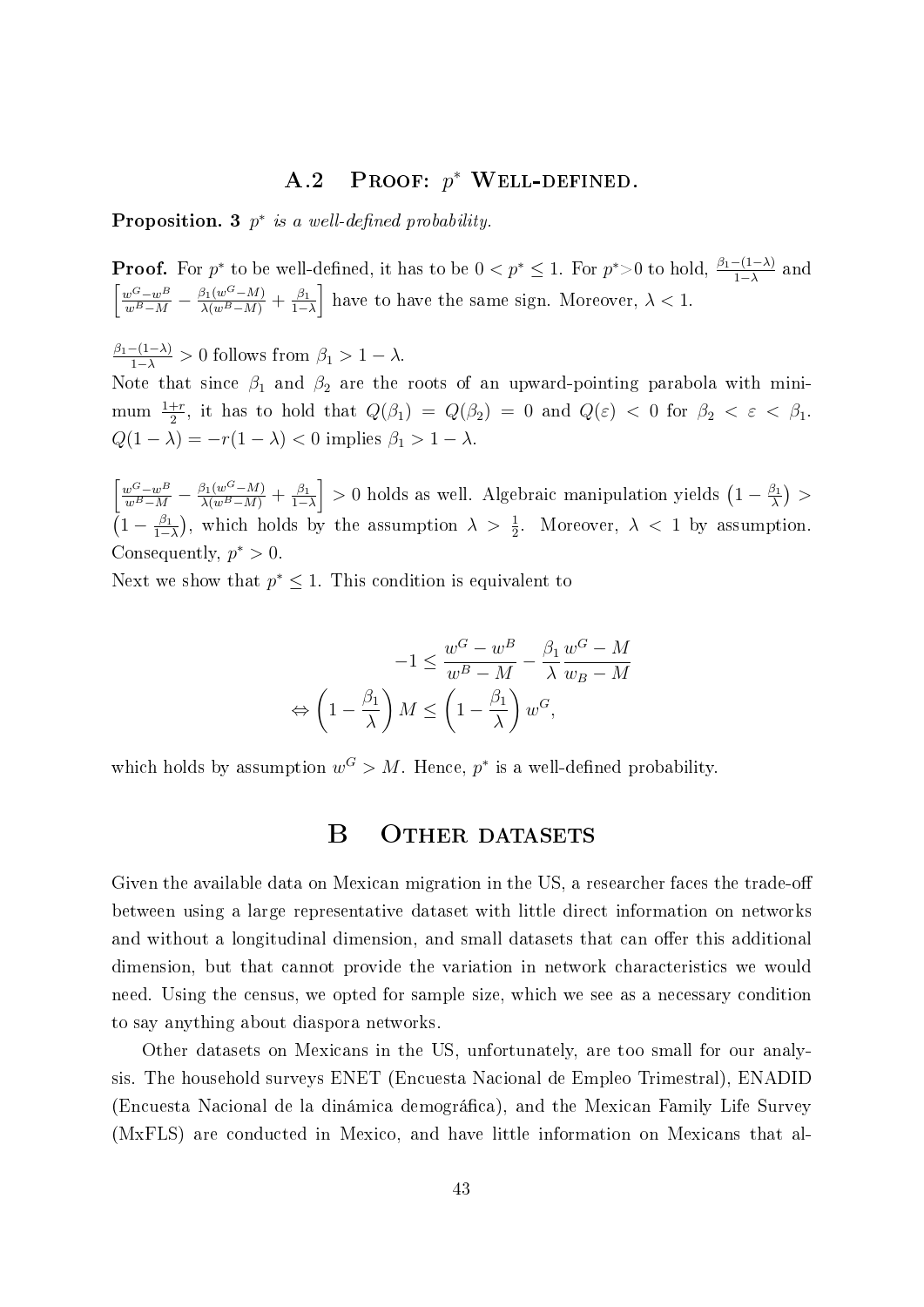ready reside in the US. The Mexican Migration Project (MMP), a survey of Mexican migrants that contains both migrants and non-migrants, has some information on family and friends in the US, and on the help of these networks in crossing the border and finding a job. Numerous studies use the MMP to analyze the effect of networks on migration decisions [\(Munshi, 2003;](#page-37-2) [Bauer](#page-33-4) et al., [2005;](#page-33-4) [Amuedo-Dorantes & Mundra, 2007;](#page-33-9) [McKenzie](#page-37-10) [& Rapoport, 2007;](#page-37-10) [Bauer](#page-33-10) et al., [2007\)](#page-33-10). The MMP is representative of migration flows to the US [\(Massey & Zenteno, 2000\)](#page-37-11), but it is not representative of the stocks. Additionally, it does not have any information on the characteristics of friends and family networks in the US, which is what our analysis requires.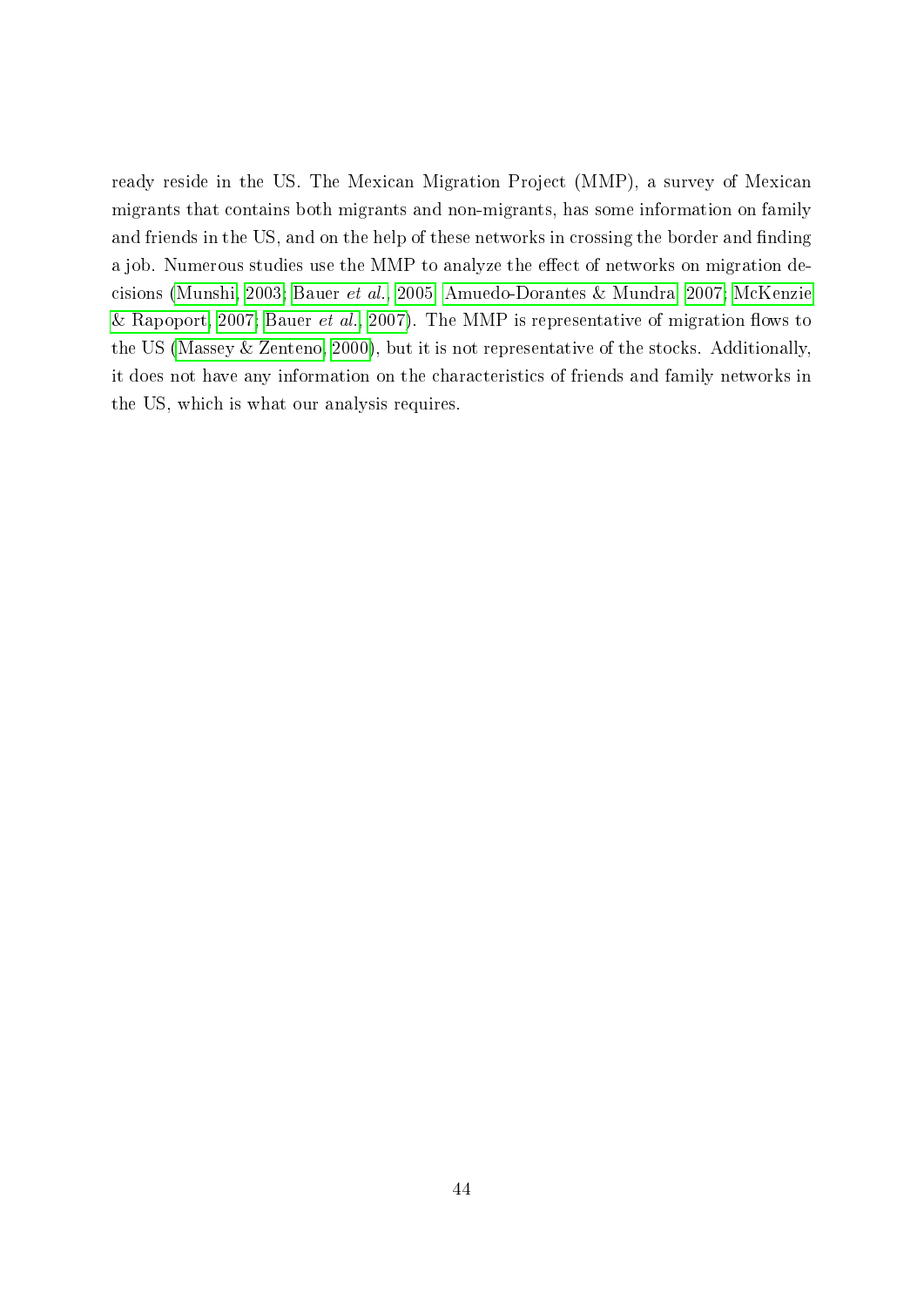## C Data appendix

## C.1 Education Groups

<span id="page-44-1"></span><span id="page-44-0"></span>For the prediction of the counterfactual wages in Section [4.2.2](#page-19-1) and for the regressions in Section [4.4](#page-27-1) we use four broad education groups. Clustering the workers into broad education groups makes the interpretation of the estimates easier and allows us to match the Mexican and the US data. Table [6](#page-44-2) shows the education groups for the Mexican and the US census. For the Mexican census we take the variable years of schooling (YRSCHL). The US census distinguishes between 11 education groups (variable EDUC).

TABLE 6 - EDUCATION GROUPS IN THE MEXICAN AND US CENSUS

<span id="page-44-2"></span>

|   | Nr Education group        | Mexican census                 | US census             |
|---|---------------------------|--------------------------------|-----------------------|
|   |                           |                                |                       |
|   | High-school dropouts      | less than 5 years of schooling | education group 1     |
| 2 | Lower secondary education | 5-9 years of schooling         | education groups 2-4  |
|   | Upper secondary education | $10-12$ years of schooling     | education groups 5-7  |
|   | Third-level education     | 13 or more years of schooling  | education groups 8-11 |

## C.2 DATA CLEANING US CENSUS

In the US census we exclude the following observations:

- younger than 18 and older than 64 years,
- younger than 18 at the time of immigration,
- if still enrolled in education (SCHOOL=2),
- self-employed people.
- with an annual wage income (INCWAGE) higher than 200,000 USD, as these were clear outliers,
- living in Hawaii and Alaska,
- if born to American parents in Mexico (CITIZEN=1),
- with unknown income,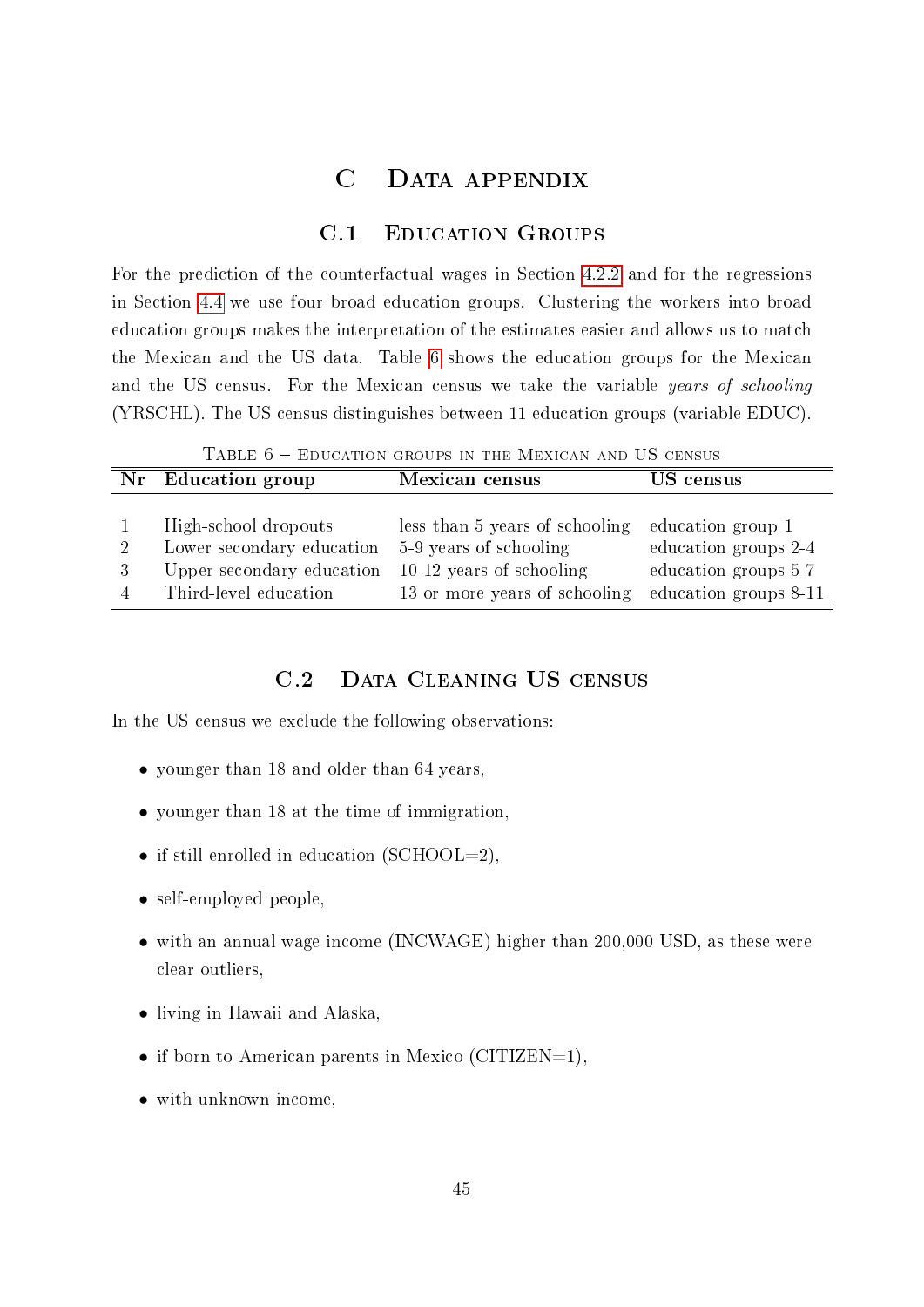- who work less than 7 hours a week (UHRSWORK) or less than 8 weeks a year (WKSWORK1, not available for 1980), or if any of these is missing,
- if they live in group quarters (hospitals, prisons, etc;  $GQ=3$  or  $GQ=4$ )
- if they moved to a district (CONSPUMA) with at least 20 Mexicans.

To make wages comparable between the US and Mexico, we use monthly wages. Explain here why monthly and not hourly or weekly

To obtain monthly wages, we divide the annual wages by 12. Since not all Mexicans work throughout the entire year and work full time, we adjust the income by weeks worked per year (WKSWORK1) and by hours worked in a typical workweek (UHRSWORK). In the 1980 census we obtain the adjusted monthly income by multiplying the nominal monthly income by 40 (the full time equivalent), and divide it by the actual hours worked. From 1990 onward we also have information on the average weeks per year, so that the adjusted income is calculated as

<span id="page-45-0"></span>adjusted income = nominal income 
$$
\frac{52 * 40}{\text{ weeks worked} * hours worked}.
$$
 (17)

In the ACS the number of weeks worked comes in 6 categories, and we use the midpoints for each category (7; 20; 33; 43.5; 48.5; 51). In some rare cases the denominator in Equation [\(17\)](#page-45-0) is very small — if the person has worked few hours and few weeks —, and we drop every observation that yields an adjusted wage income of more than 15,000 USD per month.

## C.3 Mexican census

We use the  $10\%$  files of the Mexican census in 1990, 2000, and 2010 for the estimation of counterfactual wages. The following observation are excluded:

- younger than 18 and older than 64 years
- more than 100 or less than 10 hours of work per week (HRSWORK1)
- self-employed

Monthly income is taken from the variable INCEARN. As with the US census, we adjust monthly income by hours of work by multiplying it with 40 and dividing it by the usual hours of work per week (HRSWORK1). To convert the monthly wage into PPP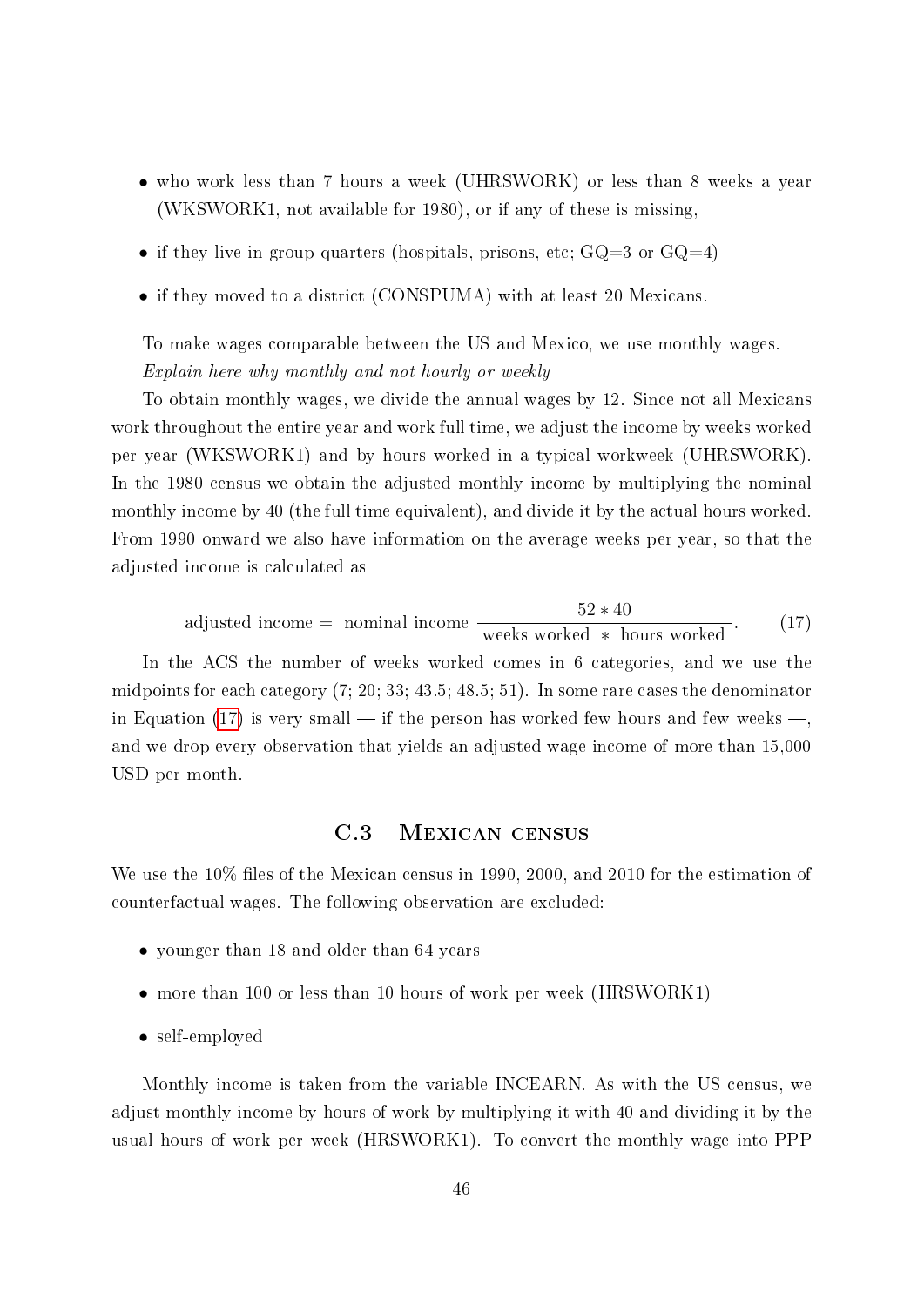dollars, we divide the adjusted wage by a PPP factor (price level Mexico over Price level US) and the exchange rate (pesos per dollar).<sup>[13](#page-46-0)</sup>

<span id="page-46-0"></span> $\overline{13}$  The PPP factor is the amount of goods in return for one dollar in the US over the amount of goods in return for one dollar in Mexico. The PPP factor was 0.48 in 1990, 0.63 in 2000, and 0.68 in 2010. The exchange rates were 2.83 pesos per dollar in 1990, 9.2845 in 2000, and 12.6287. Sources: Penn World Tables (PPP) Mexican Central Bank (Exchange Rate).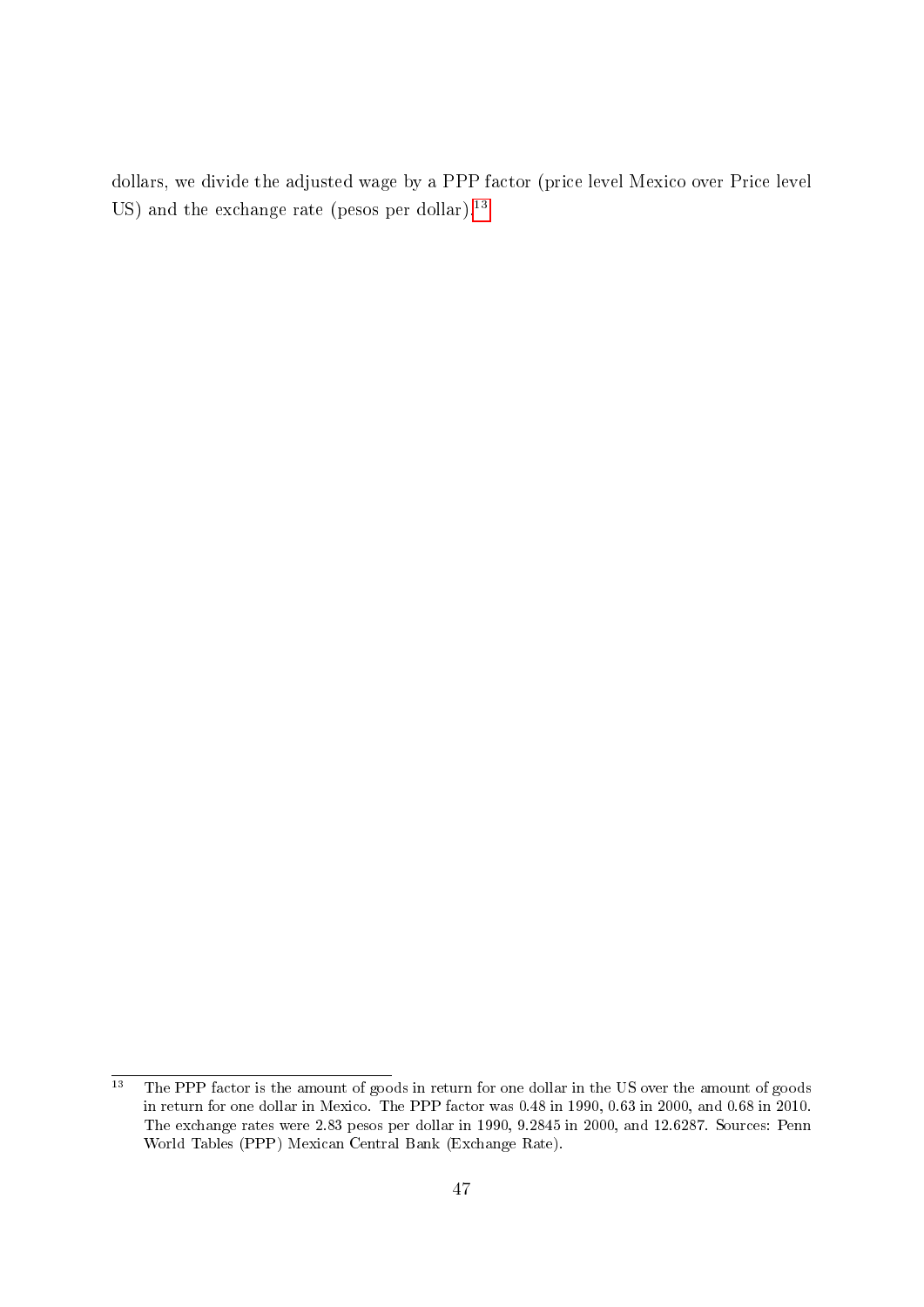<span id="page-47-0"></span>

|            | 2000            |            |          |      | 2010            |            |          |      |
|------------|-----------------|------------|----------|------|-----------------|------------|----------|------|
|            | <b>Baseline</b> | <b>PSM</b> | Internal | Heck | <b>Baseline</b> | <b>PSM</b> | Internal | Heck |
| Baseline   |                 |            |          |      |                 |            |          |      |
| <b>PSM</b> | 0.98            |            |          |      | 0.99            |            |          |      |
| Internal   | 0.90            | 0.92       |          |      | 0.92            | 0.93       |          |      |
| Heckman    | 0.95            | 0.94       | 0.80     |      | 0.98            | 0.98       | 0.89     |      |

Table 7 Counterfactual Wages: Correlations

*Note:* The table displays the correlations between different predictions of counterfactual wages of Mexicans in the US.

## D ROBUSTNESS CHECKS

#### D.1 COUNTERFACTUAL WAGES

We predict counterfactual wages using three approaches: a sample based on propensity score matching, a sample consisting of internal migrants, and a Heckman selection model that accounts for selection into employment. Table [7](#page-47-0) shows the correlation coefficients for the counterfactual wages on the entire sample of Mexicans in the US. The correlation coefficients are remarkably large, which gives us confidence that the straightforward prediction of Mexican wages does not suffer from severe selection bias.

## D.2 PPP CONVERSION OF US WAGES

In the baseline scenario we construct our dependent variable as the difference between Mexican and US wages, thereby adjusting Mexican wages for purchasing power. Hence, the wage difference is the difference between the consumption values of wages in Mexico and the US. US wages of Mexican immigrants, however, may not reflect the true purchasing power, if immigrants consume a fraction of their income in their home country, send money home, or save money in order to consume at home at a later stage. Dollars earned in the US can be adjusted for purchasing power in Mexico as follows. Let s be the fraction of income consumed in Mexico and  $PPP < 1$  the price level in Mexico compared to the States. The adjusted wage is then

$$
\tilde{w_{US}} = w_{US}(1 - s + \frac{s}{PPP}).\tag{18}
$$

If the fraction of income consumed in Mexico is greater than zero, then the purchasing power of a dollar is strictly greater than one. To demonstrate the robustness of our results, we re-calculate the wage differences, using values  $s = \{0.2, 0.5, 1\}$ , and re-estimate model